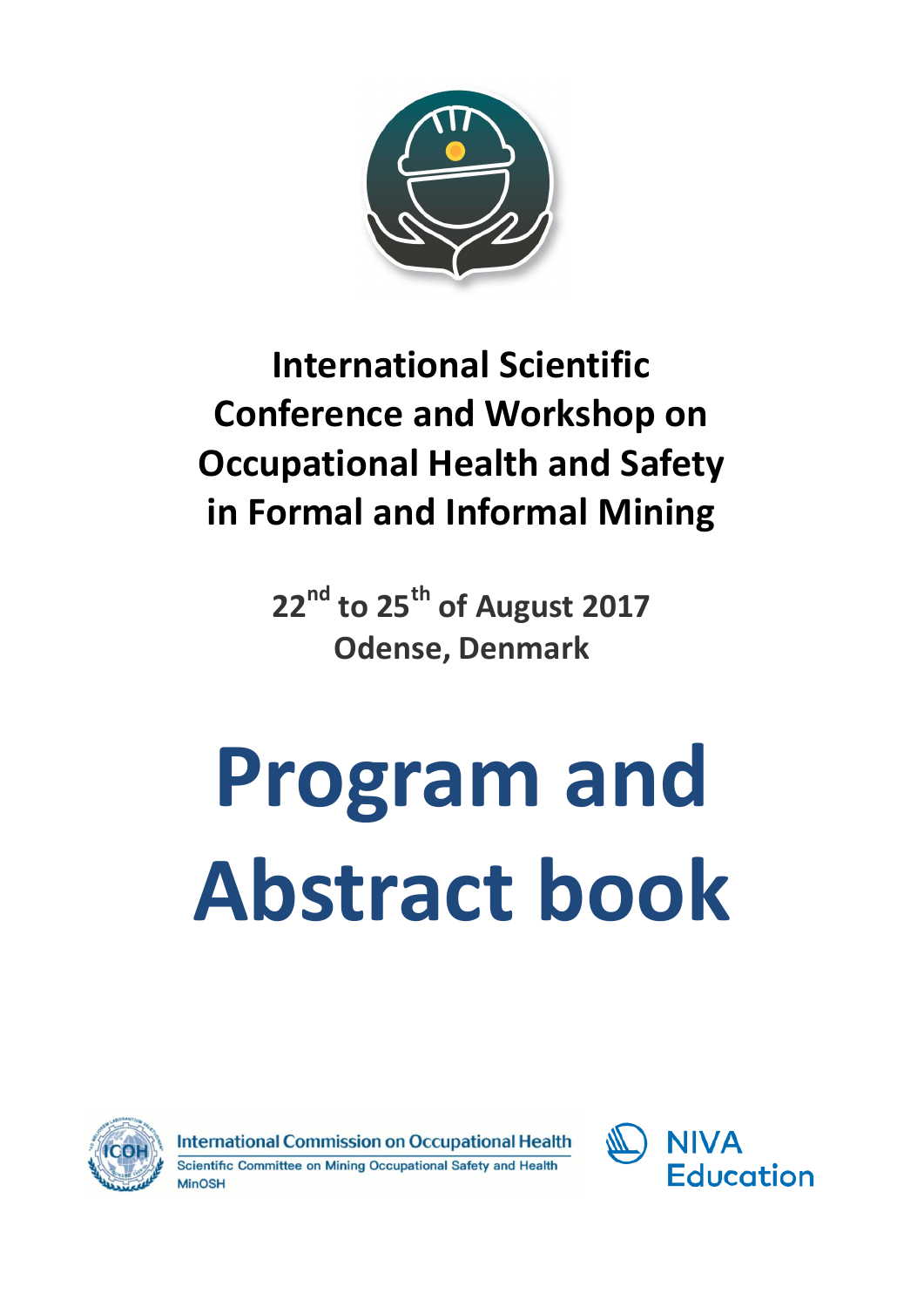International Scientific Conference and Workshop on Occupational Health and Safety in Formal and Informal Mining 22nd to 25th of August 2017, Odense, Denmark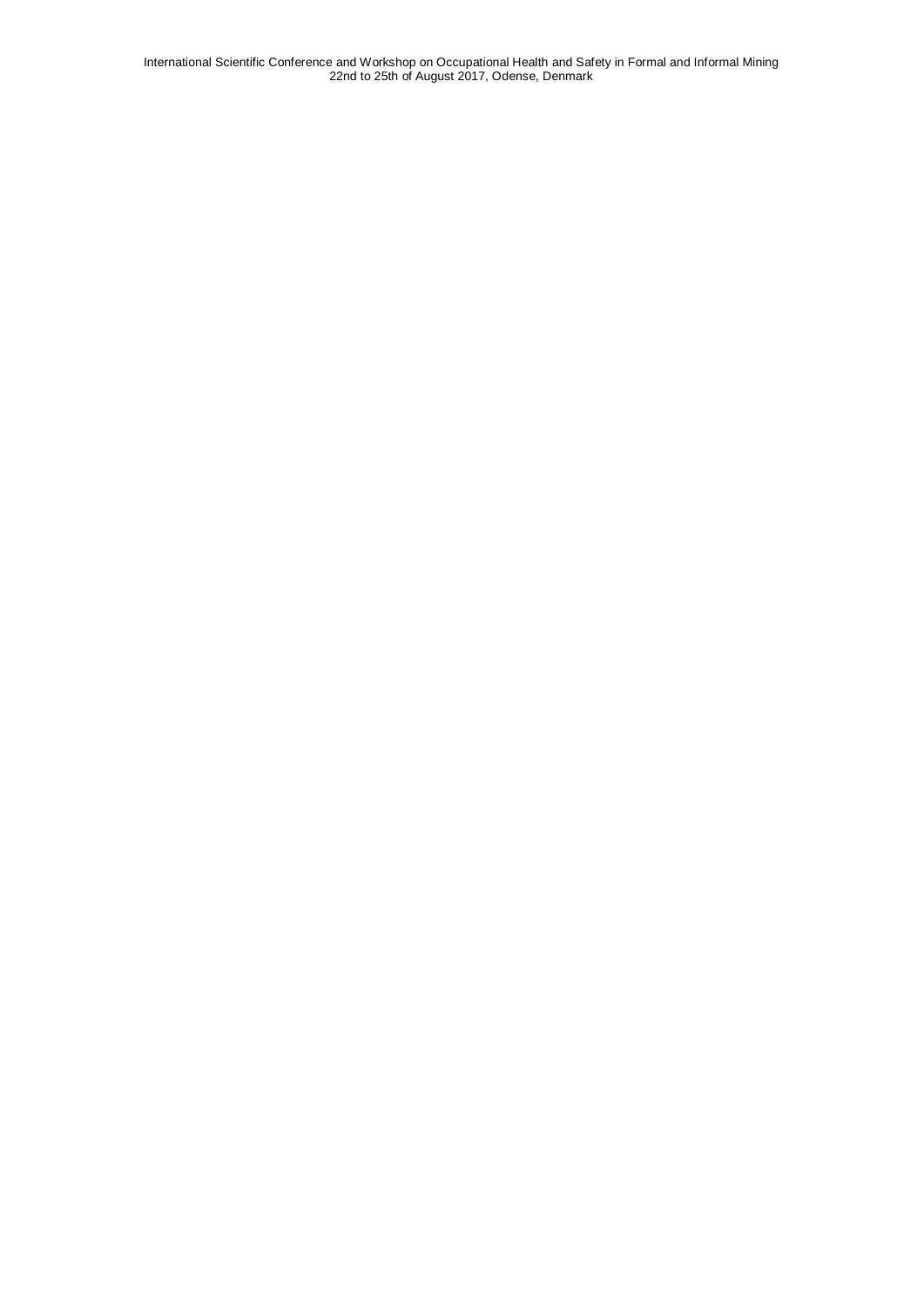#### **Program at a glance**

| <b>Time</b>                | Arrival<br>Monday 21 of August                  | Day 1<br>Tuesday 22 of August                                                                                                                                                  | Day 2<br>Wednesday 23 of August                                                                                                                                                                                                                               | Day 3<br>Thursday 24 of August                                                                                                     | Day 4<br>Friday 25 of August                                                                                    |
|----------------------------|-------------------------------------------------|--------------------------------------------------------------------------------------------------------------------------------------------------------------------------------|---------------------------------------------------------------------------------------------------------------------------------------------------------------------------------------------------------------------------------------------------------------|------------------------------------------------------------------------------------------------------------------------------------|-----------------------------------------------------------------------------------------------------------------|
| 08:30-09:10                |                                                 | <b>Opening ceremony</b>                                                                                                                                                        | <b>Morning keynote 5</b><br>Raul Harari<br>Working conditions in small-scale gold mining<br>in Ecuador.                                                                                                                                                       | <b>Morning keynote 9</b><br>Ulrich Meesmann<br>VISION ZERO: Yes we can! - Prevention<br>in Mining.                                 | 8.30-10.30<br>Practical training in use of NIOSH<br>Web-based tools to improve OHS in<br>mining. Emanuele Cauda |
| 09:10-09:50                |                                                 | <b>Morning keynote 1</b><br>TK Joshi<br>The human cost of working in dusty<br>occupations in India.                                                                            | <b>Morning keynote 6</b><br>Pál Weihe<br>Mercury pollution from mining - global effects<br>on human health.                                                                                                                                                   | <b>Morning keynote 10</b><br><b>Helmut Ehnes</b><br>Excellence For Safety & Health In Mining.<br>ISSA Mining . Your Global Partner |                                                                                                                 |
| 09:50-10:30                |                                                 | <b>Morning keynote 2</b><br>Bengt Järvholm<br>Prevalence and prevention of<br>silicosis and coalworkers<br>pneumoconiosis.                                                     | <b>Morning keynote 7</b><br>Peter Appel<br>Mercury free gold mining. how to use<br>alternatives.                                                                                                                                                              | Conference closing ceremony and<br>conclusion remarks                                                                              |                                                                                                                 |
| 10:30-11:00                |                                                 | Coffee break                                                                                                                                                                   | Coffee break                                                                                                                                                                                                                                                  | Coffee break                                                                                                                       | Coffee break                                                                                                    |
| 11:00-12:00<br>12:00-12:45 |                                                 | Oral Session 1. Lung diseases<br><b>Poster Session</b>                                                                                                                         | Oral Session 5 - Noise, injuries and disasters<br>in mining<br>Oral Session 6. Other exposures in mining                                                                                                                                                      | 11:00-11:30<br>Start of workshop<br><b>NIVA Welcome and Introduction</b><br>11:30-13:00                                            | 11.00-13.00<br><b>Prevention in Artisanal and Small-</b><br><b>Scale Mining</b><br>Raúl Harari and Peter Appel. |
|                            |                                                 |                                                                                                                                                                                |                                                                                                                                                                                                                                                               | Prevalence and prevention of lung<br>diseases in mining E what to do?<br>Bengt Järvholm and David Sherson                          | Round table discussion                                                                                          |
| 12:45-13:45                |                                                 | Lunch and poster exhibition                                                                                                                                                    | Lunch and poster exhibition                                                                                                                                                                                                                                   | Lunch                                                                                                                              | Lunch                                                                                                           |
| 13:45-16:00                |                                                 | 13:45-14:30<br>Oral Session 2. Small-scale<br>mining, poisonings and prevention 1                                                                                              | 13:45-14:45<br><b>Special session</b><br>Mineros experiences with Accidents and<br>Occupational Health and Safety.<br>Rasmus Køster-Rasmussen<br>Mercury Pollution from Small-Scale Gold<br>Mining Can Be Stopped by Implementing the<br>Gravity-Borax Method | 14:00-16:00<br>Prevalence and prevention of lung<br>diseases in mining E what to do?<br>Maria Albin                                | 14:00-15:00<br>Discussion and general conclusions                                                               |
|                            |                                                 | 14:30-15:15<br>Afternoon keynote 3<br>David Walters<br>Role of worker representation on<br>occupational safety and health in<br>coal mining in different countries             | 14:45-15:30<br>Afternoon keynote 8<br>Emanuele Cauda<br>Web-based tools to improve occupational<br>health and safety in mining.                                                                                                                               |                                                                                                                                    |                                                                                                                 |
|                            |                                                 | 15:15-16:00<br>Afternoon keynote 4<br>Maria Albin<br>Fibrous materials naturally occurring<br>in mines, health-related diseases<br>and how this can be adequately<br>monitored | 15:30-16:00<br>Oral Session 7 E Part 1 . Preventive<br>measures                                                                                                                                                                                               |                                                                                                                                    | 15:00<br><b>Closing of workshop</b>                                                                             |
| 16:00-16:15                | 16:00-19:00                                     | Coffee break                                                                                                                                                                   | Coffee break                                                                                                                                                                                                                                                  | Coffee break                                                                                                                       |                                                                                                                 |
| 16:15-18:15                | Registration to<br>conference and<br>workshop   | 16:15-17:15<br>Oral Session 3 - Small-scale mining,<br>poisonings and prevention 2<br>17:15-18:00<br>Oral Session 4 - Small-scale mining,<br>poisonings and prevention 3       | 16:15-17:00<br>Oral Session 7 E Part 2. Preventive<br>measures<br>17:00-18:15<br>Oral Session 8. Good practices                                                                                                                                               | 16:15-18:15<br><b>ISSA training VISION ZERO</b><br>Betina Nickel, Matthias Stenzel and<br>Helmut Ehnes.                            |                                                                                                                 |
| 19:00E21:00                | Welcome reception at<br>Dalum<br>Landbrugsskole | Hans Christian Andersen Festival<br><b>Odense City</b>                                                                                                                         | 19:00-23:00<br>Conference dinner at Dalum Landbrugsskole                                                                                                                                                                                                      | Hans Christian Andersen Festival Odense<br>City                                                                                    |                                                                                                                 |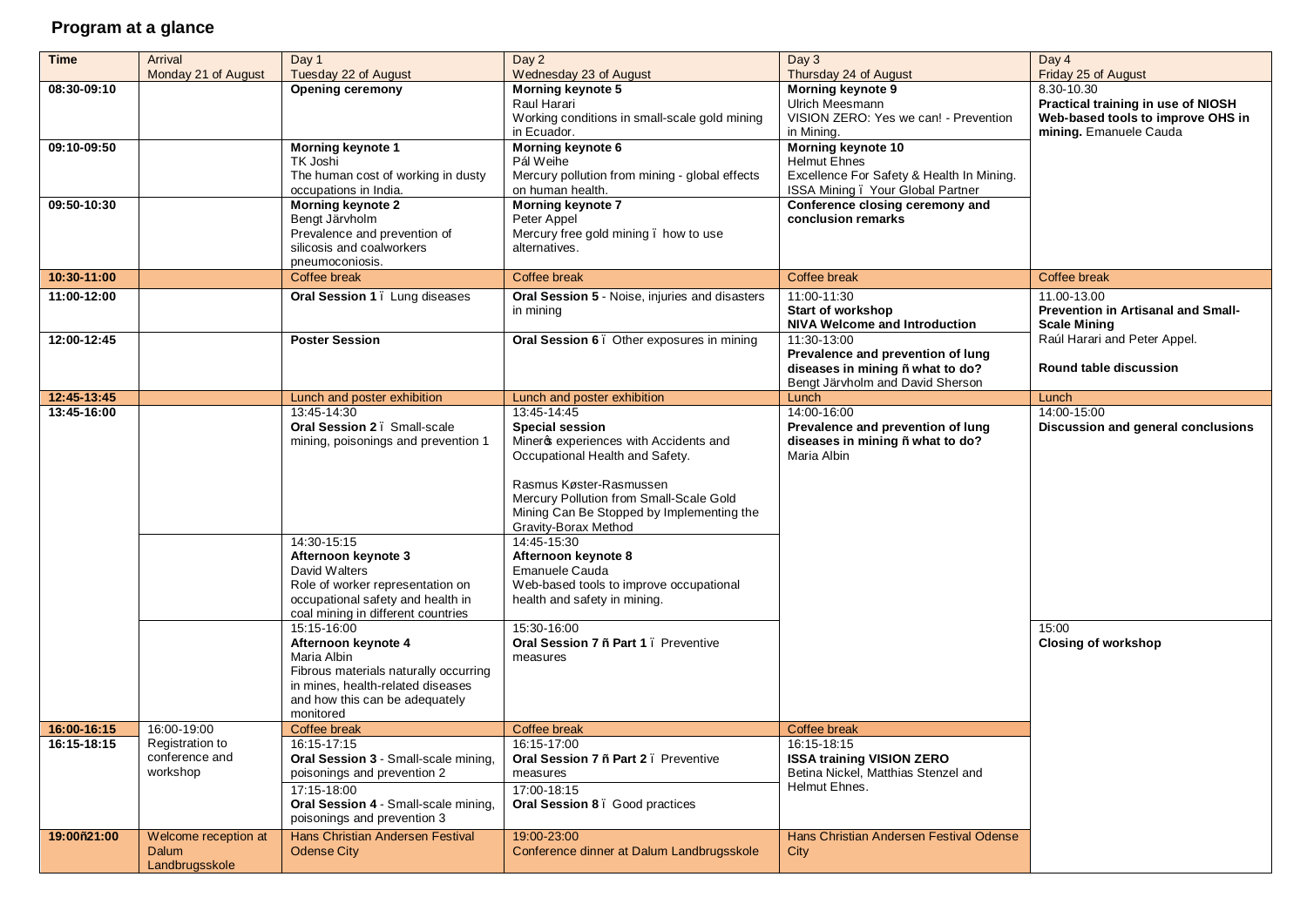## **CO-SPONSORS**



Danish Society for Occupational and Environmental Medicine



ICOH SC MinOSH ICOH Scientific Committees: MinOSH, SCIH, SCOHSSEIS, **SCOHDev** 



Workplace Health Without Borders (WHWB)



NGO Dialogos

 $SDU$   $\leq$ 







University of Southern Denmark (SDU)

Clinic of Occupational Medicine, Odense University Hospital

International Social Security Agency (ISSA) National Research Centre for the Working Environment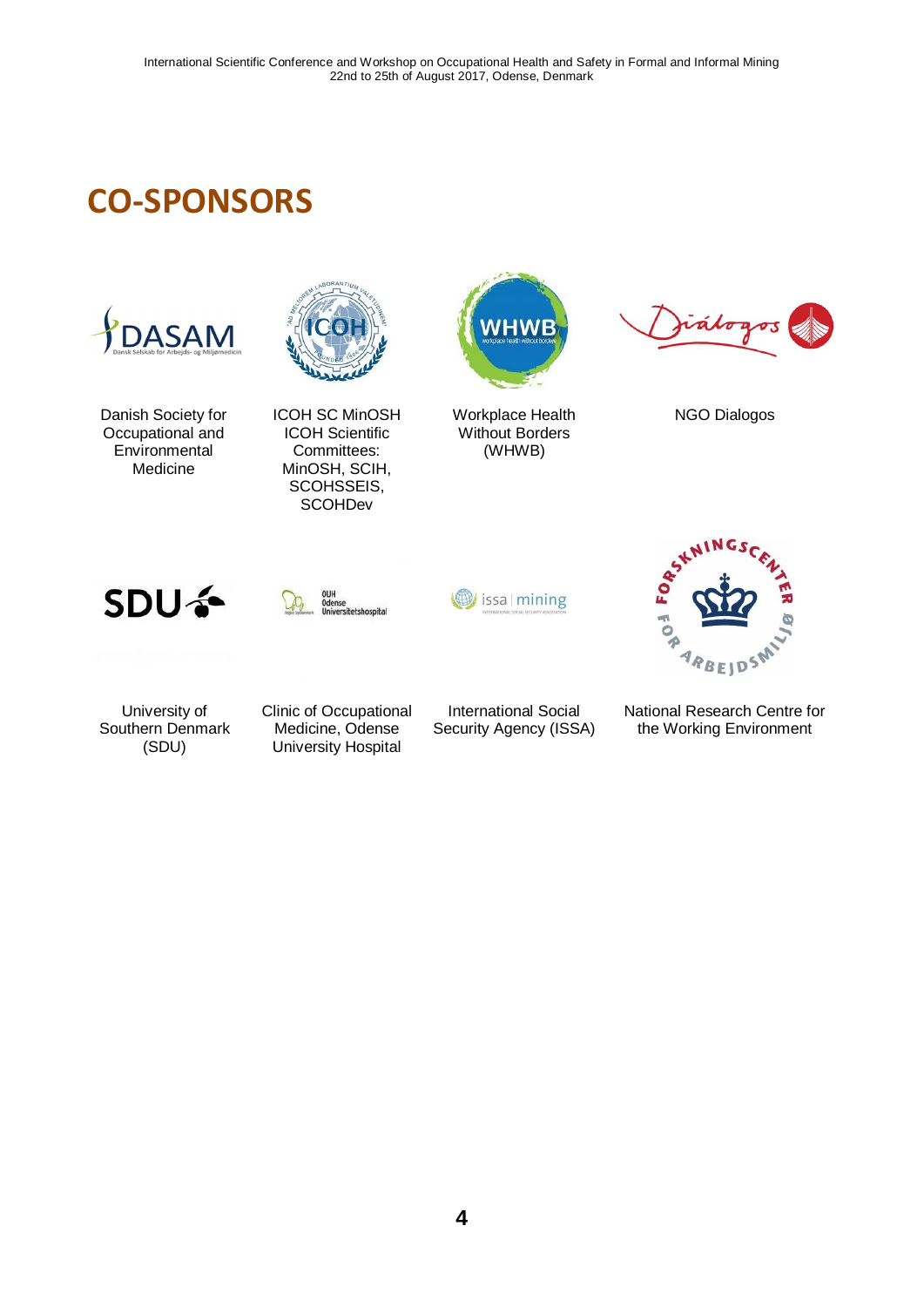## **WELCOME Address from Conference Chairs**

It is our great pleasure to welcome you to the International Scientific Conference and Workshop on Occupational Health and Safety in Mining on behalf of ICOH's Scientific Committee (SC) on Occupational Safety and Health in Mining (MinOSH) and the Nordic Institute for Cooperation on Advanced Education in Occupational Health (NIVA).

A warm welcome is also given by our collaborators and co-sponsors ISSA-Mining, University of Southern Denmark (SDU), Clinic of Occupational Medicine at Odense University Hospital, Denmark's National Research Centre for the Working Environment (NFA), Danish Society of Occupational Medicine, Dialogos, ICOH SC Industrial Hygiene, ICOH SC Small Scale Enterprises and the Informal Sector, ICOH SC OH and Development, Greenland Center for Health Research, and Work Place Health Without Borders.

In this event, occupational health professionals, technicians and miners are brought together from all over the world to exchange experiences and ideas on how to improve the working environment in mining, one of the most dangerous workplaces globally. We have done our best to attract participants from low-income countries as well by focusing on small-scale mining and by sponsoring a number of participants and keynote speakers from these countries.

As you can see on the following pages, the program is varied with experienced keynote speakers on important issues in mining, and many oral and poster presentations on lung-diseases, accidents, noise, poisonings and preventive measures, among others. We provide an interesting arrangement to continue after the conference with a NIVA workshop where more in-depth practices and discussions with a focus on practical preventive measures will take place.

We have managed to engage many key-players in miners' safety and health, and it is a special pleasure to have ISSA-Mining with us in this event.

We hope that you will enjoy the conference and workshop and that we will have some fruitful time together in Odense. It is our luck that at the same time as this event, a Hans Christian Andersen week is celebrated in Odense, his native town. Here you can enjoy performances based on his world famous fairytales.

See you soon in Odense to welcome you on behalf of the organizers, collaborators and co-sponsors,

**Erik Jørs, MD, PhD Florencia Harari, MD, PhD Chair MinOSH Secretary MinOSH Chair Organizing Committee for the Conference Chair Scientific Committee for the Conference**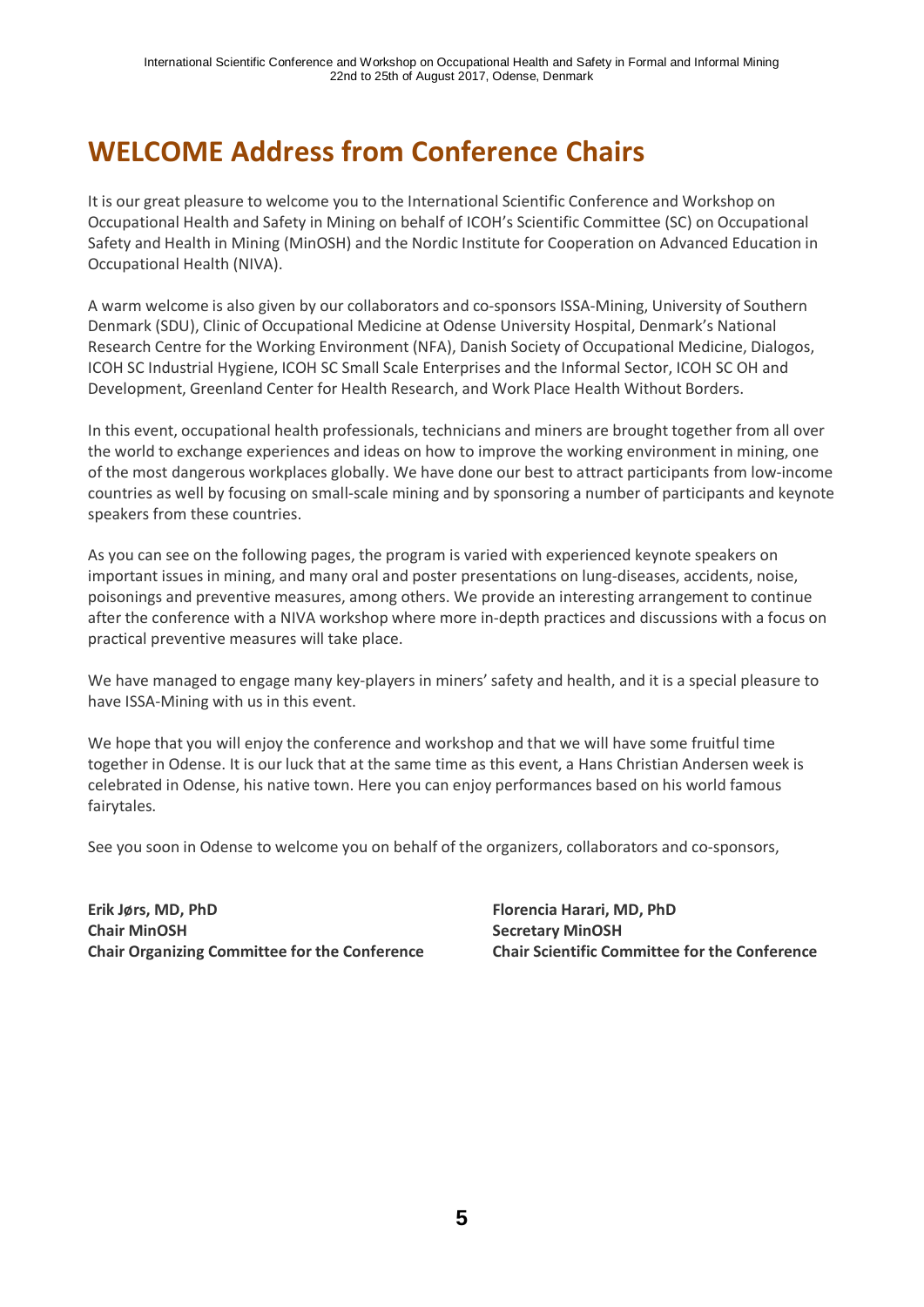## **WELCOME Address from ICOH**

It will be my great pleasure, as Vice President, ICOH, to participate in this conference with you in August in Odense and to welcome the speakers and attendees on behalf of Dr. Jukka Takala, President of the International Commission on Occupational Health. ICOH is the oldest and largest international occupational safety and health professional association (www.icohweb.org). It was formed in 1906 by physicians who gathered at the first international Congress in Milan and agreed to work together to prevent future problems that had caused the large numbers of deaths of workers constructing the tunnels connecting Switzerland and Italy. Today there are about 2,000 professional members in ICOH, from 93 countries. ICOH is an international non-profit, non-political, multidisciplinary scientific organization whose purpose is to foster scientific progress, knowledge and development of occupational health and related subjects on an international basis. ICOH has formal relationships with the World Health Organization (WHO) and the International Labour Organisation (ILO).

The structure of ICOH facilitates experts working together in their specialty areas in 37 different Scientific Committees, as well as working collaboratively. The organizer of the Odense Meeting is SC Mining Occupational Safety and Health, our newest Scientific Committee, welcomed into ICOH in 2015. We are very proud of the substantial accomplishments of SC MinOSH under the leadership of Chair Erik Jørs and Secretary Florencia Harari. Among other things, they have organized this excellent Odense conference, and many members contributed to a current valuable publication summarizing key occupational safety and health risks in mining and practical approaches to prevention. Part 1 of "Safety and Health in Mining" has been published in the Occupational Health Southern Africa Journal in its May/June 2017 issue, available at: http://www.occhealth.co.za/?/viewArticle/1787. Parts 2 and 3 will be published in future issues of the same journal. These will also soon be available on the SC MinOSH website (www.icoh-minosh.com).

ICOH hosts an International Congress every three years, and most Scientific Committees hold a specialty area conference during each Triennium. The next ICOH Congress, to which we warmly invite you, will be held in Dublin, Ireland April 29 – May 6, 2018. See www.icoh2018.org. Mining topics are included. Abstract submissions are welcome until July 16, 2017.

I look forward to meeting you in Odense and in Dublin.

Best regards,

**Marilyn Fingerhut Vice President ICOH**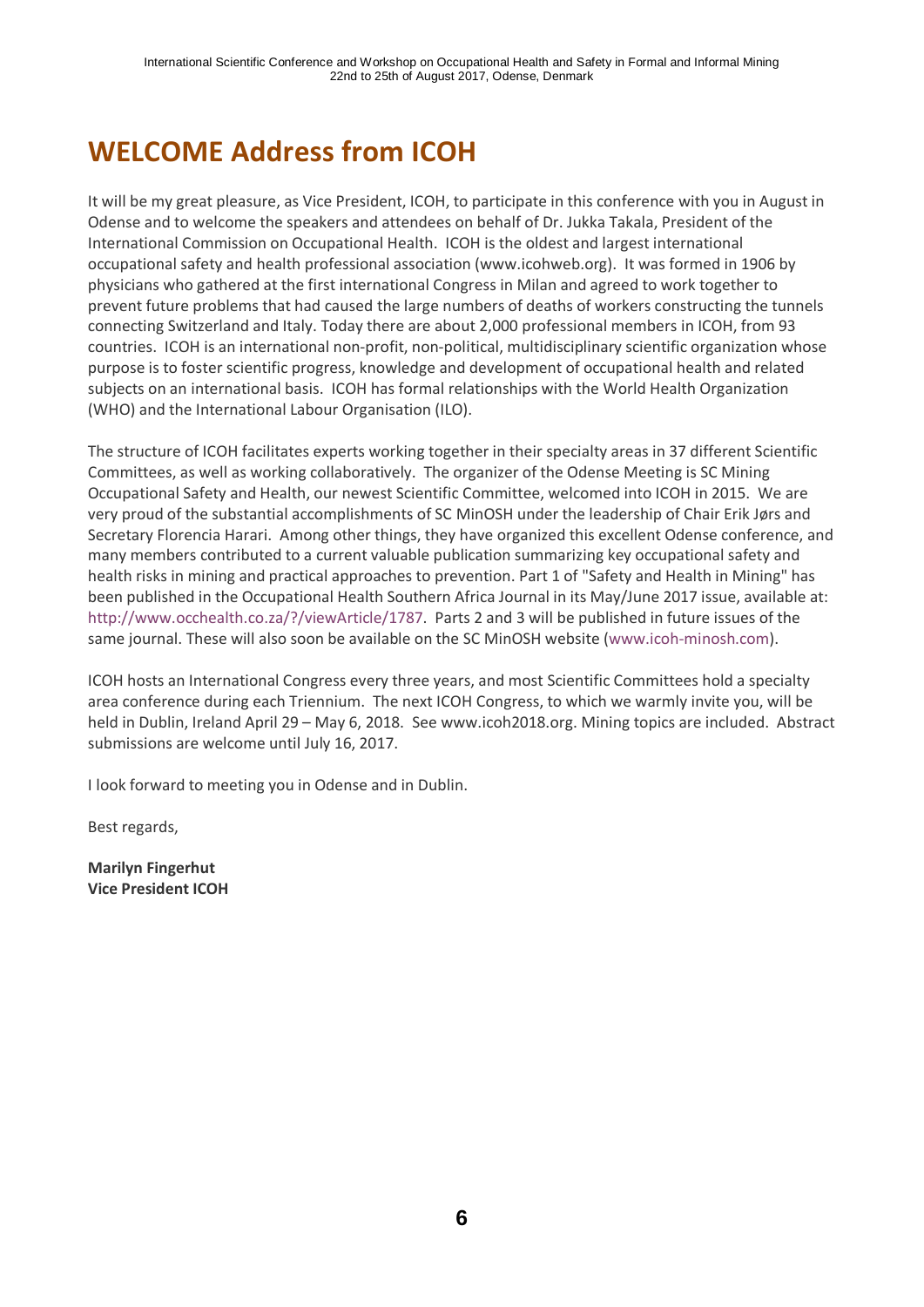## **TABLE OF CONTENTS**

Scientific committee 8 Organizing committee 8 Keynote speakers and the set of the Separate Security of the Security of the Security of the Security of the S Abstract reviewers 9 Venue 10 Practical information 11 Social program 13 Detailed Scientific Program 14 Abstracts: Oral Sessions 19 Abstracts: Poster Sessions 61 List of participants 73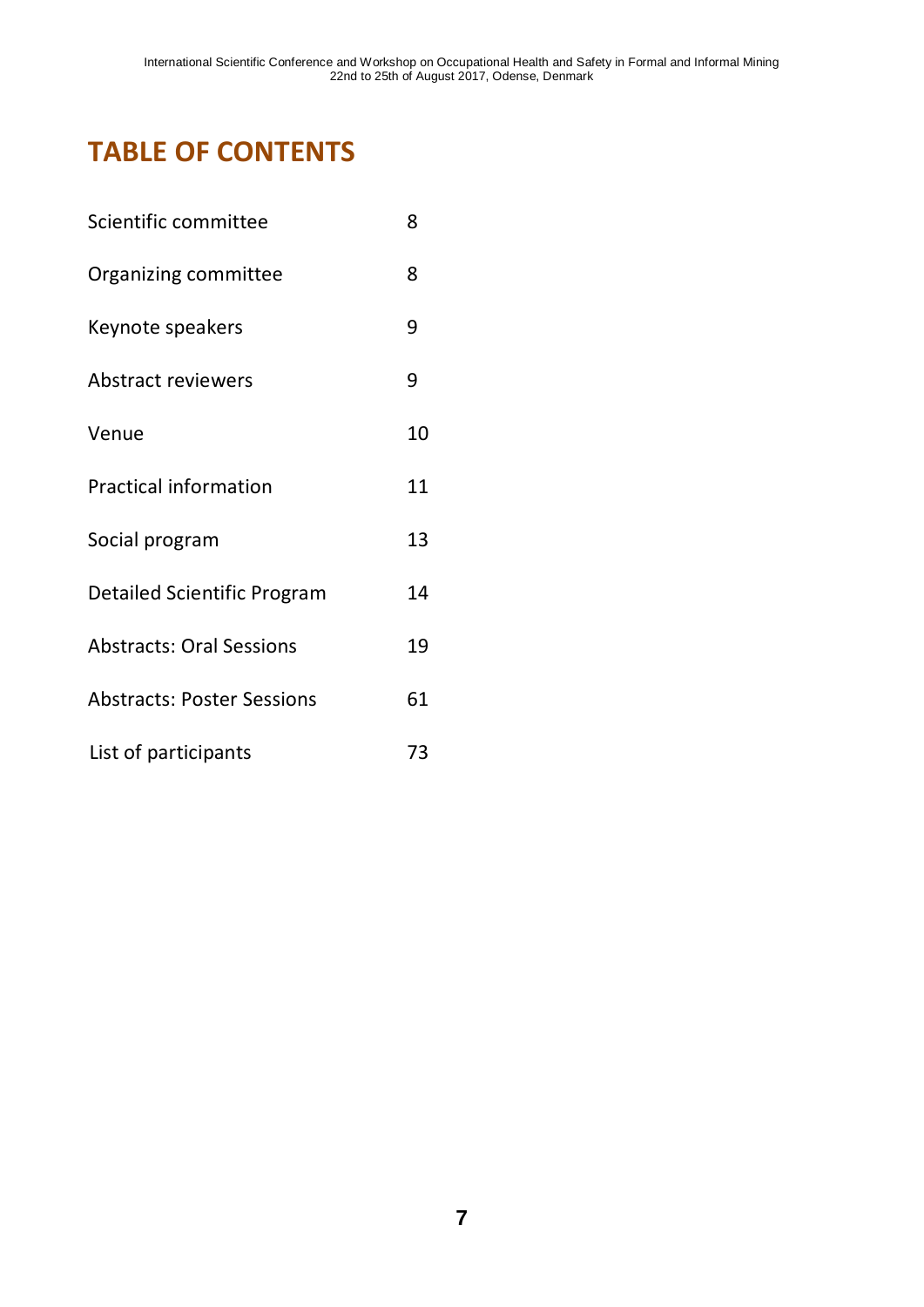## **SCIENTIFIC COMMITTEE**

| Florencia Harari        | Dept. Occupational and Environmental Medicine, Gothenburg<br>University / Secretary MinOSH                                          | Sweden         |
|-------------------------|-------------------------------------------------------------------------------------------------------------------------------------|----------------|
| Erik Jørs               | Clinic of Occupational Medicine/ Chair MinOSH                                                                                       | Denmark        |
| Vivi Schlüssen          | National Research Centre for the Working Environment                                                                                | <b>Denmark</b> |
| Rasmus Køster-Rasmussen | <b>Dialogos</b>                                                                                                                     | Denmark        |
| Marilyn Fingerhut       | Consultant NIOSH - Vice President ICOH                                                                                              | <b>USA</b>     |
| David Sherson           | Scientific committee lung diseases ICOH                                                                                             | Denmark        |
| Raúl Harari             | Occupational and Environmental Clinic, Odense University Hospital<br>IFA - Institute for the Development of Production and the Work | Ecuador        |
|                         | Environment                                                                                                                         |                |
| Cas Badenhurst          | Group lead: Occupational Health and Hygiene, AngloAmerican                                                                          | South Africa   |
| Peter Appel             | Apelglobal                                                                                                                          | Denmark        |
| Gert Mulvad             | Greenland Center for Health Research, University of Greenland                                                                       | Greenland      |
| Stephan Bose O'Reilly   | University Hospital Munich and Institute and Outpatient Clinic for<br>Occupational, Social and Environmental Medicine               | Germany        |
| Claudina Nogueira       | Occupational Health Consultant / University of Pretoria                                                                             | South Africa   |
| <b>Helmut Ehnes</b>     | <b>ISSA Mining</b>                                                                                                                  | Germany        |
| Jane Frølund Thomsen    | Department of Occupational and Environmental Medicine, Bispebjerg<br>University Hospital, Copenhagen                                | Denmark        |
| Jesper Bælum            | Occupational and Environmental Medicine                                                                                             | <b>Denmark</b> |
|                         | Research Unit of General Practice                                                                                                   |                |
| Ole Carstensen          | Department of Clinical Medicine - Arbejdsmedicinsk klinik, Herning                                                                  | <b>Denmark</b> |

### **ORGANIZING COMMITTEE**

| Erik Jørs               | Clinic of Occupational Medicine/ Chair MinOSH                                                 | Denmark        |
|-------------------------|-----------------------------------------------------------------------------------------------|----------------|
| Florencia Harari        | Dept. of Occupational and Environmental Medicine, Gothenburg<br>University / Secretary MinOSH | Sweden         |
| Cecilia Weckman         | <b>NIVA</b>                                                                                   | <b>Finland</b> |
| Marilyn Fingerhut       | NIOSH / Vice President ICOH                                                                   | <b>USA</b>     |
| Claudina Nogueira       | Occupational Health Consultant / University of Pretoria                                       | South Africa   |
| Lena Andersson          | ICOH, SC Industrial Hygiene                                                                   | Sweden         |
| Diana Gagliardi         | INAIL, ICOH SC Occupational Health and Development                                            | Italy          |
| Paula Naumanen          | ICOH, SC Small-scale Enterprises and the Informal Sector                                      | Finland        |
| Vivi Schlünssen         | National Research Centre for the Working Environment                                          | <b>Denmark</b> |
| <b>Helmut Ehnes</b>     | <b>ISSA Mining</b>                                                                            | Germany        |
| Lars Brandt             | Clinic of Occupational Medicine / MinOSH                                                      | <b>Denmark</b> |
| Rasmus Køster-Rasmussen | <b>Dialogos</b>                                                                               | <b>Denmark</b> |
| Anette Møller Pedersen  | Clinic of Occupational Medicine / MinOSH                                                      | <b>Denmark</b> |
| Lene Lysholt            | Inspiring Denmark                                                                             | <b>Denmark</b> |
| Paul Anker Lund         | National Research Centre for the Working Environment                                          | <b>Denmark</b> |
| Kirsten Jürgensen       | National Research Centre for the Working Environment                                          | Denmark        |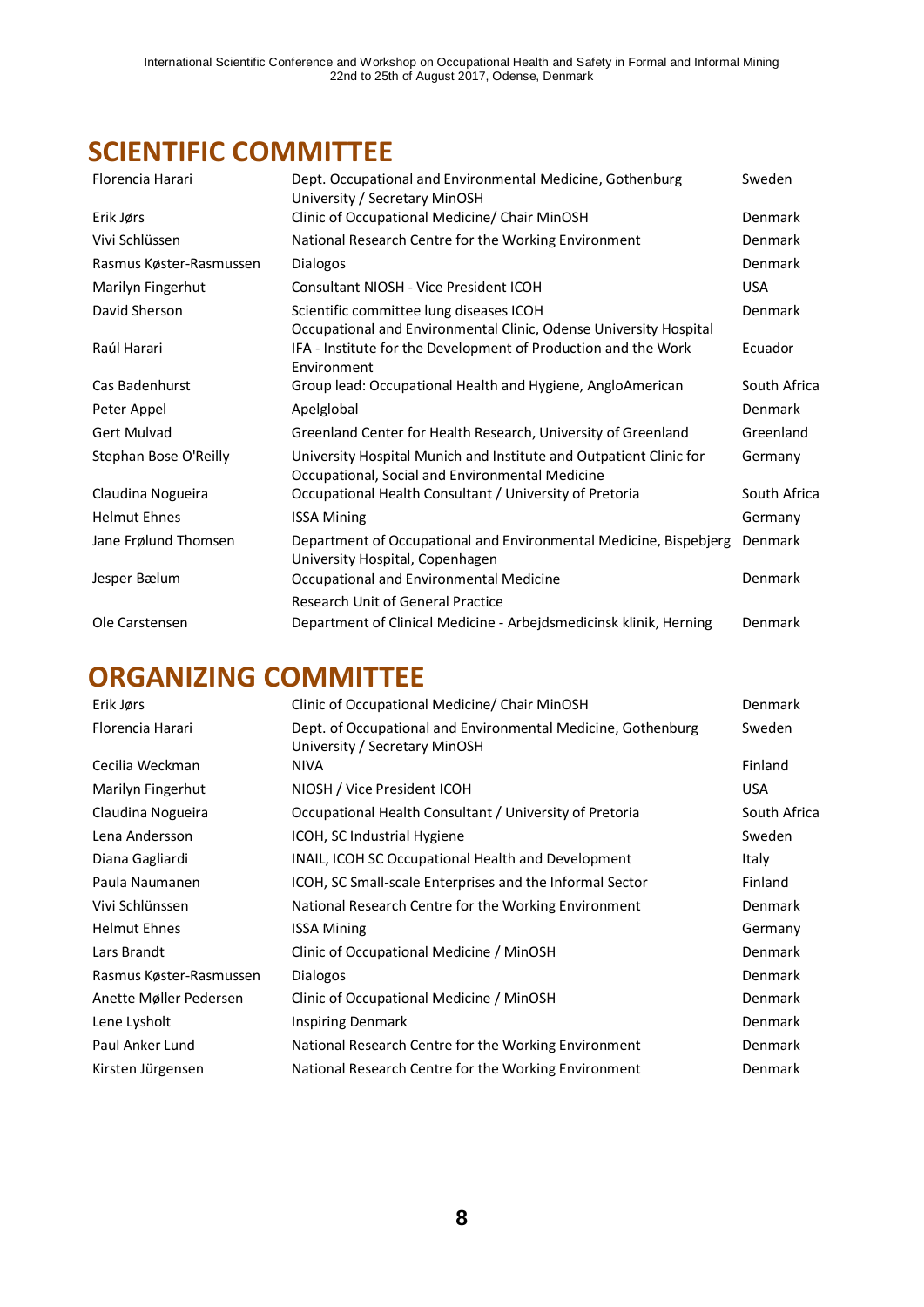## **KEYNOTE SPEAKERS**

| Maria Albin         | Occupational Medicine and Institute of Environmental Medicine, Stockholm City<br>Council and Karolinska Institutet, Sweden. |
|---------------------|-----------------------------------------------------------------------------------------------------------------------------|
| Peter Appel         | Apelglobal, Denmark.                                                                                                        |
| Emanuele Cauda      | NIOSH, USA.                                                                                                                 |
| <b>Helmut Ehnes</b> | ISSA Mining, Germany.                                                                                                       |
| Raúl Harari         | IFA - Institute for the Development of Production and the Work Environment. Ecuador.                                        |
| TK Joshi            | Supreme Court commissioner for Silicosis, Government of India for Mining Sector,<br>India.                                  |
| Bengt Järvholm      | Umeå University, Sweden.                                                                                                    |
| Ulrich Meesmann     | President of ISSA Mining, Germany.                                                                                          |
| David Walters       | Cardiff Work Environment Research Centre, Cardiff University, UK.                                                           |
| Pál Weihe           | Research Associate Professor, Environmental Medicine, University of Southern<br>Denmark, Denmark.                           |

## **ABSTRACT REVIEWERS**

| Lena Andersson             | Raul Harari             |
|----------------------------|-------------------------|
| Peter Appel                | Tushar Kant Joshi       |
| Casper Johannes Badenhorst | Erik Jørs               |
| Thuthula Balfour           | Rasmus Køster-Rasmussen |
| Lars Barregård             | <b>Gert Mulvad</b>      |
| Ole Carstensen             | Claudina Nogueira       |
| <b>Helmut Ehnes</b>        | Monica Nordberg         |
| Diana Gagliardi            | Vivi Schlünssen         |
| Florencia Harari           | Jane Frølund Thomsen    |
|                            |                         |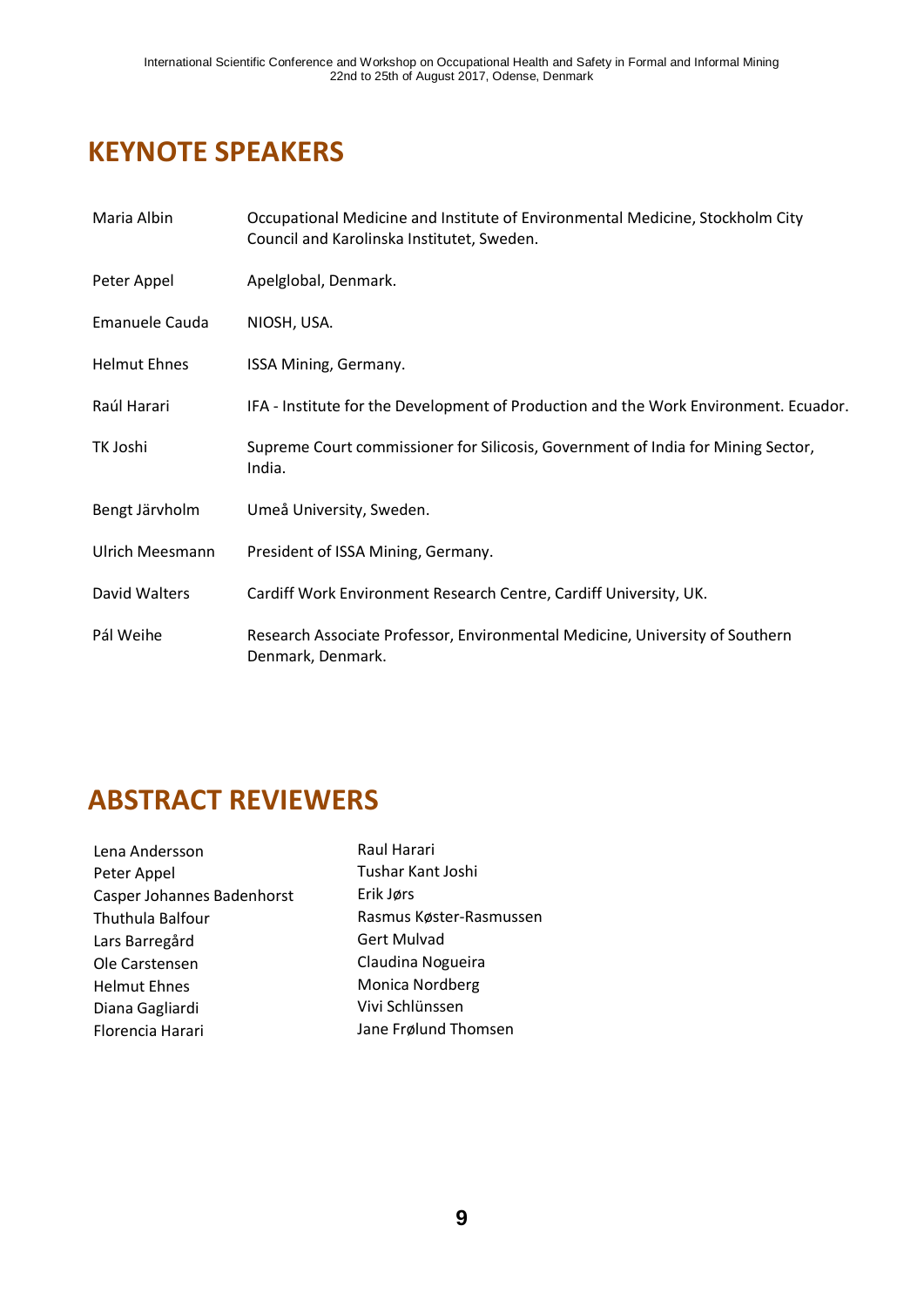## **VENUE**

The conference will be held in Odense, the home town of the famous writer Hans Christian Andersen. Odense is located on the Isle of Funen in the very center of Denmark, with enticing tourist attractions in the most beautiful natural surroundings.

The conference venue will be Dalum Agricultural College (Dalum Landbrugsskole), part of the University of Southern Denmark (SDU).

**Address**: Dalum Landbrugsskole, Afd. Dalum Landbrugsvej 65, 5260 Odense S.

**Website**: http://dalumls.dk/english/

**How to get there:** From the train station take city-bus no. 60-62 to Dalum Landbrugsskole or take a taxi.



Dalum Agricultural College is one of Denmark's largest and oldest agricultural colleges – today a modern international college for further agricultural education with proud traditions and a historical atmosphere. Dalum Agricultural College was founded in 1886 as a continuation of the famous principal Christen Kold, who built Dalum High School at the same place in 1862. The original premises of Christen Kold are still being used at the college – together with quite modern educational areas.

Dalum Agricultural College has discreetly preserved the essence of the Danish high school both in the historical buildings but also in the environment of the college, which is influenced by a large accommodation and boarding department.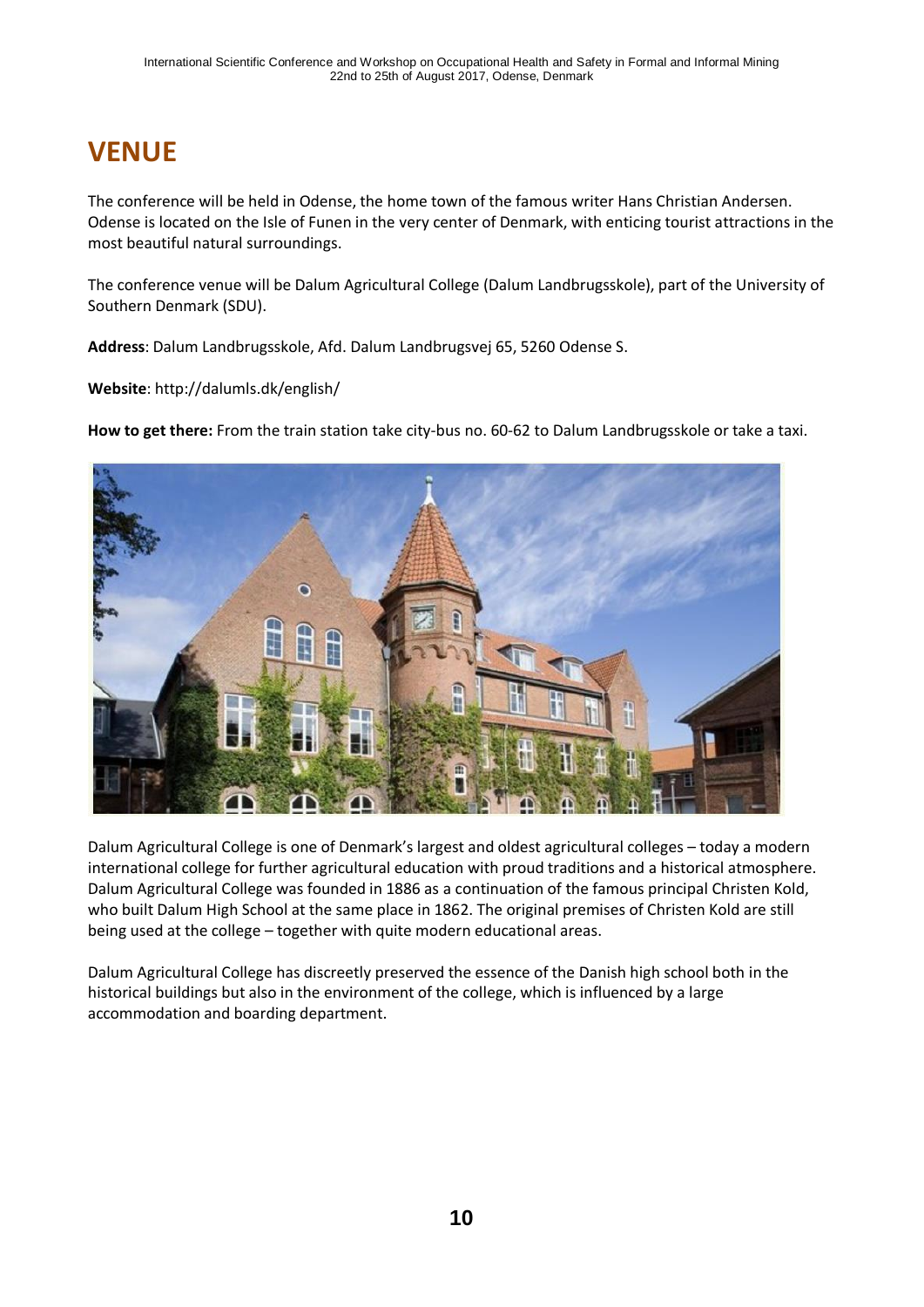## **PRACTICAL INFORMATION**

#### **Best Abstract Award and Partial Scholarships**

The best abstract submitted to the conference will receive the best abstract award. The awardee will be announced during the conference dinner together with the announcement of the participants from lowincome countries who were granted partial scholarships.

#### **Badges**

All conference participants receive a name badge when registering for the conference which serves as entrance ticket to the conference and to the conference dinner, lunches, and coffee breaks.

Participants are kindly requested to wear their badges at all times. They will be coded as follows: Conference delegates: Black Organizing committee: Red

#### **Currency**

The Danish currency is the Danish krone. All major credit cards are known and accepted throughout most establishments in Odense. ATMs are available everywhere in town.

#### **Electricity plugs**

230 V/50 Hz

#### **Evaluation**

You will receive an evaluation form by e-mail on the following Friday after the conference.

#### **First aid/medical assistance**

Should you need first aid/medical assistance, please contact: Venue, Dalum Agricultural College Majken Helsgaard:+45 6313 2711 (mh@dalumls.dk). Emergency number: +45 112.

#### **Internet access**

The venue has free internet access. Participants at the workshop are requested to bring their own laptops to be used during practical trainings.

#### **Oral presentations**

Please hand in your PowerPoint-presentation for the sessions at the conference service desk at least two hours before your assigned session begins.

Oral presenters must be present in the room 10 minutes prior to the start of their session.

The duration of the spoken presentation is fifteen (15) minutes, including question and answer time. Presenters show their research and findings based on their accepted abstract in a Power Point presentation. Presentations must be in English.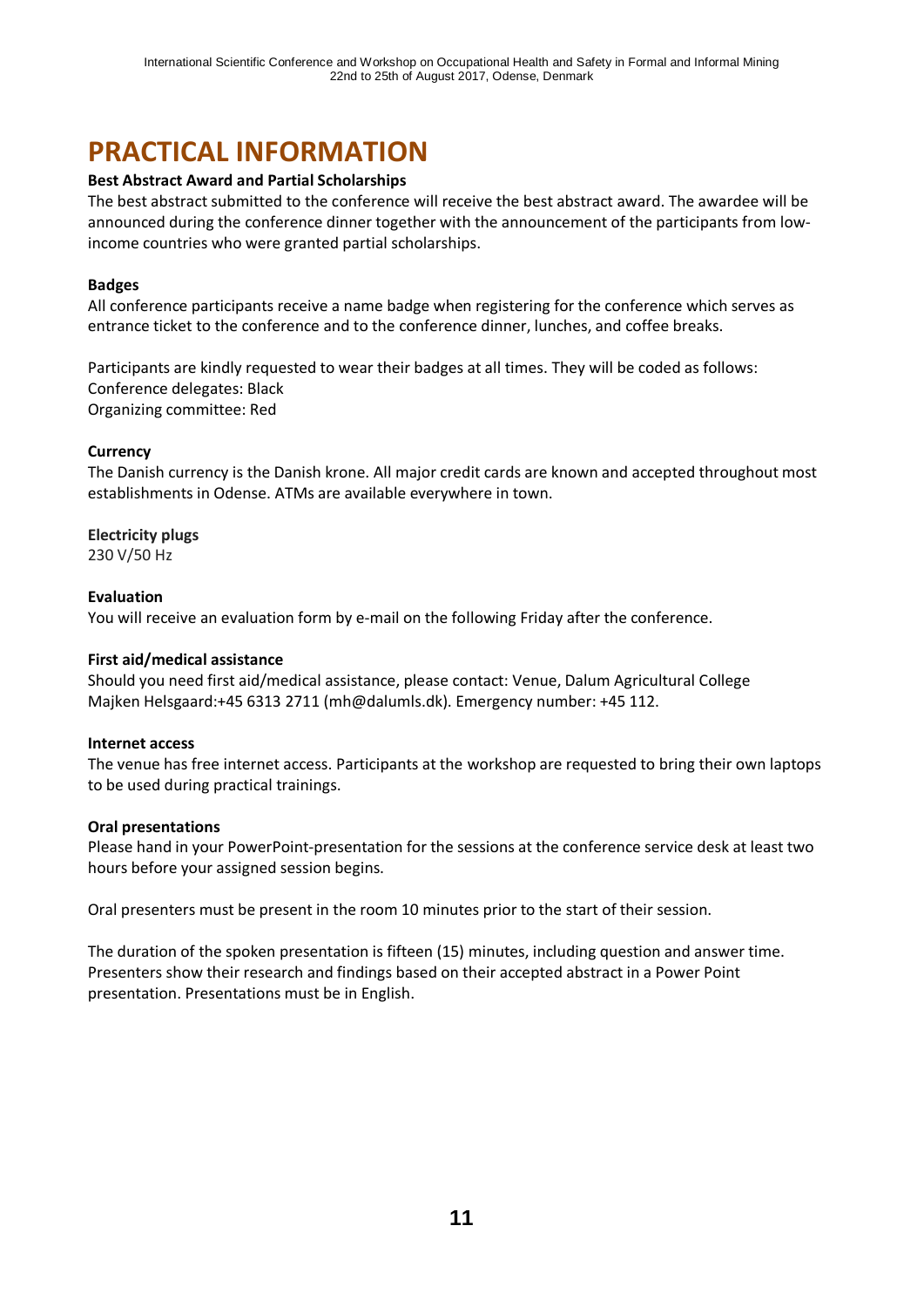#### **Poster presentation**

Posters must be in place before 12.00 on Tuesday 22<sup>nd</sup> of August and presenters are expected to be present by their posters at the time for poster presentation according to the program. Posters will remain on exhibition until the end of the conference.

Physical posters will need to be printed in advance and a poster board will be allocated in a designated area of the Conference. Posters should be no larger than portrait A0 (841mm width x 1189mm height). All posters must be produced in English.

#### **Smoking**

It is not allowed to smoke on the Venue, Dalum Agricultural School. Smoking is, however, allowed in streets and in open/public areas.

#### **Transport**

You will find a map of Odense in your conference bag. Please feel free to contact the conference service desk if you have any questions.

- · **Public transportation:** http://www.odense.dk/borger/trafik-og-veje/transport
- · **Taxi:** http://www.taxafyn.dk/informationer/priser/takster-odense-taxa
- · **Tourist attractions, Odense**: http://www.visitodense.com/ln-int/odense/visitodense-0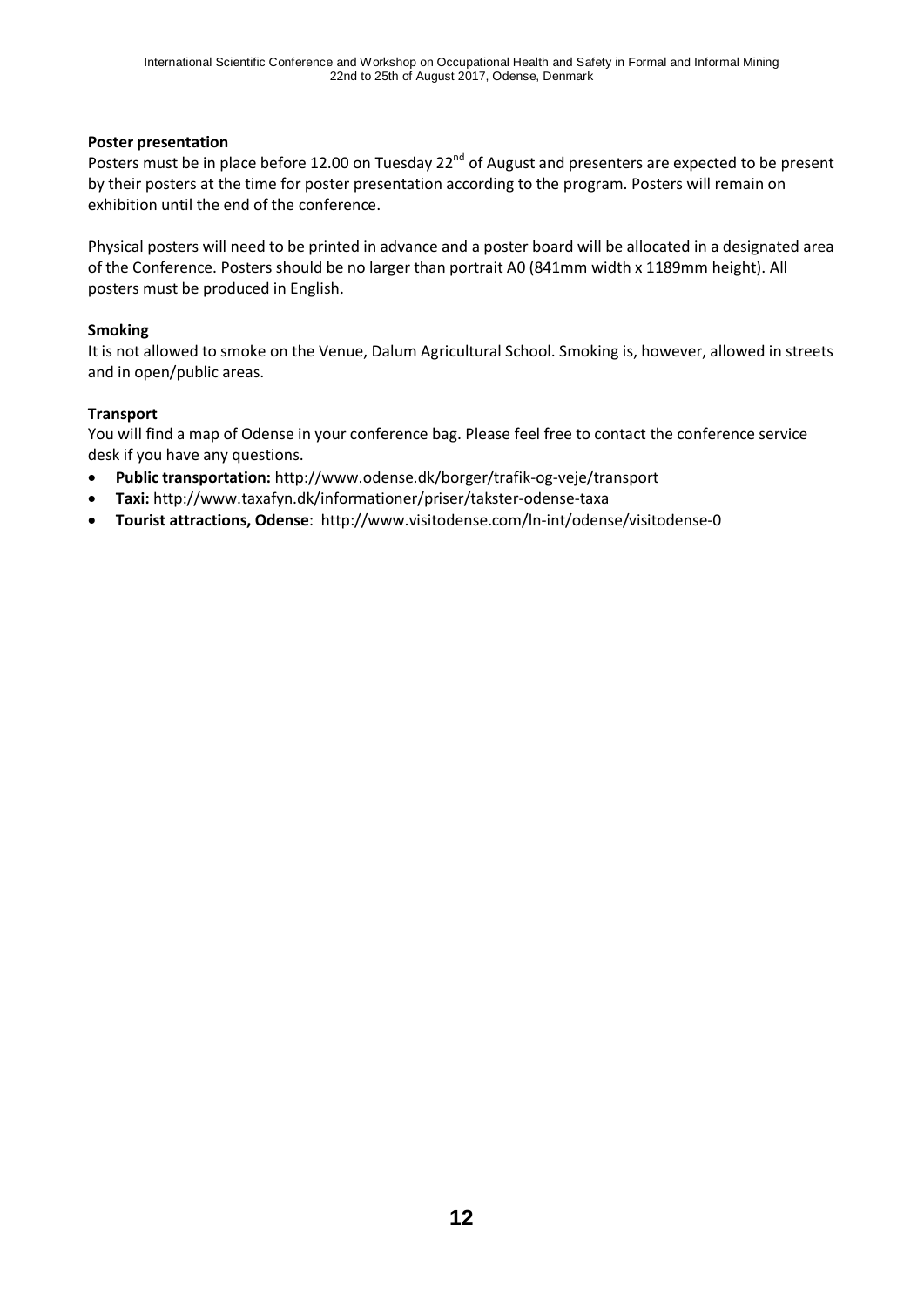## **SOCIAL PROGRAM**

21 August, 19:00-21.00 **Welcome reception at Dalum Agricultural College (Dalum Landbrugsskole).** Opening speeches Entertainment and music

22 August, 19:30-22.00 (after dinner) **Excursion, Hans Christian Andersen tour, Odense** Boat trip to Odense Guided tour (English) in Odense, 20:00-22.00 From Odense city you need to get home by taxi or city-bus

23 August, 08:00-16:00

#### **Bus trip on Funen for accompanying persons**

The excursion will be to places on the island Funen, but it is not planned in details yet. You will get information at the registration.

Payment is made on the day. You need to pay the excursion in Euros (notes only, no coins)

23 August, 19:00-23:00

#### **Conference dinner at Dalum Agricultural College (Dalum Landbrugsskole).**

Entertainment and music

26 August, 08:00-21:30

#### **Post-conference, boat trip to the island Ærø**

A bus will pick you up at the venue and drive you to the harbor in Svendborg where you will take a boat to Ærø. Erik Jørs will show you Ærø (see http://visitaeroe.dk/). In the evening you take the boat back to Fünen where the bus will take you back to the venue.

Payment is made on the day. You need to pay the excursion in Euros (notes only, no coins).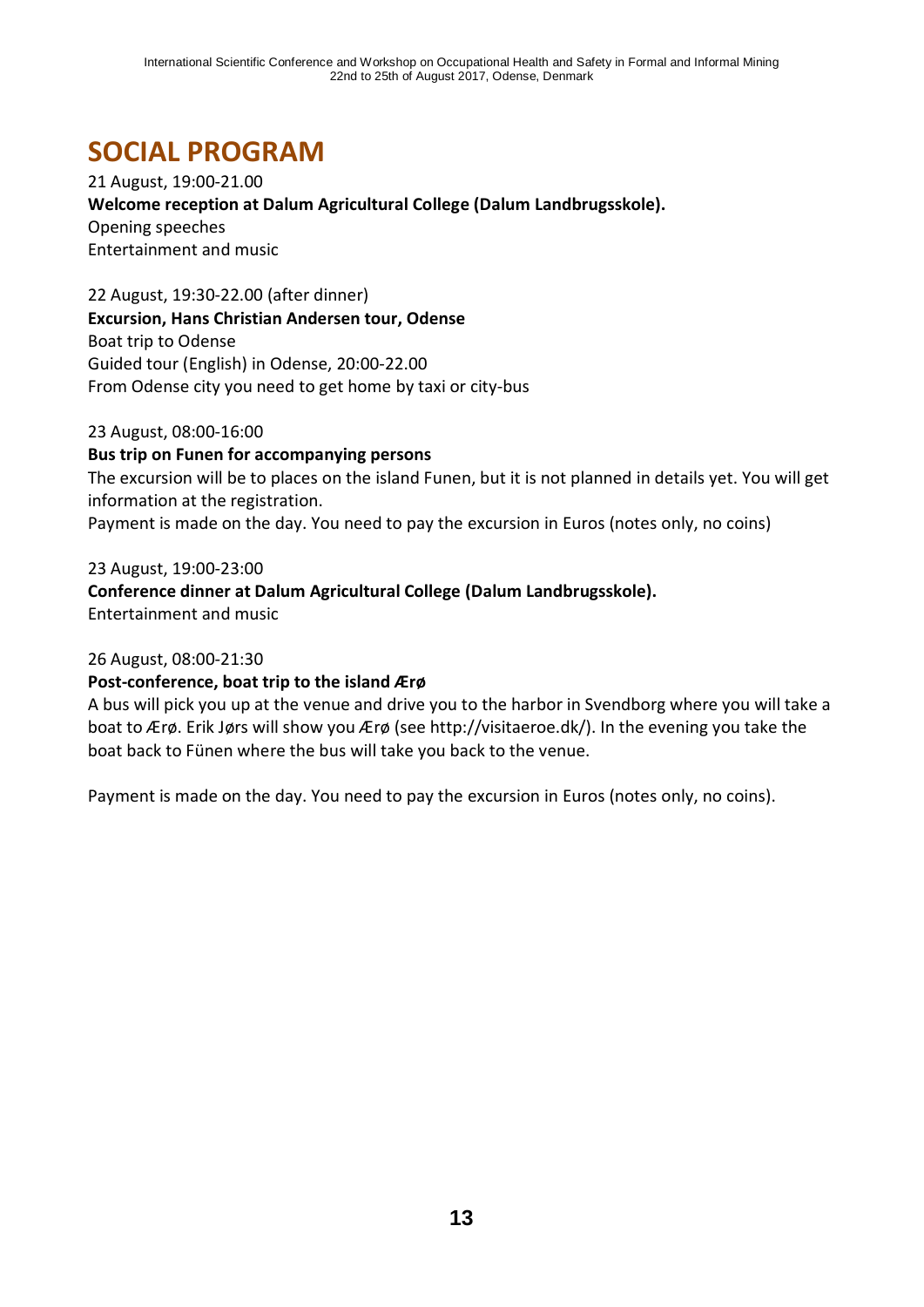## **DETAILED SCIENTIFIC PROGRAM**

|             | <b>Monday 21 August</b>                                                |
|-------------|------------------------------------------------------------------------|
| 16:00-19:00 | Registration to conference and workshop                                |
| 19:00-21:00 | Welcome reception at Dalum Agricultural College (Dalum Landbrugsskole) |

| Day 1       | <b>Tuesday 22 August</b>                                                                                                                                                                                                                                                                                                                         |
|-------------|--------------------------------------------------------------------------------------------------------------------------------------------------------------------------------------------------------------------------------------------------------------------------------------------------------------------------------------------------|
| 08:00-08:30 | <b>Registration</b>                                                                                                                                                                                                                                                                                                                              |
| 08:30-09:10 | <b>Opening ceremony</b><br>Erik Jørs, University of Southern Denmark/Odense University Hospital, MinOSH<br>Marilyn Fingerhut, Vice President of ICOH<br>Helmut Ehnes, Secretary, ISSA Mining<br>Peder Jest, Director at the Odense University Hospital<br>Inger Schaumburg, Director at the National Research Centre for the Working Environment |
| 09:10-09:50 | <b>Morning keynote 1</b><br>The human cost of working in dusty occupations in India.<br>TK Joshi, Supreme Court Commissioner for Silicosis, Government of India for Mining Sector,<br>India                                                                                                                                                      |
| 09:50-10:30 | <b>Morning keynote 2</b><br>Prevalence and prevention of silicosis and coal workers pneumoconiosis<br>Bengt Järvholm, Professor, Occupational Medicine, Umeå University, Sweden                                                                                                                                                                  |
| 10:30-11:00 | <b>Coffee break</b>                                                                                                                                                                                                                                                                                                                              |
| 11:00-12:00 | <b>Oral Session 1</b><br>Lung diseases<br>Session Chairs: Maria Albin and David Lee Sherson                                                                                                                                                                                                                                                      |
| 11:00-11:15 | Green Stones processing post-quarrying: asbestos risk exposure and prevention<br>Annalisa Guercio                                                                                                                                                                                                                                                |
| 11:15-11:30 | The HRCT Findings Of Chest Radiograph-Confirmed Borderline Pneumoconiosis<br>Youn-Mo Cho                                                                                                                                                                                                                                                         |
| 11:30-11:45 | Time Trends for Silica Exposure in the Ontario Mining Industry<br>Victoria Arrandale                                                                                                                                                                                                                                                             |
| 11:45-12:00 | Asbestos-related Disease in Indonesian Workers Exposed To Asbestos<br>Anna Suraya                                                                                                                                                                                                                                                                |
| 12:00-12:45 | <b>Poster Session</b>                                                                                                                                                                                                                                                                                                                            |
| 12:45-13:45 | Lunch and poster exhibition                                                                                                                                                                                                                                                                                                                      |
| 13:45-14:30 | <b>Oral Session 2</b><br>Small-scale mining, poisonings and prevention 1<br>Session Chairs: Rasmus Køster-Rasmussen and Jinky Lu                                                                                                                                                                                                                 |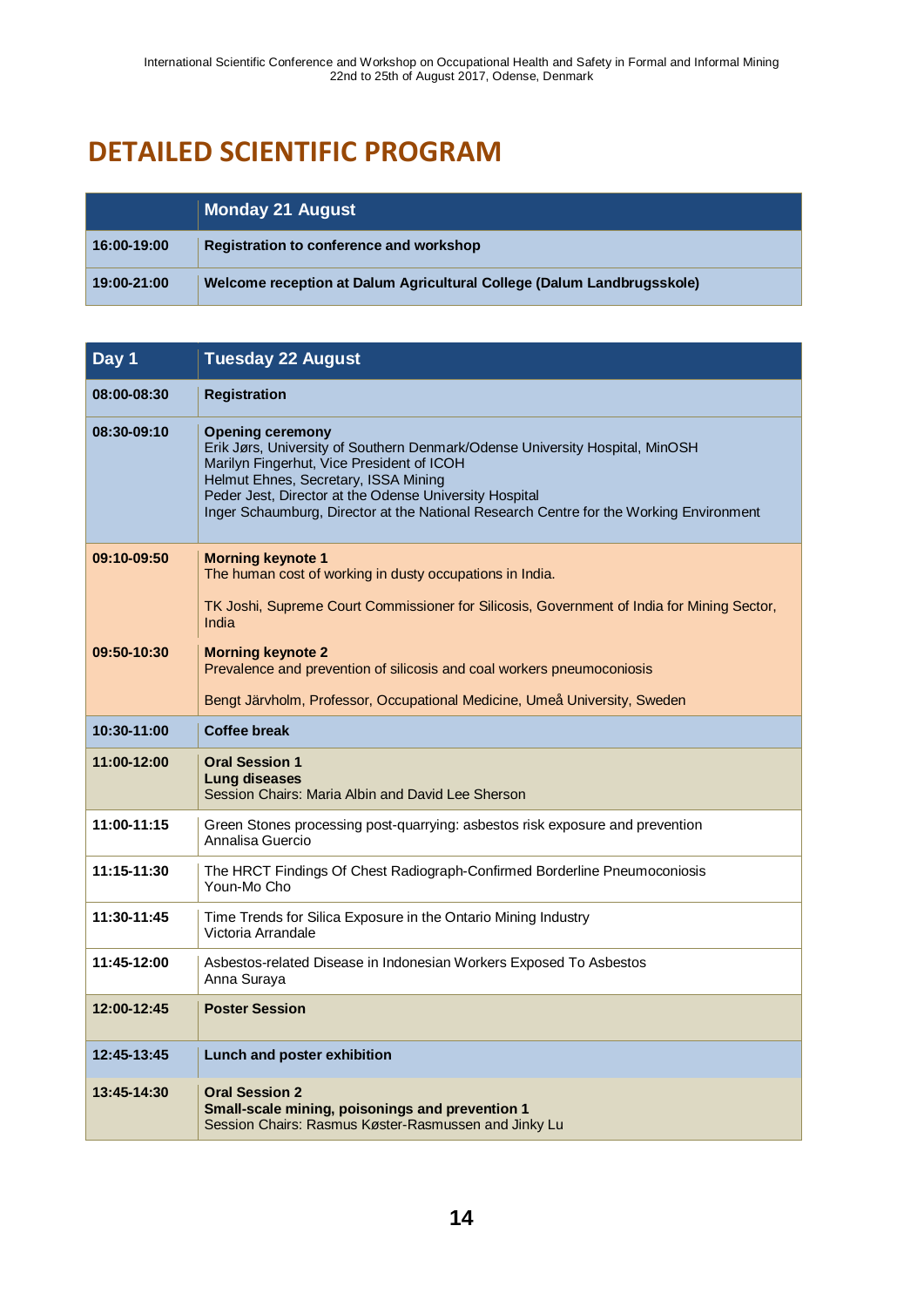| 13:45-14:00 | Ergonomic Risks among Small Scale Miners in the Philippines<br>Jinky Leilanie Lu                                                                                                                                                                                            |
|-------------|-----------------------------------------------------------------------------------------------------------------------------------------------------------------------------------------------------------------------------------------------------------------------------|
| 14:00-14:15 | Working Conditions Of Workers In Mining Occupation In Selected States Of India<br>Promila Sharma                                                                                                                                                                            |
| 14:15-14:30 | Intervention to Address Lead Poisoning Epidemic from Gold Mining in Northern Nigeria<br>Perry Gottesfeld                                                                                                                                                                    |
| 14:30-15:15 | Afternoon keynote 3<br>Role of worker representation on occupational safety and health in coal mining in different<br>countries.                                                                                                                                            |
|             | David Walters, Professor, Cardiff Work Environment Research Centre, Cardiff University, UK                                                                                                                                                                                  |
| 15:15-16:00 | Afternoon keynote 4<br>Fibrous materials naturally occurring in mines, health-related diseases and how this can be<br>adequately monitored.<br>Maria Albin, Professor, Occupational and Environmental Medicine, Stockholm City Council and<br>Karolinska Institutet, Sweden |
| 16:00-16:15 | <b>Coffee break</b>                                                                                                                                                                                                                                                         |
| 16:15-17:15 | <b>Oral Session 3</b><br>Small-scale mining, poisonings and prevention 2<br>Session Chairs: Raul Harari and Paul Scheepers                                                                                                                                                  |
| 16:15-16:30 | PROmoting health in Small and Artisanal MIning of GOId (PROSAMIGO). an intervention<br>study of knowledge on mercury and its health effects.<br>Paul T.J. Scheepers                                                                                                         |
| 16:30-16:45 | Lead intoxicated children in Kabwe / Zambia.<br>Stephan Bose-O'Reilly                                                                                                                                                                                                       |
| 16:45-17:00 | Silicosis Among Manual Stone Mine Workers of Informal Sector In India.<br>Prahlad Kumar Sishodiya                                                                                                                                                                           |
| 17:00-17.15 | Cyanide and Mercury Concentrations in Drinking and Surface Water in a Large Mining Area in<br>the Philippines<br>Jinky Leilanie Lu                                                                                                                                          |
| 17:15-18:00 | <b>Oral Session 4</b><br>Small-scale mining, poisonings and prevention 3<br>Session Chairs: Stephan Bose O'Reilly and Gernelyn Logrosa                                                                                                                                      |
| 17:15-17:30 | Enhancing Health and Safety in Informal Mining in the Philippines<br>Gernelyn Logrosa                                                                                                                                                                                       |
| 17:30-17:45 | Mercury used for Gold Mining: Quantifying the Burden of Disease to explore its Public Health<br>Dimension<br>Nadine Steckling                                                                                                                                               |
| 17:45-18:00 | Mercury Intoxicated Children in Artisanal and Small-scale Gold Mining<br>Stephan Bose-O'Reilly                                                                                                                                                                              |
| 19:00-21:00 | Hans Christian Andersen Festival Odense City                                                                                                                                                                                                                                |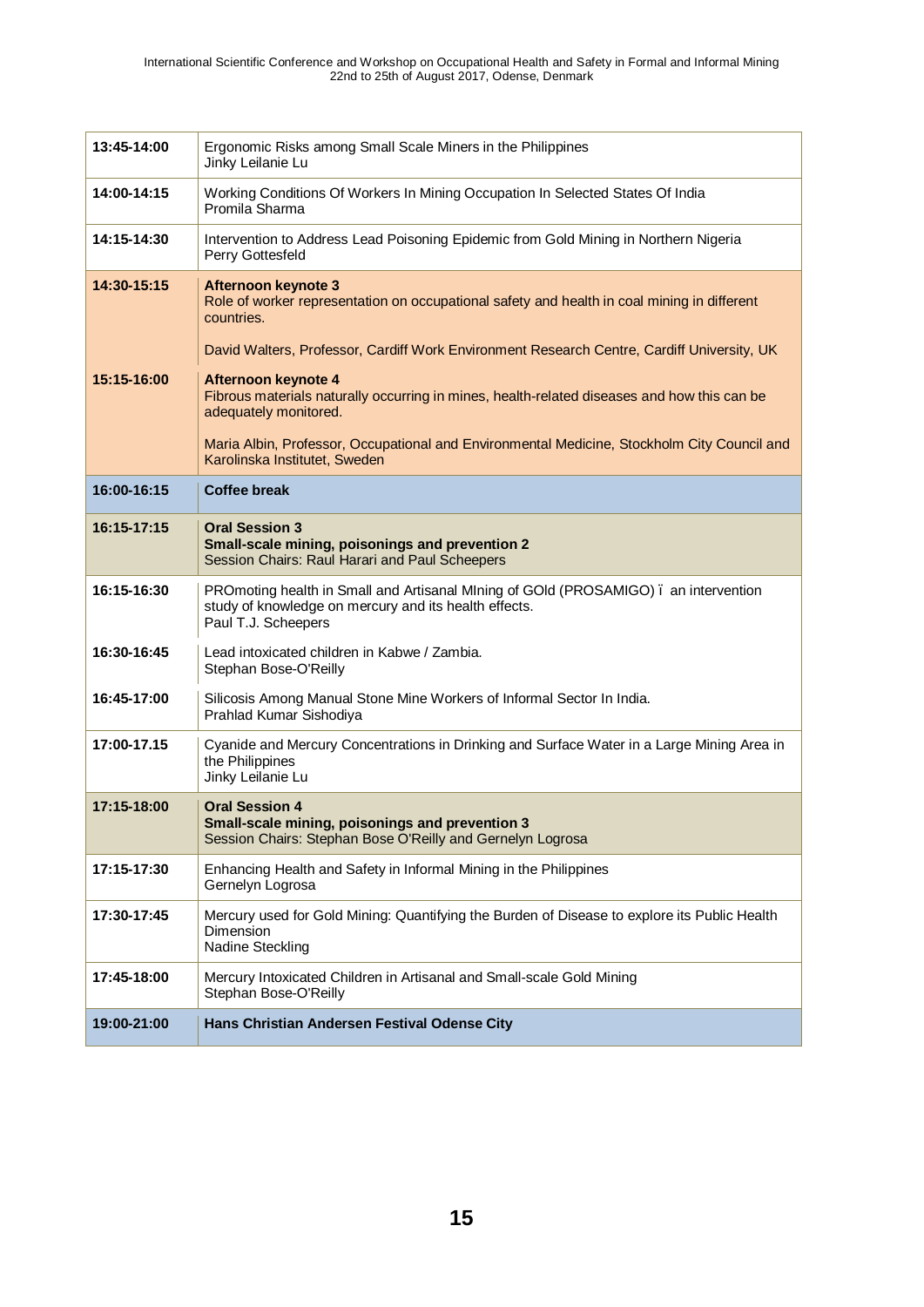| Day 2       | <b>Wednesday 23 of August</b>                                                                                                                                                                                                                         |
|-------------|-------------------------------------------------------------------------------------------------------------------------------------------------------------------------------------------------------------------------------------------------------|
| 08:30-09:10 | <b>Morning keynote 5</b><br>Working conditions in small-scale gold mining in Ecuador                                                                                                                                                                  |
|             | Raul Harari, Professor, Institute for the Development of Production and Work Environment,<br>Ecuador                                                                                                                                                  |
| 09:10-09:50 | <b>Morning keynote 6</b><br>Mercury pollution from mining - global effects on human health                                                                                                                                                            |
|             | Pál Weihe, Research Associate Professor, Environmental Medicine, University of Southern<br>Denmark, Denmark                                                                                                                                           |
| 09:50-10:30 | <b>Morning keynote 7</b><br>Mercury free gold mining. how to use alternatives                                                                                                                                                                         |
|             | Peter Appel, Apelglobal, Denmark                                                                                                                                                                                                                      |
| 10:30-11:00 | <b>Coffee break</b>                                                                                                                                                                                                                                   |
| 11:00-12:00 | <b>Oral Session 5</b><br>Noise, injuries and disasters in mining<br>Session Chairs: Tushar Kant Joshi and Liepollo Ntlhakana                                                                                                                          |
| 11:00-11:15 | Mining Disasters in the Philippines: Need for Policy and Legislative Review<br>Lu Sophia Francesca                                                                                                                                                    |
| 11:15-11:30 | The Use of CFD Tools for Explosion Risk Assessment in Underground Atmospheres<br>Nicolae Ioan Vlasin                                                                                                                                                  |
| 11:30-11:45 | The use of hearing protection devices in South Africa: exploring the current status in a gold and<br>a non-ferrous mine<br>Liepollo Ntlhakana                                                                                                         |
| 11:45-12:00 | Competency Management as a Tool for Occupational Injuries Prevention in Coal Mines<br>Konstantin Todradze                                                                                                                                             |
| 12:00-12:45 | <b>Oral Session 6</b><br>Other exposures in mining<br>Session Chairs: Marilyn Ann Fingerhut and Paul Musa Obadia                                                                                                                                      |
| 12:00-12:15 | Outbreak Preparedness Require A New Collaborative Approach, Lessons Learned During<br>Ebola<br>Francesca Viliani                                                                                                                                      |
| 12:15-12:30 | Health Impact Of Living And Attending School Close To An Abandoned Copper Mine in<br>Musoshi, Democratic Republic of Congo<br>Paul Musa Obadia                                                                                                        |
| 12:30-12:45 | Health Aspects of Mining in Greenland<br>Niels Ebbehøj                                                                                                                                                                                                |
| 12:45-13:45 | Lunch and poster exhibition                                                                                                                                                                                                                           |
| 13:45-14:45 | Special session on MinerB experiences with Accidents and Occupational Health and<br>Safety.<br>Session Chairs: Rasmus Køster-Rasmussen and Peter Appel                                                                                                |
|             | Mercury Pollution from Small-Scale Gold Mining Can Be Stopped by Implementing the Gravity-<br>Borax Method . A Two-Year Follow-Up Study from Two Mining Communities in the Philippines<br>Rasmus Køster-Rasmussen, University of Copenhagen, Denmark. |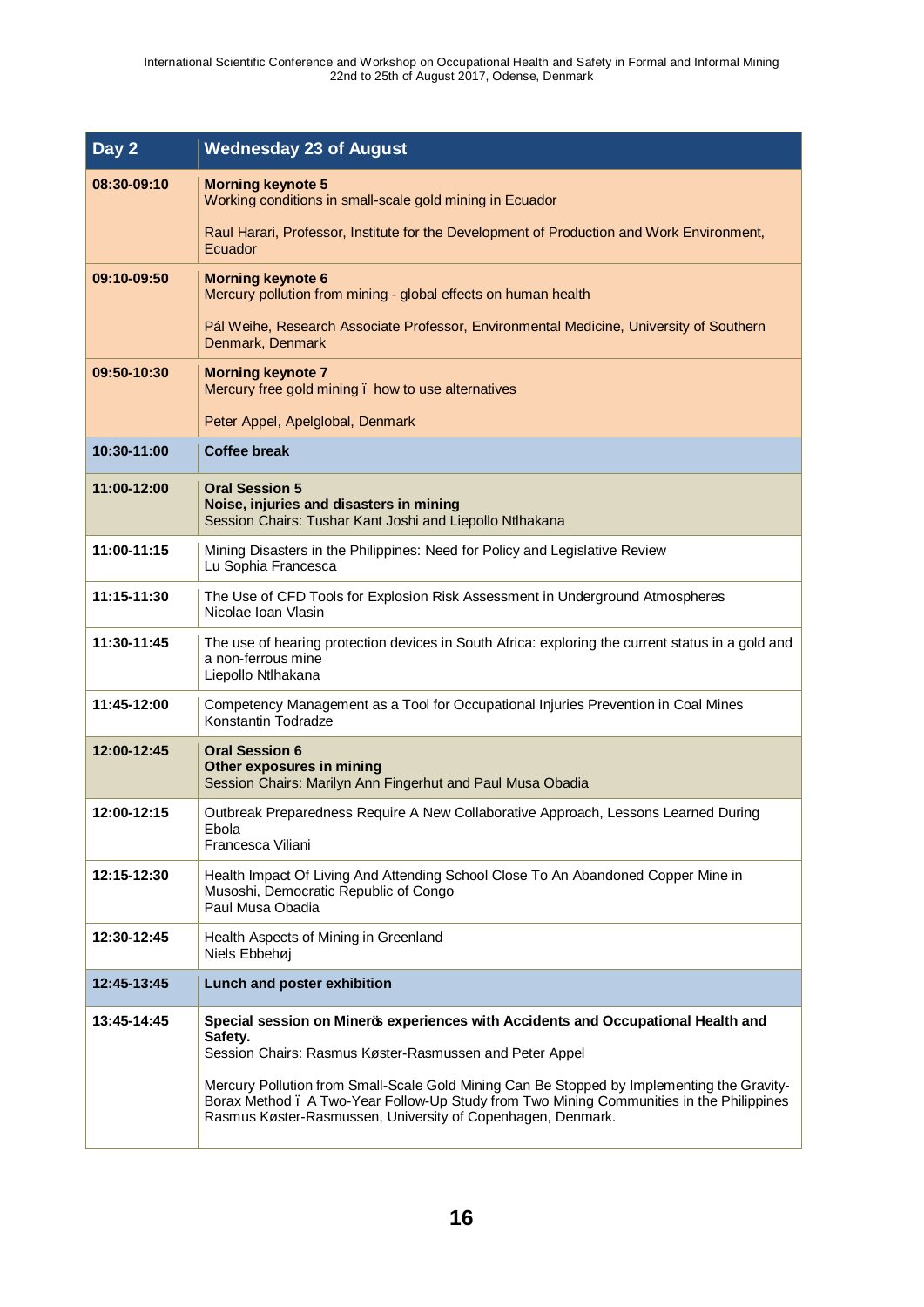|             | Miners from the Philippines and Uganda tell their story and show photos of their working<br>environment.                                                                                  |
|-------------|-------------------------------------------------------------------------------------------------------------------------------------------------------------------------------------------|
| 14:45-15:30 | Afternoon keynote 8<br>Web-based tools to improve occupational health and safety in mining                                                                                                |
|             | Emanuele Cauda, NIOSH, USA                                                                                                                                                                |
| 15:30-16:00 | <b>Oral Session 7 - Part 1</b><br><b>Preventive measures</b><br>Session Chairs: Helmut Ehnes and Derk Henri Brouwer                                                                       |
| 15:30-15:45 | New challenges for the potash mining industry following the TLV discussion for nitrogen oxides.<br>Dirk Dahmann                                                                           |
| 15:45-16:00 | Designing a Prototype of an Evaporative Cooling Garment Apt for Deep Mine Activities<br>Chady Al Sayed                                                                                    |
| 16:00-16:15 | <b>Coffee break</b>                                                                                                                                                                       |
| 16:15-17:00 | <b>Oral Session 7 - Part 2</b><br><b>Preventive measures</b><br>Session Chairs: Helmut Ehnes and Derk Henri Brouwer                                                                       |
| 16:15-16:30 | Constitution of Homogeneous Exposure Groups in South African Mining Industry; A key factor<br>to identify high risk workers.<br>Derk Henri Brouwer                                        |
| 16:30-16:45 | A Training Program To Assist The Mines Inspectorate of Ghana to Manage Occupational<br>Health and Safety Issues Associated With Artisanal and Small Scale Mining.<br>Carmel Mary Bofinger |
| 16:45-17:00 | Occupational Health Risk Management in Miners: Reinventing ourselves to prevent<br>occupational disease<br>Casper Johannes Badenhorst                                                     |
| 17:00-18:15 | <b>Oral Session 8</b><br><b>Good practices</b><br>Session Chairs: Casper Johannes Badenhorst and Mark Holmes                                                                              |
| 17:00-17:15 | Images of the Miners' Profession<br>Carl-Olof Bernsand                                                                                                                                    |
| 17:15-17:30 | Good Practice Guidance On Occupational Health Risk Assessment<br>Casper Johannes Badenhorst                                                                                               |
| 17:30-17:45 | The Ontario Mining Exposure Database (OMED): A tool for mining research in Ontario, Canada<br>Victoria H Arrandale                                                                        |
| 17:45-18:00 | Occupational Exposure and Disease in the Mining Industry: A program of research from<br>Ontario, Canada<br>Victoria H Arrandale                                                           |
| 18:00-18:15 | Critical Control Management in the Mining and Metals Industry<br><b>Mark Holmes</b>                                                                                                       |
| 19:00-23:00 | Conference dinner at Dalum Agricultural College (Dalum Landbrugsskole)                                                                                                                    |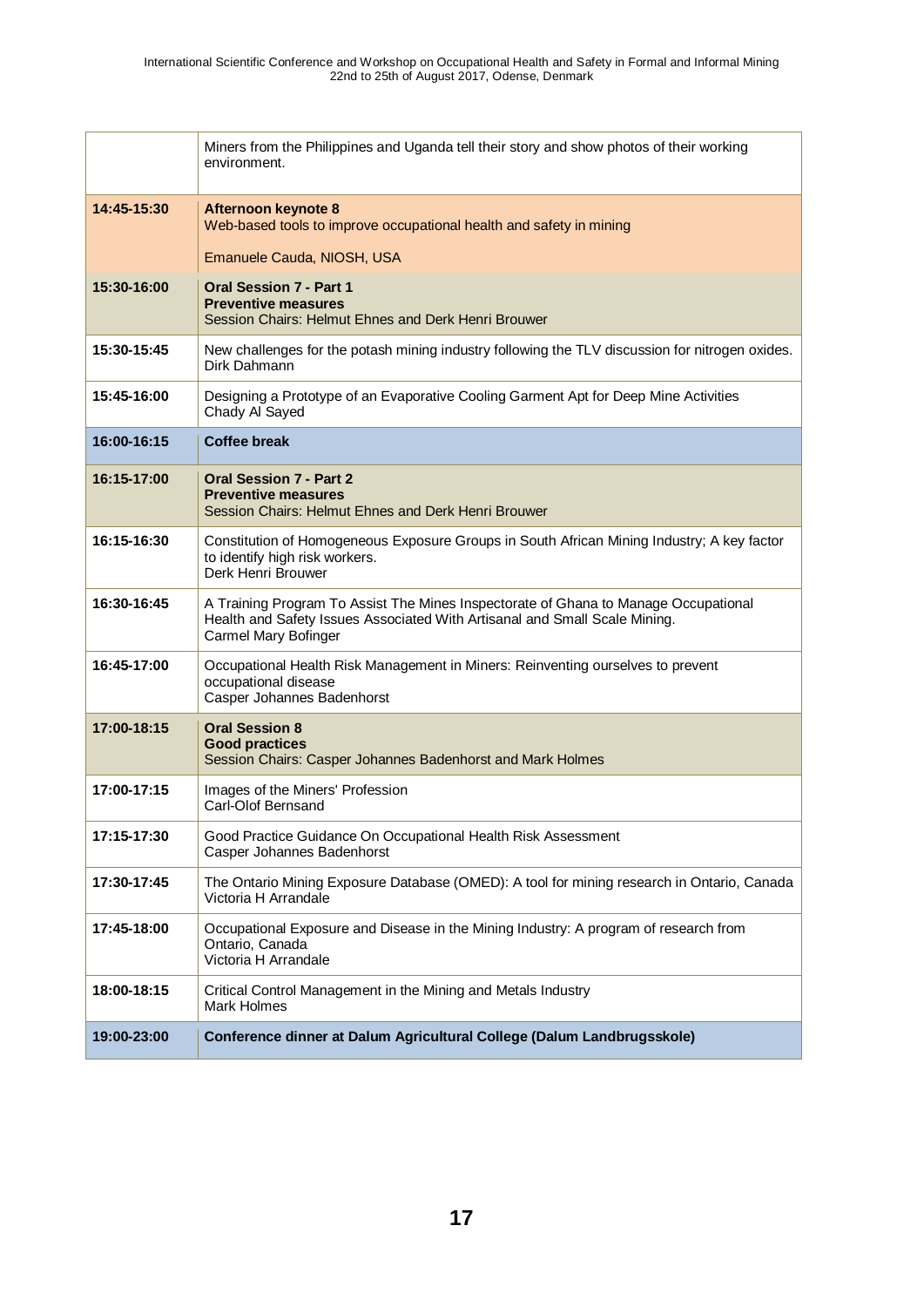| $\vert$ Day 3 | <b>Thursday 24 of August</b>                                                                                                                                       |
|---------------|--------------------------------------------------------------------------------------------------------------------------------------------------------------------|
| 08:30-09:10   | <b>Morning keynote 9</b><br>VISION ZERO: Yes we can! - Prevention in Mining<br>Ulrich Meesmann, President of ISSA Mining, Germany                                  |
| 09:10-09:50   | <b>Morning keynote 10</b><br>Excellence For Safety & Health In Mining. ISSA Mining. Your Global Partner<br>Helmut Ehnes, Secretary General of ISSA Mining, Germany |
| 09:50-10:30   | Conference closing ceremony and conclusion remarks                                                                                                                 |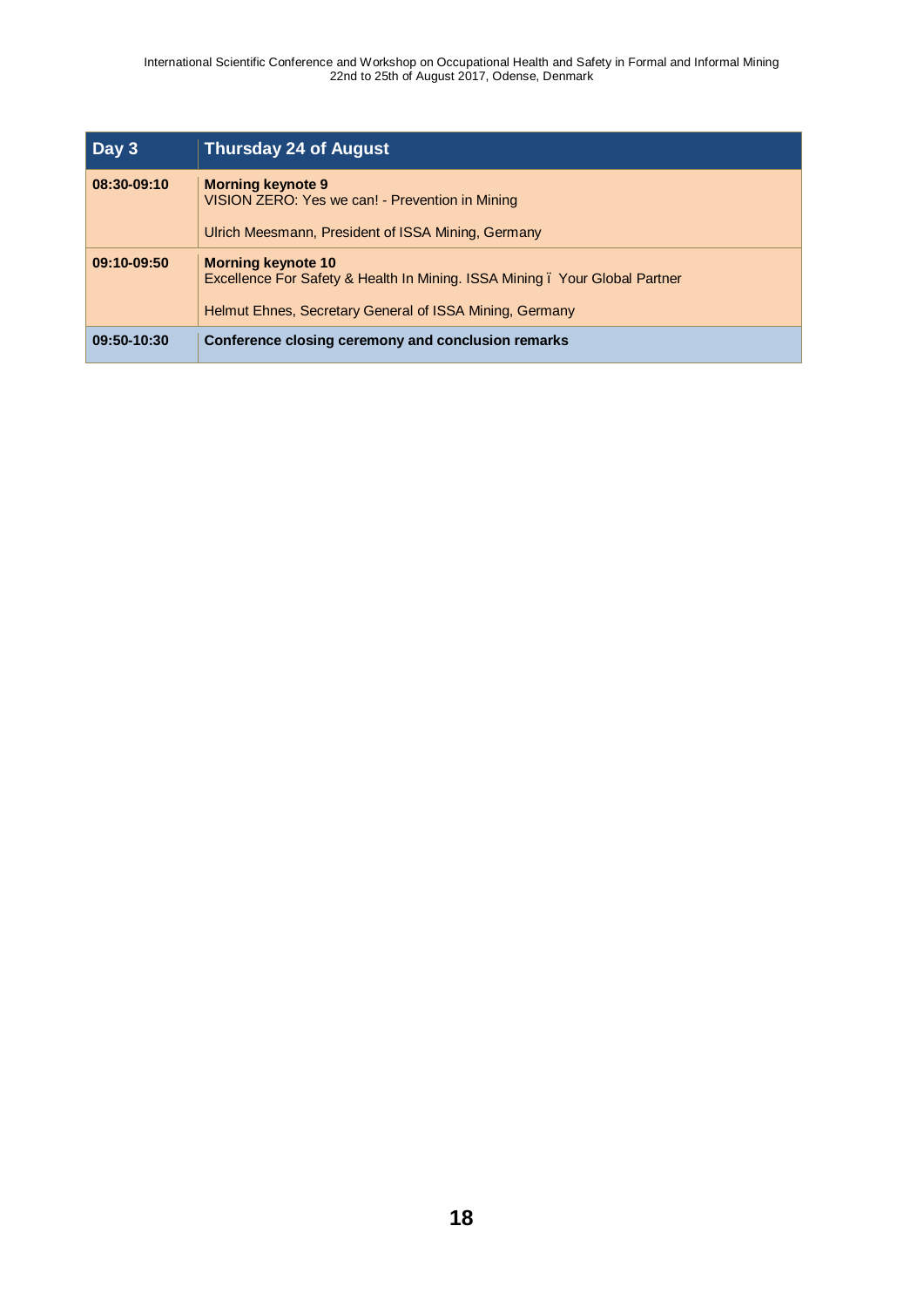## **ABSTRACTS**

#### **Morning Keynote 1** Tuesday 22 August, 9:10 - 9:50

#### **The Human Cost of Working in Dusty Occupations in India**

#### **Tushar Kant Joshi**

Indian Supreme Court, India; kantjoshi@gmail.com

#### **Introduction**

The Indian State of Rajasthan was unaware of the magnitude of the impact of mining until five years back. The revenue from mining is its main source of income. Only a handful of Pneumoconiosis cases were reported five years back. The number has now risen to 9,000 and continues to rise. Officially, there are 15,275 mining leases employing 238,817 workers who produce 285,493,436 tons of minerals.

The ongoing screening program launched in the state on the direction of the Supreme Court of India led to a massive screening activity. So far 19,000 suspected cases of Pneumoconiosis were screened with 9,000 having confirmed Silicosis, and Silico-tuberculosis. A high prevalence of pulmonary tuberculosis is reported within areas with much mining activity.

#### **Mineral Mining in the State**

The state is endowed with rich mineral deposits of sandstone, granite, copper, zinc, marble and several others. The famous Taj Mahal was built with white marble from the state as also the famous Delhi Red Fort made of sand stone. For centuries workers toiled and perished without getting any relief or compensation. However, that is now changing.

The author appointed as the commissioner by the highest court of the country, the Indian Supreme Court, visited mines and evaluated the entire programme. It was found that the Pneumoconiosis boards set up in all districts were regularly screening workers but physicians had no training in occupational health and safety. They had no idea of the exposure situation in the operating mines. They also lacked the basic concepts of prevention. This presentation shares some of the experience and the recommendations made by the author to the highest court in the country to prevent and protect mine works and to compensate those who develop Pneumoconiosis.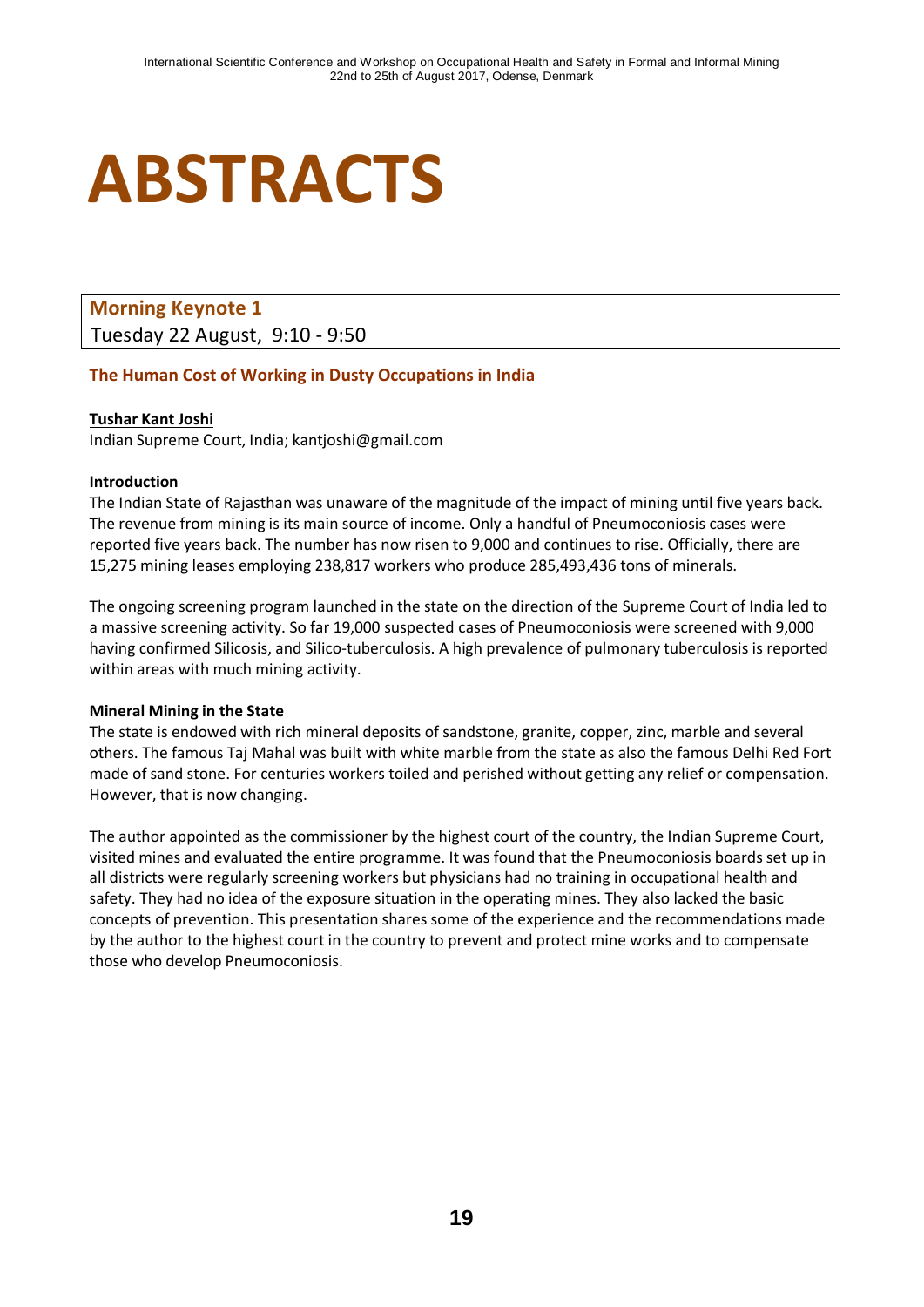**Morning Keynote 2** Tuesday, 22 August, 9:50 - 10:30

#### **Prevalence and Prevention of Silicosis and Coal workers Pneumoconiosis**

#### **Bengt Järvholm**

Umeå University, Sweden; bengt.jarvholm@umu.se

Silicosis and coal workers' pneumoconiosis (CWP) are chronic non-treatable diseases of varying severity. The underlying mechanism is fibrosis of the lungs which typically are diagnosed by chest radiography. The prevalence will depend on exposure, but also on diagnostics. The sensitivity and specificity of chest radiographs are varying and in low exposed groups there are several false positives while in heavy exposed groups there are cases who may develop severe disease that are not recognized. Published figures typically come from screening of occupational groups and will depend on exposure, age of those exposed and methodology. At low or modest exposure it takes decades of exposure before silicosis or CWP are diagnosed. Then, the prevalence indicates the risk some decades ago and not the actual risk which should be noticed in comparisons of prevalence between countries or companies. Furthermore, you could not expect the prevalence diagnosed by chest radiographs to be zero when you have decreased the exposure to a safe level as the specificity is not 100 percent. Thus, the prevalence of CWP and silicosis has been an important measure to show the consequences of too high exposure to silica or coal dust in the past leading to measures to decrease exposure. However, it can be questioned whether we should continue to use it as a measure of health impact from such exposure in countries where exposure mostly is low. In areas and countries where there is still a too high exposure it will be an important indicator of insufficient control of exposure. In areas where very high exposure occurs and there is a risk of rapid progressive disease, the prevalence will be a too slow indicator to save the health of those exposed. A much better indicator is exposure measurements.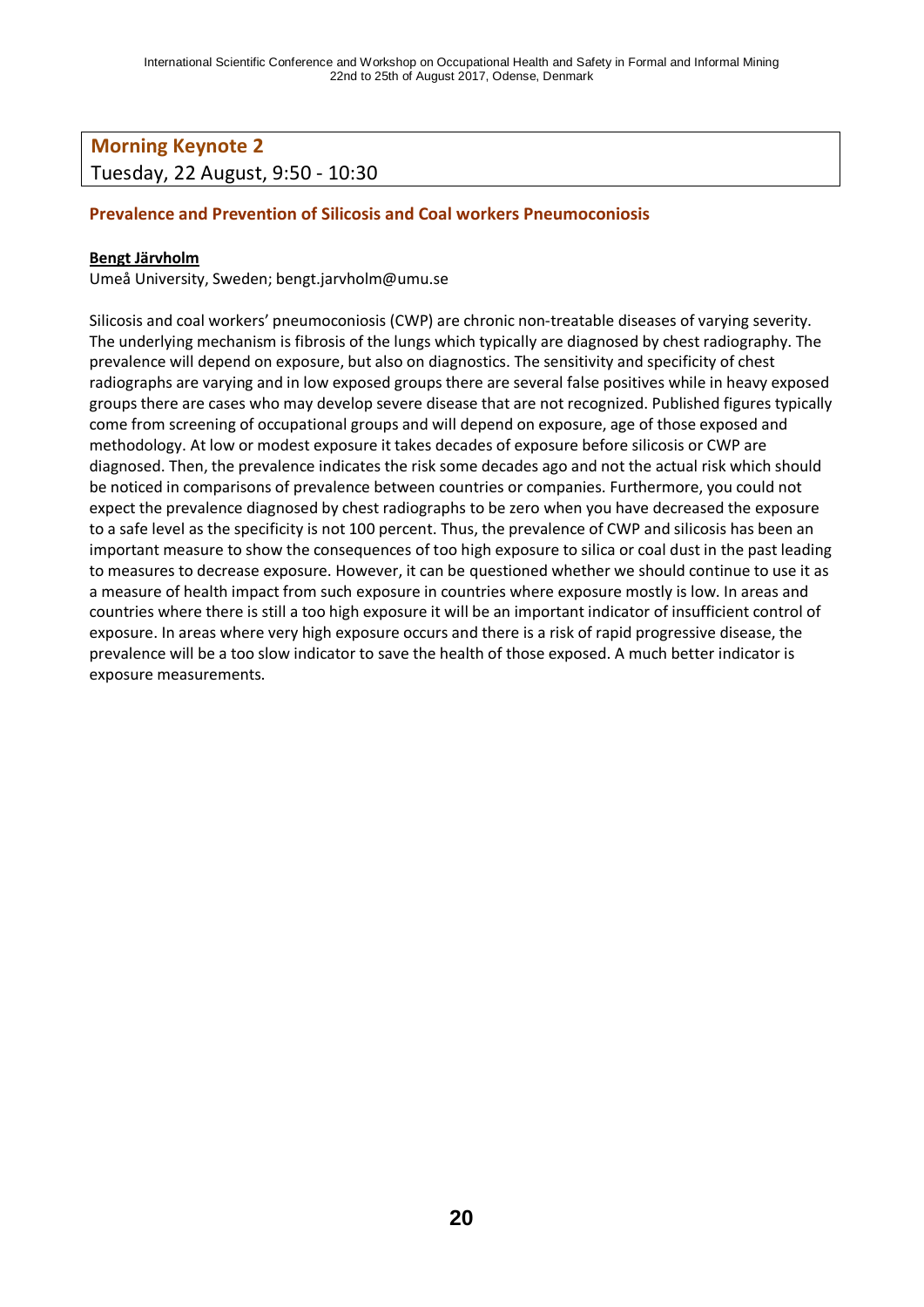#### **Oral Session 1: Lung diseases** Tuesday 22 August, 11:00 - 12:00 Session Chairs: Maria Albin and David Lee Sherson

#### **Green Stones processing post-quarrying: asbestos risk exposure and prevention**

#### **Annalisa Guercio, Bianca Rimold**

INAIL, Italy; a.guercio@inail.it

INAIL (National Institute for Insurance against Accidents at Work) provides tools to monitor employment and accident trends; funds, training and advice in the field of prevention, focused on small and medium size enterprises, carrying out studies on the dynamics of injuries phenomena and professional diseases.

Since 2004, the INAIL office Advisory Department for Risks Assessment and Prevention (CONTARP), that practically put into effects the institutional duties established by Italian laws, with the scientific support of the Milan University – La Bicocca, together with local Authorities and enterprises, carried out extensive monitoring surveys in the "Green Stones" quarrying sites and processing laboratories, located in Central Alps, to assess workers' exposure to asbestos fibers.

Monitoring surveys were carried out according Italian Legislation following WHO method (1997) with fibers counting in Scanning Electron Microscope (SEM).

The preventive actions were planned, experimented and implemented by enterprises during the synergic collaboration.

Fibers dispersion is lower in quarries than in processing plants where blocks are finished. One of the critical situations of asbestos risk management is the spreading of fibers from quarry, where asbestos veins may be intercepted during wire cutting, to processing plants, where no fibers should be detected. This situation may occur if blocks to process were not checked and mineralized veins were not removed completely before leaving the quarry.

In this item, the authors will describe working activities in "Green Stones" processing plants where workers' asbestos exposure risk may occur and, in addition, the prevention actions implemented by enterprises as the results of the collaboration, especially for the block suitability check procedure, as a proof of the effectiveness of organizational actions.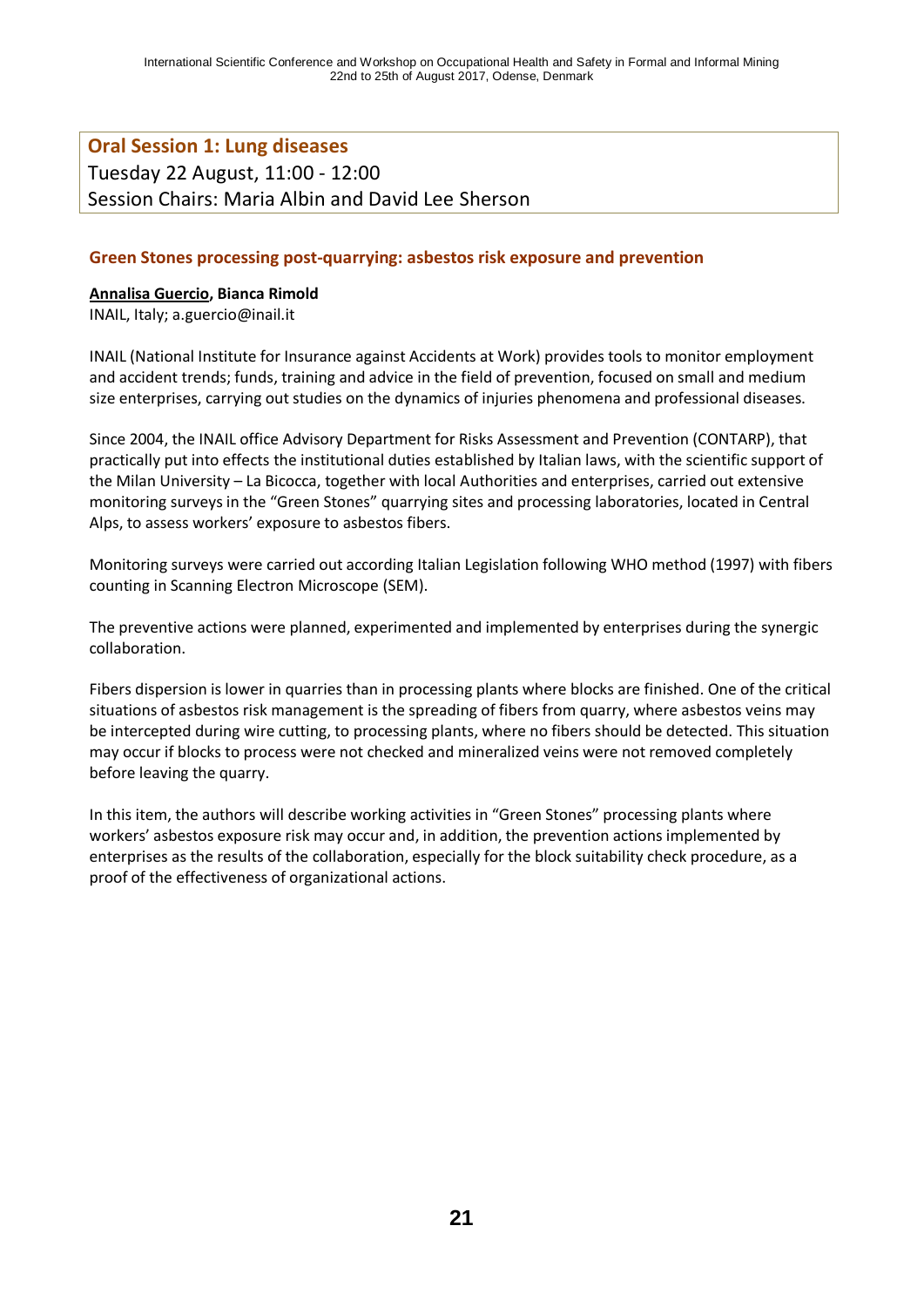Oral Session 1: Lung diseases

#### **The HRCT Findings of Chest Radiograph-Confirmed Borderline Pneumoconiosis**

Youn-Mo Cho<sup>1,2</sup>, Jun-Pyo Myong<sup>1,2</sup>, Jung-Wan Koo<sup>1,2</sup>, Seyoung Lee<sup>1,2</sup>, JiWon Lee<sup>1,2</sup>, BumSeok Cho<sup>1,2</sup> <sup>1</sup>Department of Occupational and Environmental Medicine, Seoul St. Mary's Hospital, Republic of Korea; <sup>2</sup>Department of Occupational and Environmental Medicine, College of Medicine, The Catholic University of Korea; sanctuary0615@gmail.com

#### **Introduction**

In South Korea, assessment of suspected pneumoconiosis is performed by comparing the patient's chest radiograph with ILO standard radiograph by pneumoconiosis review committee. Unfortunately, the probability of discrepant judgement is high in borderline pneumoconiosis because pneumoconiotic nodules are not clear by chest radiograph and the profusion is less than 1/0. The purpose of this study was to investigate the high resolution computed tomography (HRCT) findings of patients who had been recently diagnosed as borderline pneumoconiosis.

#### **Methods**

During Jan.1st 2013 to May 25th 2015 the study was carried out with 354 new outpatients who underwent both simple chest radiography and HRCT at the pneumoconiosis clinic in Seoul. We evaluated their diagnosis, occupational histories, social histories and HRCT findings. Multivariate logistic regression analysis was conducted to evaluate the association between HRCT findings and the diagnosis of borderline pneumoconiosis by chest radiograph after adjusting age, sex, and smoking history

#### **Results**

As a result of multiple logistic regression after adjusting age, sex, and smoking history, tuberculosis (OR  $=$ 2.45 95% CI = 1.17-5.31) emphysema fibrosis (OR = 1.80 95% CI = 1.03-3.15) and bronchiectasis (OR = 1.99 95% CI = 1.20-3.11) were the HRCT findings associated with the diagnosis of borderline pneumoconiosis by chest radiograph. Among 140 subjects who had a previous history of pneumoconiosis diagnosis, only 26 patients were confirmed as having HRCT findings of pneumoconiotic nodules.

#### **Discussion**

Comparing the chest radiograph and HRCT diagnosis of 354 patients, 114 out of 140 who were diagnosed with borderline pneumoconiosis previously were confirmed as normal. The other conditions were misdiagnosed as pneumoconiosis. Considering tuberculosis, complicated emphysema fibrosis, and bronchiectasis are the HRCT findings that are easily confused with pneumoconiosis in simple chest radiographs. It is important to distinguish the diseases with pneumoconiosis for the medication aspect as well as compensation itself.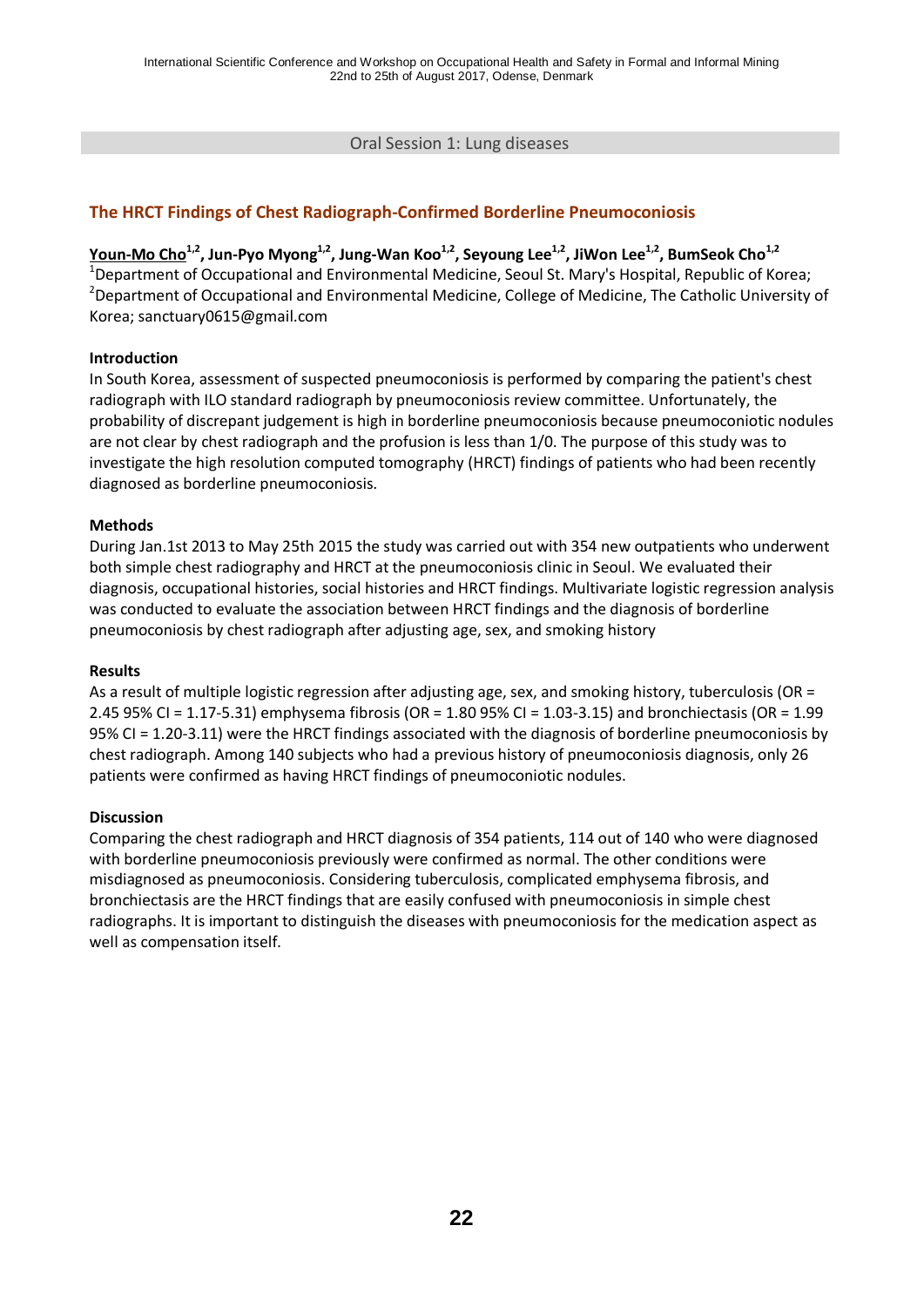#### Oral Session 1: Lung diseases

#### **Time Trends for Silica Exposure in the Ontario Mining Industry**

#### **Nicola Latoya Blagrove-Hall, Victoria Arrandale**

Occupational Cancer Research Centre, Canada; Victoria.Arrandale@occupationalcancer.ca

#### **Purpose**

Historical exposure data can be used to examine trends in exposure over time, evaluate the effectiveness of interventions, improve exposure assessment in epidemiology and help target prevention activities. The recently completed Ontario Mining Exposure Database (OMED) contains mining exposure data from the province of Ontario, Canada from 1950-1997. OMED data were used to examine historical exposure to silica, including trends over time, in gold, nickel or uranium mines.

#### **Methods**

Full shift, respirable crystalline silica (RCS) measurements were extracted from OMED. Descriptive statistics were used to investigate mean RCS concentrations. Trends over time in RCS concentration were explored using multiple linear regression models. Time trends before and after the introduction of Ontario's occupational health and safety legislation were also examined.

#### **Results**

The OMED contains over 140,000 exposure records, approximately 11,000 of which relate to silica. In total 2,598 measurements report on full-shift respirable crystalline silica (RCS) from 1975 to 1991. Of these, 910 (35%) were samples collected in gold, nickel or uranium mines. The arithmetic mean RCS in gold, nickel and uranium mines was 0.13 mg/m<sup>3</sup>, 0.04 mg/m<sup>3</sup> and 0.10 mg/m<sup>3</sup> respectively. Linear regression models showed no statistically significant time trend for the period 1975-1991. However, significant trends were observed in pre/post legislation periods. Significant time trends for RCS was observed in gold mines postlegislation where an 11.1% per annum (p=0.01) decrease was found. In uranium mines, RCS decreased by 15.6% (p=0.01) per annum pre-legislation.

#### **Conclusions**

Results suggest that, historically, RCS levels were higher in gold and uranium mines compared to nickel mines. While plots of RCS suggested a decrease over time in gold, nickel and uranium mines, this trend was not statistically significant. OMED contains valuable information about historical exposures in the Ontario mining industry that can potentially be used to improve exposure assessment in mining cohort studies.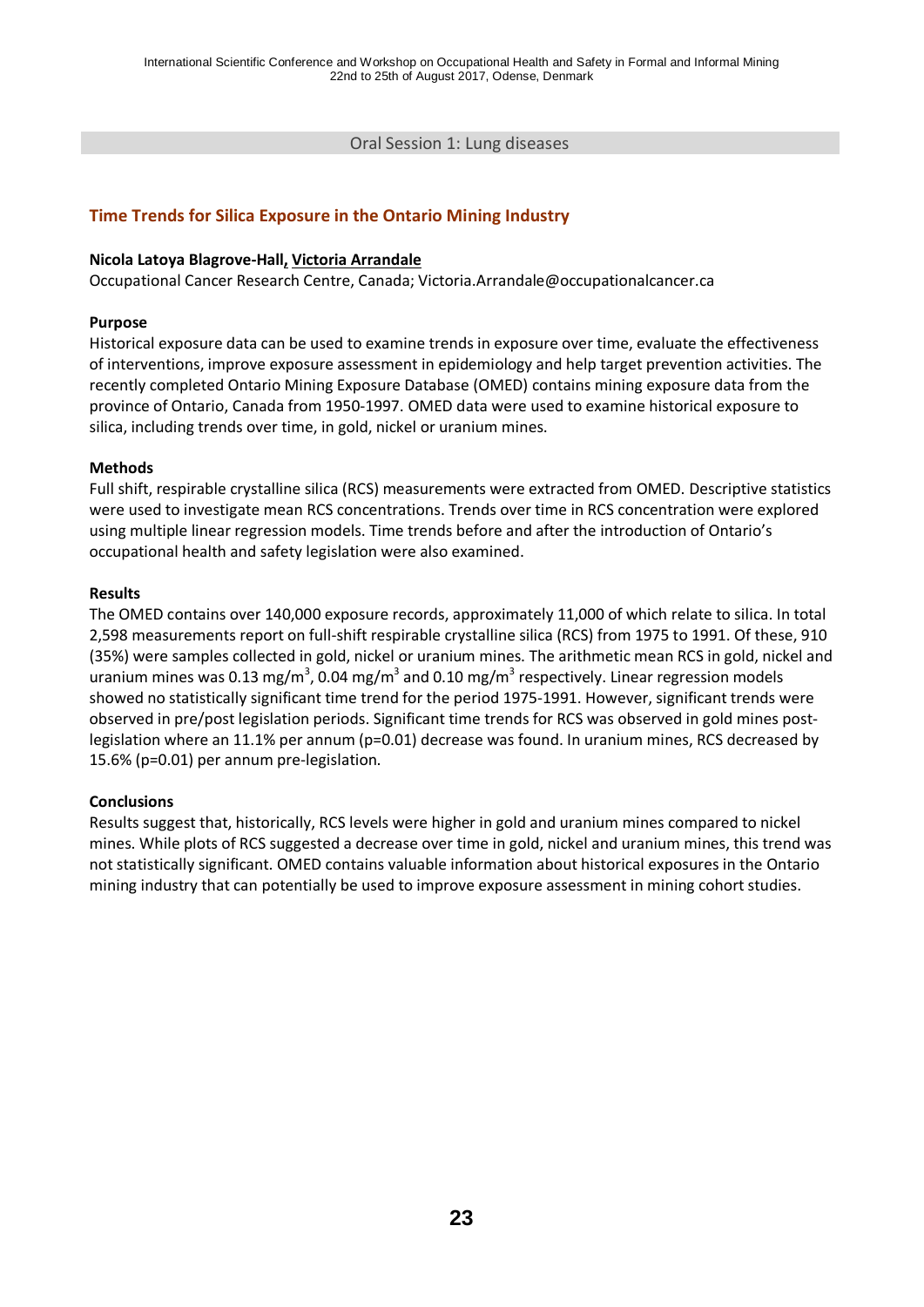#### Oral Session 1: Lung diseases

#### **Asbestos-related Disease in Indonesian Workers Exposed to Asbestos**

#### **Anna Suraya1,2, Ade Dwi Lestari2**

<sup>1</sup>University of Indonesia, Indonesia; <sup>2</sup>Binawan Health Science; anna\_suraya2005@yahoo.com

Chrysotile asbestos, which is classified as a carcinogen, has been imported to Indonesia since the 1950's. Although it has been used in various industries, occupational asbestos-related diseases were never reported. This study investigated whether asbestos-related disease was present in workers exposed to asbestos in two chrysotile asbestos processing factories in West Java, Indonesia.

A descriptive study was conducted in the two factories. Environmental airborne asbestos exposure measurements were collected from existing factory data. Interviews and health check-ups were carried out on 20 workers who had worked for more than ten years with asbestos, as of October 2016. High-resolution computerized tomography (HRCT) was performed to study asbestos-related disease in the lung.

The airborne asbestos levels in the workplace exceeded the threshold limit value set by the Indonesian Ministry of Manpower (0.1 fibers/cc). Of the twenty workers who worked for more than 10 years with asbestos, 17 were males and 3 were females, ages between 33 and 54 years old. Twelve workers complained of dry cough and four workers complained of dyspnea. Four workers were underweight. Spirometry test showed pulmonary function abnormalities, with eleven mild restrictions and one medium obstruction. From the HRCT data, ten were diagnosed with asbestosis with the following pulmonary abnormalities: fibrosis, pleural thickening, sub-pleural dot-like and honeycombing. Of the 10 workers diagnosed with asbestosis, 6 complained of a dry cough, 3 had dyspnea, 2 had chest pain. Five showed mild restrictions and three were underweight.

These are the first reported asbestosis cases in Indonesia after approximately 65 years of exposures. It is urgent to raise awareness of the health problems caused by asbestos exposure to factory owners, employees, government, medical personnel and other stakeholders. Furthermore, a larger study should be conducted to discover all the adverse health consequences of asbestos exposure in Indonesian workplaces.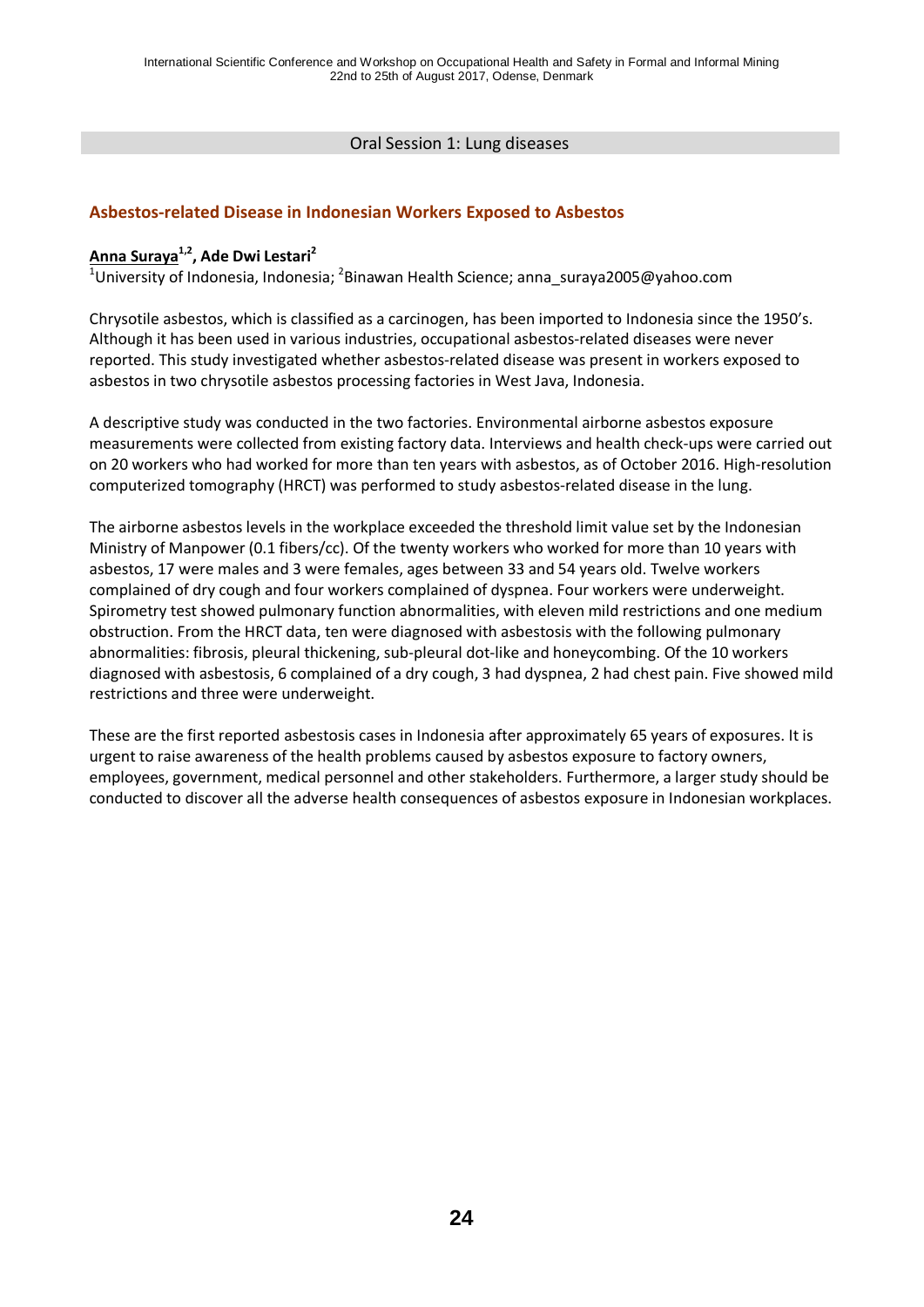**Oral Session 2: Small-scale mining, poisonings and prevention 1** Tuesday, 22 August, 13:45 - 14:30 Session Chairs: Rasmus Køster-Rasmussen and Jinky Leilanie Lu

#### **Ergonomic Risks among Small Scale Miners in the Philippines**

#### **Jinky Leilanie Lu**

Institute of Health Policy and Development Studies, National Institutes of Health, University of the Philippines Manila, Philippines; jinky\_lu@yahoo.com

#### **Aim**

Worldwide, small-scale mining (SSM) provides employment to about 13 million people and affects the livelihood of 80-100 million. This study investigated the ergonomic and safety hazards of small scale miners in one of the largest small scale mining area in the Philippines which is the area of Itogon, Benguet.

#### **Methods**

93 small scale miners were included. The methods consisted of survey questionnaires, health physical examination guide, individual interviews, and work process observation tool.

#### **Results**

The results showed that the small-scale miners worked for an average of 10.7 years, and a maximum work year of 40. The most widely employed mining technique was the dog-hole mining consisting of several subprocesses -tunneling, ball milling and gravity concentration, cyanide leaching, and smelting. The ergonomic and safety hazards identified were noise exposure from the dynamite blast, temperature extremes, and exposure to dust from dynamite blasting. The miners experienced prolonged crouching and bending, prolonged handling of tools, and carrying heavy sacks filled with mineral ores. They used improvised protective equipment such as wearing of sleeveless shirts and drinking water for temperature extremes, distancing themselves from the mining blasts during dynamite blasting. In the ball milling and gravity concentration process, machine-related accidents were noted such as experiencing cuts from the crusher. In the cyanide leaching which uses massive amounts of cyanide, the most prevalent hazards were heat, dust, and chemicals such as cyanide fumes. Burn injuries were reported among miners. The most common injury was laceration at 47.8%, followed by methane inhalation, fracture of hand digits, and contusion at 17.4%. The most prevalent health symptom reported by the miners was muscle pain.

#### **Discussion**

It is suggested that intervention programs for ergonomics and safety measures be implemented by the local government, and health and safety nets be provided for the small scale miners in Itogon, Benguet.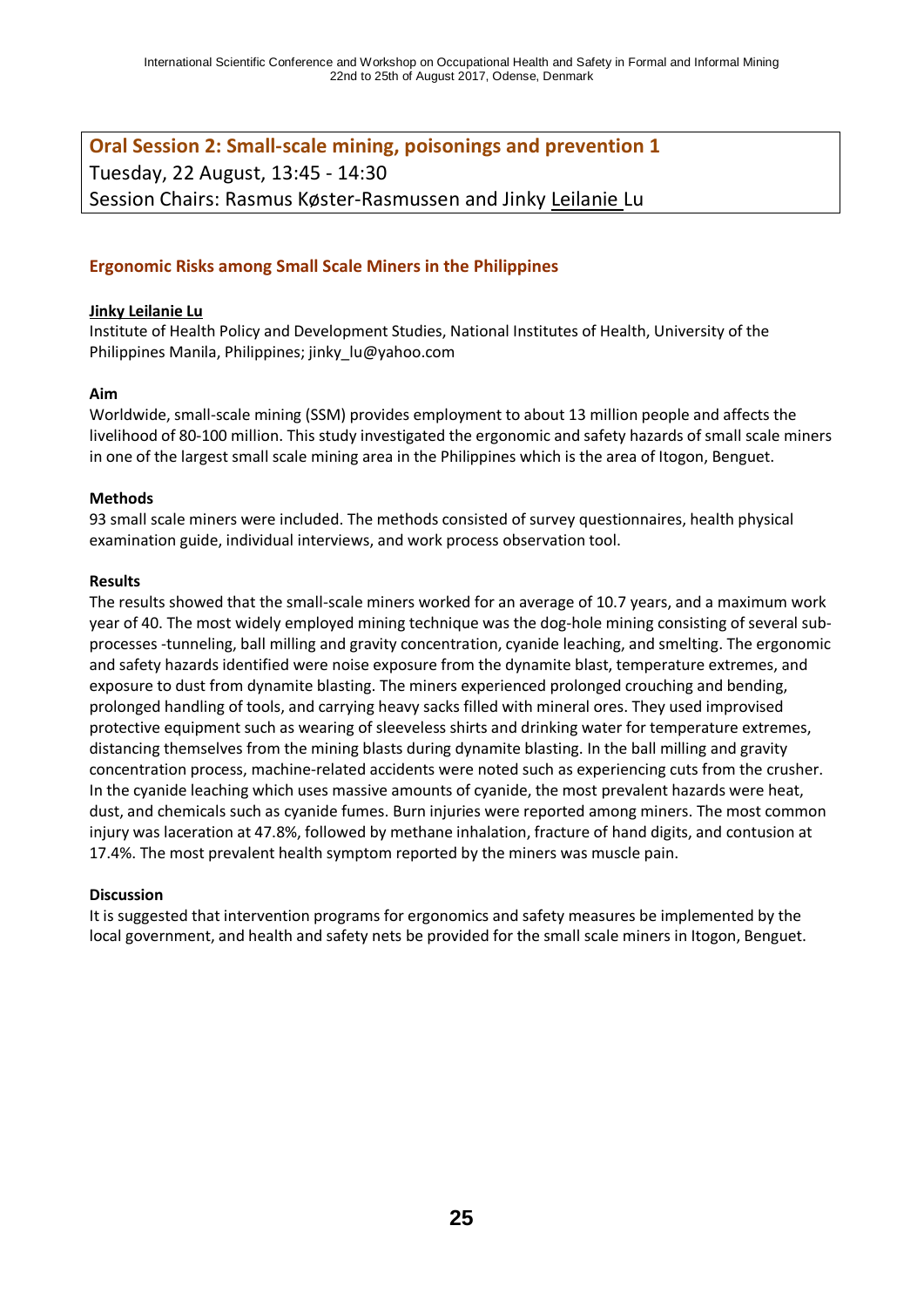#### Oral Session 2: Small-scale mining, poisonings and prevention 1

#### **Working Conditions of Workers in Mining Occupation in Selected States of India**

#### **Savahat Ms1 , Promila Sharma<sup>2</sup>**

<sup>1</sup>G.B. Pant University of Agriculture and Technology, India; <sup>2</sup>3/651 Chakphery University Campus, In Front Sarojini Girls Hostel, Pantnagar Uttarakhand. India; promila34@gmail.com

In India, as in most Asia-Pacific countries, exploitation of land for mineral resources has a long history of abuse and plunder. Mining has been a focal industry in all the Five Year Plans of the country and it could not be perceived as anything but 'development' in demanding people's forfeiture of their lands for 'national prosperity'. Most minerals and mining operations are found in forest regions, which are also the habitat for tribal (indigenous) communities. India being a vast country, the history and status of mining varies from region to region. Starting from rat hole mining, small legal and illegal mining, to large-scale mining mostly by the public sector and since the 90's by the private sector's participation, there are a wide range of problems and conflicts in relation to mining. Especially, the problems of local communities, displaced or affected by mining have had far reaching consequences.

India Jharkhand, West Bengal, Chhattisgarh and Bihar are the common states where coal mining industries are available in large number. Mining are multi-disciplinary industry, drawing on several professions and trades. The workers face hazards commonly observed physical, biological, psychosocial, chemical and ergonomical hazards.

Official estimates show that on every third day, over the past five years, there has been a death in India's mining sector. Accidents of the kind that happened that February and those involving the collapse of the side walls are the top two killers in India's coal mines.

The condition of women displaced and affected by mining was observed. There are three situations of mining–areas proposed for mining (greenfields), existing mines and closed/abandoned mines. People displaced by various projects, is estimated to be 50 million.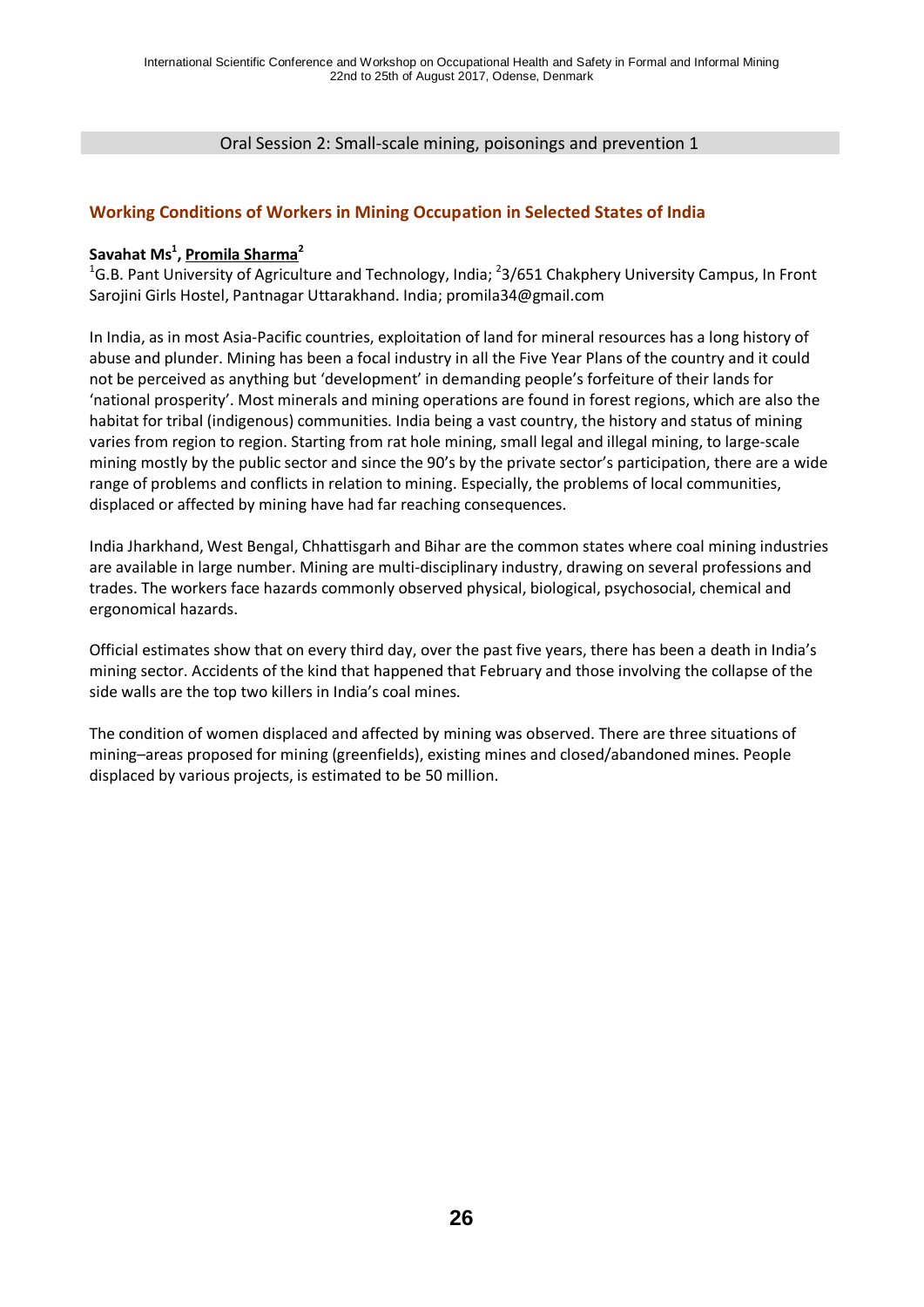#### Oral Session 2: Small-scale mining, poisonings and prevention 1

#### **Intervention to Address Lead Poisoning Epidemic from Gold Mining in Northern Nigeria**

#### **Perry Gottesfeld, Manti Michael Nota**

Occupational Knowledge International, United States of America; info@okinternational.org

#### **Introduction**

Occupational Knowledge International (OK International) is partnering with Doctors Without Borders/ Médecins Sans Frontières (MSF) to address widespread and severe lead poisoning from small-scale gold mining in areas of Northern Nigeria. Since 2010 MSF has responded to the high infant mortality rate linked to lead poisoning in this area and has treated thousands of poisoned children. OK International is working cooperatively with affected communities to introduce safer work practices in order to reduce lead and silica dust exposures to miners and children.

#### **Methods**

We conducted initial assessment of airborne exposures to lead and silica dust in mining and processing areas. We then worked with miners to introduce safer practices through training programs and ongoing outreach. Objectives include reducing lead and silica exposures during mining and processing, reducing take home exposures, and minimizing the potential for recontamination of villages that have been remediated.

#### **Results**

Initial pre-intervention exposure monitoring indicated that arithmetic mean airborne lead exposures among miners were below the U.S. Occupational Safety and Health Administration (OSHA) Permissible Exposure Level (PEL) but ore processors had lead exposures approximately 9-fold the PEL. Respirable silica exposures among miners were approximately 4-fold the U.S. PEL and processors exposures were 12-fold the PEL. Converting dry processing to wet milling is a priority to reduce exposures.

#### **Discussion**

We have made significant progress in working cooperatively with small-scale gold miners to introduce safer mining practices. We have documented significant exposures to airborne lead and silica that are causing health impacts among miners and the community. We have demonstrated that miners and processors are willing to implement safer practices and invest in reducing exposures to themselves and to protect children's health.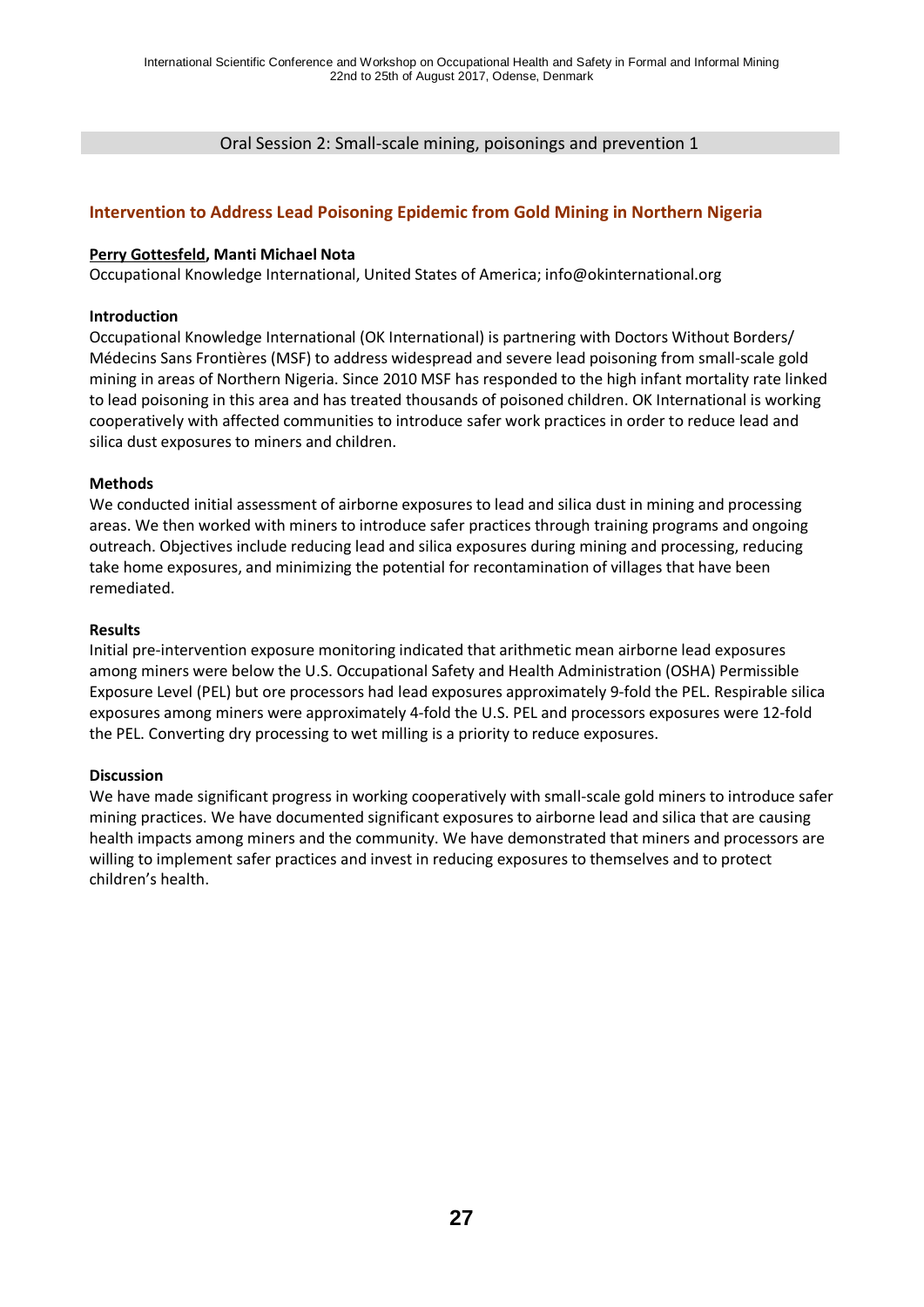**Afternoon keynote 3** Tuesday, 22 August, 14:30 – 15:15

#### **The Role of Worker Representation on Occupational Safety and Health in Coalmining in Different Countries**

#### **David Walters**

Cardiff University, United Kingdom; waltersd@cardiff.ac.uk

Based on empirical evidence from research findings from a variety of different sectors and countries, it is now widely accepted that arrangements to represent the interests of workers on health and safety make a significant contribution to supporting improved health and safety outcomes. However these arrangements remain little studied in the mining industry, despite its hazardous nature and their comparative long standing the sector.

Using recent comparative research supported by the UK Institution of Occupational Safety and Health (IOSH) on the experience of representing workers on safety and health in coal mines in different countries, this presentation explores its development and present practice in a range of socio-economic conditions. It examines the evidence for the effectiveness of the arrangements for representing the health and safety interests of mineworkers and identifies factors that contribute support to the role of representation in these different settings. It discusses the role of the state, trade unions and employers in providing support for the implementation and operation of the arrangements and comments on global influences such as that of ILO Convention 176, the practices of global mining companies and the activities of the global confederation of mining unions represented by IndustriALL.

Finally, it offers some reflections on the significance of these matters for the future of health and safety practice in coal mining.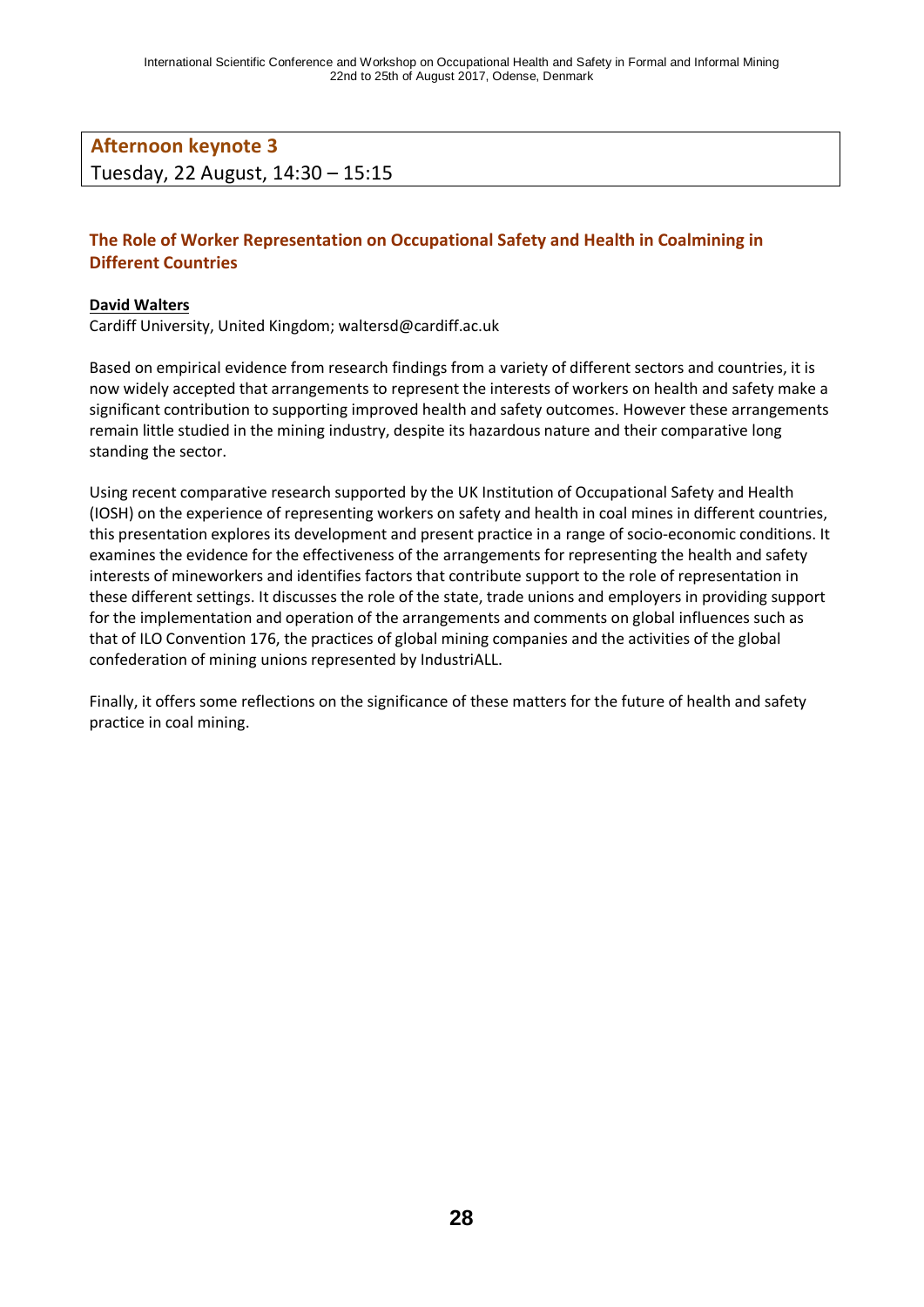**Afternoon keynote 4** Tuesday, 22 August, 15:15-16:00

#### **Fibrous Materials Naturally Occurring In Mines: Health-Related Diseases and How This can be Adequately Monitored**

#### **Maria Albin**

Occupational and Environmental Medicine, Stockholm City Council and Karolinska Institutet, Sweden; maria.albin@med.lu.se

Exposure to naturally occurring fibrous materials is well described from mining of talc, but also e.g. iron ore. Tremolite, an amphibole asbestos fibre, is such a well-known contaminant. The associated health risks may occur in production as well as in later use, and from tailings.

Both non-malignant and malignant respiratory disease (including mesothelioma) has been described from asbestos contamination occurring in the mining of other minerals.

Primary prevention is challenging, since the fibrous contamination may be highly variable within a mine. Also, monitoring of fibre concentrations in air is often complicated by overload of the filters from other dust.

Recently, more systematic approaches to risk management with regard to contamination with fibrous material in mining have been adapted as national guidelines/policies (e.g. Australia, Finland).

Recent risk assessments (France, Germany, Netherlands) indicates that in order to keep the life-time cancer at an acceptable level (1 per million per exposure year) the time-weighted 8-hour average exposure over a working-life should not exceed 0.01f/ml. There is no evidence for another risk assessment for mining.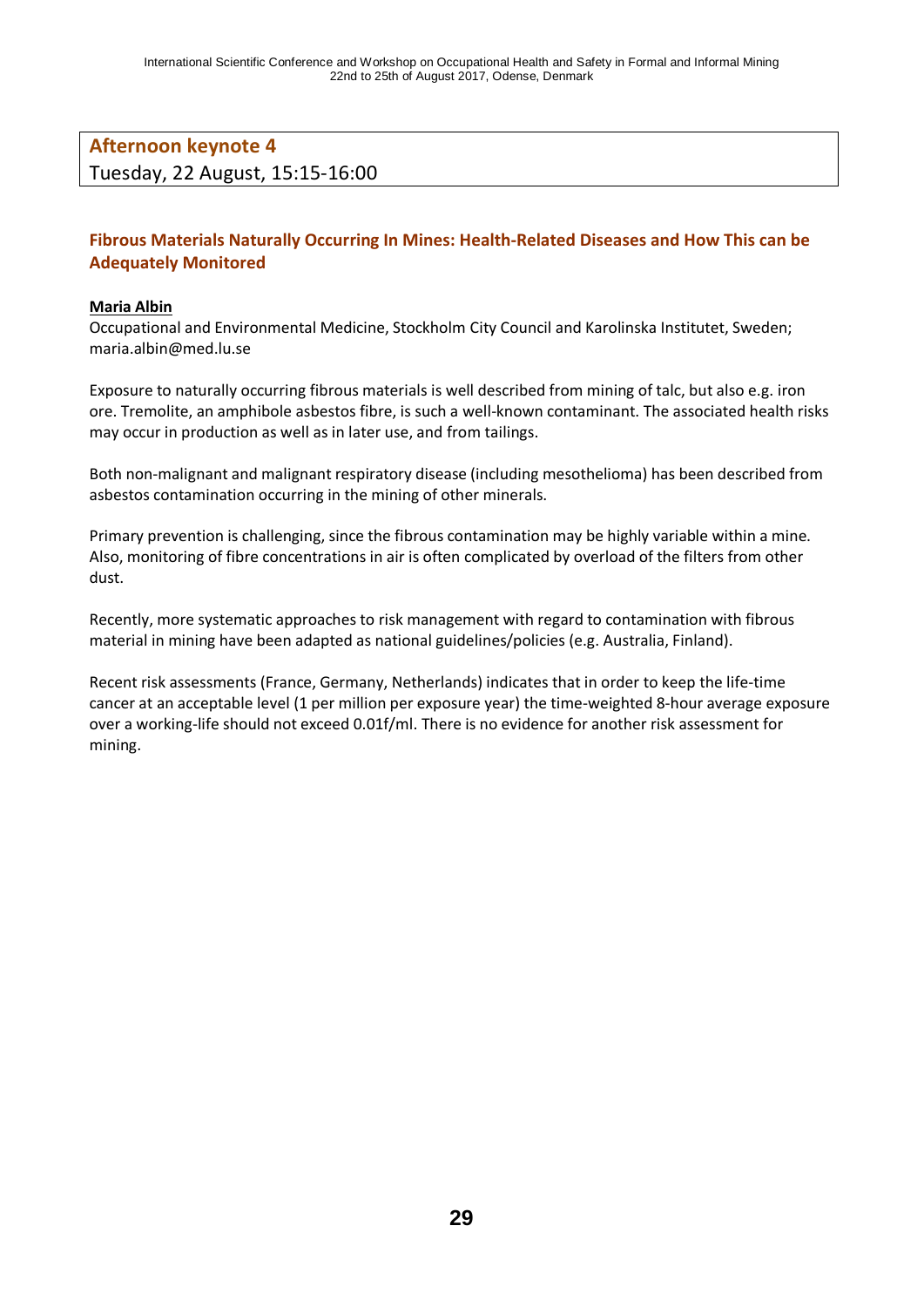**Oral Session 3: Small-scale mining, poisonings and prevention 2** Tuesday, 22 August, 16:15 - 17:15 Session Chairs: Raul Harari and Paul Scheepers

#### **PROmoting health in Small and Artisanal MIning of GOld (PROSAMIGO) – an intervention study of knowledge on mercury and its health effects**

**Ilse Ottenbros<sup>1</sup>, Romilda Z. Boerleider<sup>1</sup>, Bianca Jubitana<sup>2</sup>, Jan Quik<sup>3</sup>, Nel Roeleveld<sup>1</sup>, <u>Paul T.J. Scheepers</u><sup>1</sup>** <sup>1</sup>Radboud Institute for Health Sciences, Radboudumc, Nijmegen, The Netherlands; <sup>2</sup>Medische Zending Primary Health Care, Paramaribo, Suriname; <sup>3</sup>Centraal Laboratorium, Bureau voor Gezondheidszorg, Paramaribo, Suriname; paul.scheepers@radboudumc.nl

#### **Introduction**

The PROSAMIGO study was performed in 2016 to explore the situation regarding mercury and health in the gold mining areas in the inland of Suriname, South America. The use of mercury in artisanal and smallscale gold mining (ASGM) has a considerable impact on human health and the environment. This study aimed to assess knowledge and awareness on mercury and related health effects, amongst gold miners and local inhabitants living in gold mining areas.

#### **Methods**

In a group of 144 gold miners and 1,022 villagers a questionnaire survey was conducted to evaluate the effectiveness of a health education program. Healthcare workers were trained to educate gold miners and local inhabitants by use of posters and animations in different languages. Interviews were taken before and after introduction of this program. About 25% of the participants were included both before and after the program.

#### **Results**

Much knowledge on the subject of mercury and health was already available in both groups of gold miners and local inhabitants. The self-rated level of knowledge amongst all participants was higher after following the education program. The program contributed to an improved awareness of health complaints attributable to mercury. An increased understanding was observed concerning the vulnerability for mercury of children, pregnant women, lactating women and kidney patients.

Discussion – The health education program had a positive effect on the levels of knowledge and awareness of mercury and its health effects for both gold miners and local inhabitants. The higher level of awareness resulted in new and more specific questions on health risks of mercury. Healthcare workers will continue the health education program in the gold mining areas in Suriname.

#### **Acknowledgement**

PROSAMIGO received funding from the Uitvoeringsorganisatie Twinning Suriname Nederland (UTSN) of the Dutch Ministry of Foreign Affairs.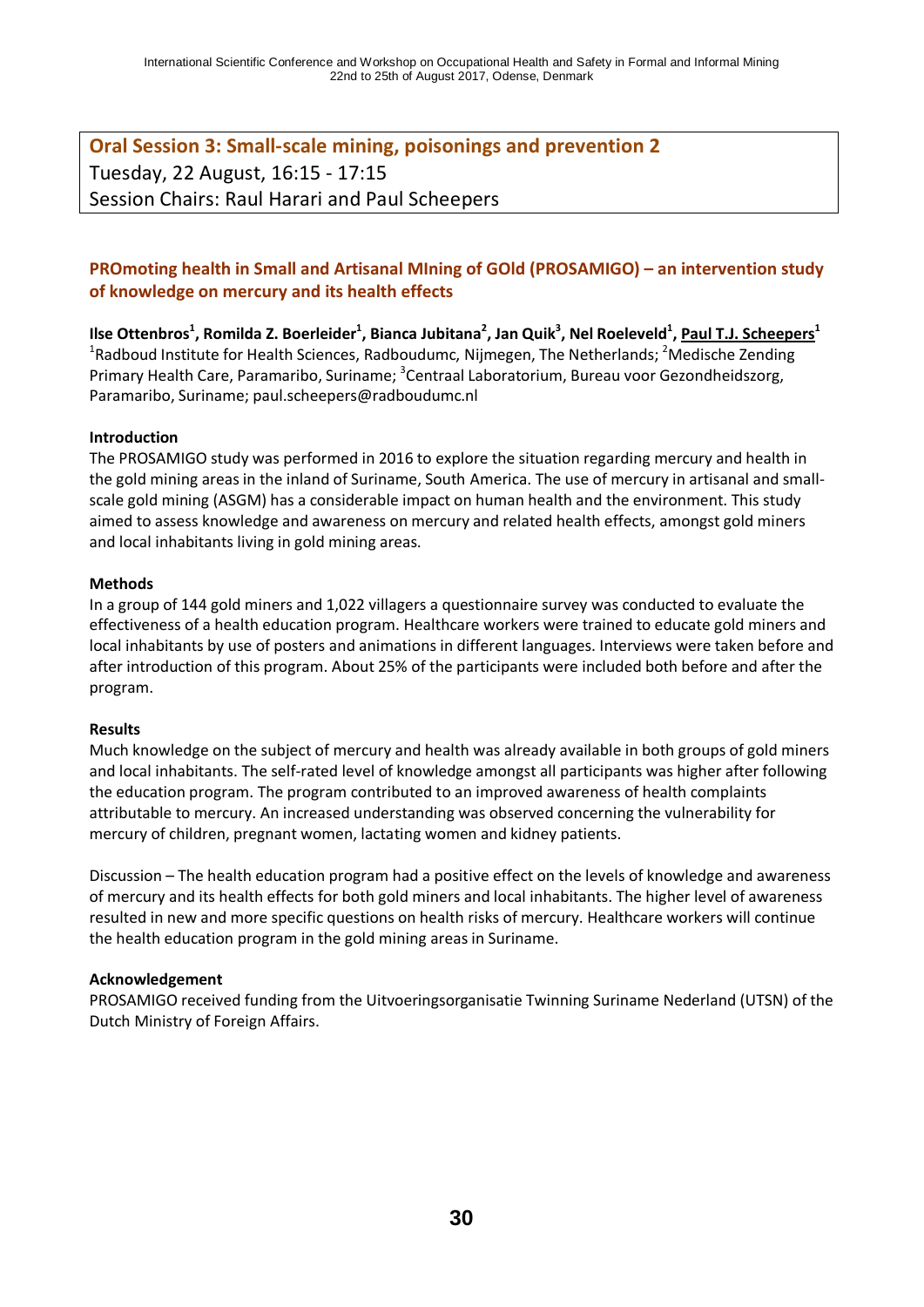Oral Session 3: Small-scale mining, poisonings and prevention 2

#### **Lead intoxicated children in Kabwe / Zambia**

#### **Stephan Bose-O'Reilly**

University Hospital Munich, Germany; stephan.boeseoreilly@med.uni-muenchen.de

#### **Introduction:**

Kabwe was an important lead and zinc mining town in Zambia for over 90 years, leaving waste lead contaminated tailings behind. Lead is a well-known serious health hazard, causing anemia, seizures, encephalopathy and death. Soil in Kabwe's housing areas is highly contaminated with lead, especially children from neighboring townships ingest toxic lead dust.

#### **Methods**

The environmental assessments and the health data for Kabwe's children were collected and analyzed. Data is available from three different sources: Copperbelt Environment Project; Blacksmith Institute/ Pure Earth and University of Zambia / Hokkaido University in Sapporo/ Japan.

#### **Results**

In most housing areas the tolerable soil lead levels of 400 ppm were surpassed. Children's blood lead levels were in the most affected townships in over 95% of children increased ( $\geq 10 \,\mu g/dL$ ). Most children did have blood lead levels where urgent action to reduce blood lead levels is required. Exposure to the toxics urgently needs to be reduced. Over ≥ 45 µg/dL medical treatment is recommended, in the most affected townships > 50% of the children showed such high levels. The existing data clearly proves the severity of lead exposure in Kabwe.

#### **Conclusion**

Large proportions of children are not only highly exposed, but actually have high to extremely high levels of lead in their bodies. According to threshold levels and international recommendation they need to be treated and the exposure must be considerably reduced.

Funding by World Bank (Environment remediation and improvement project (P154683)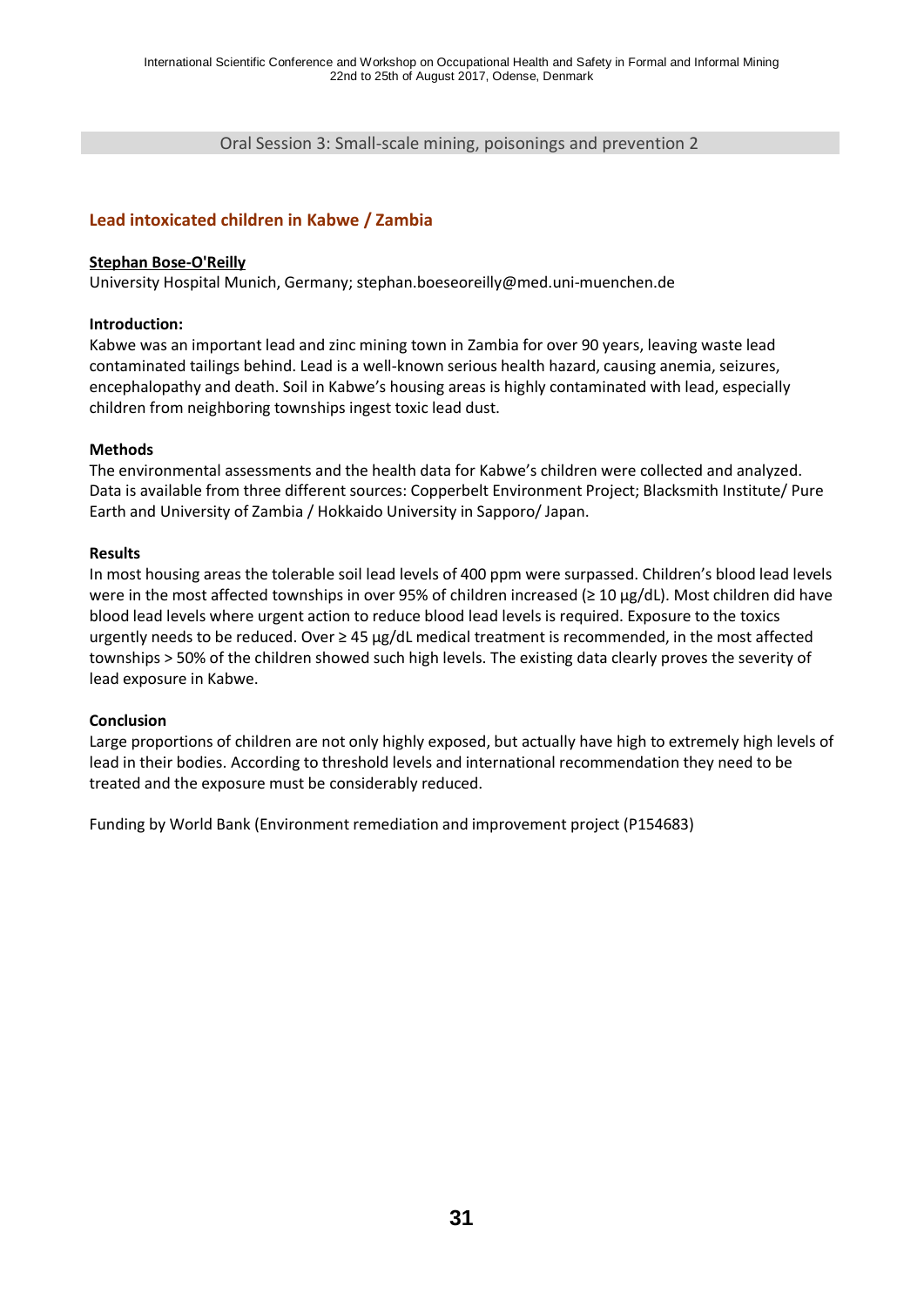Oral Session 3: Small-scale mining, poisonings and prevention 2

#### **Silicosis among Manual Stone Mine Workers of Informal Sector in India**

#### **Prahlad Kumar Sishodiya**

Labour Department Government of Rajasthan, India; pksishodiya@gmail.com

#### **Introduction**

Sand stone quarrying is mostly carried out in informal sector of India. Mining is invariably manual, located in remote areas and working conditions are far from satisfactory. Earlier studies have shown high prevalence of silicosis among stone mine workers.

#### **Material and Method**

Medical examination records of 689 persons suffering from respiratory symptoms with history of work in sand stone mines in Karauli district in the state of Rajasthan, India were evaluated for silicosis in accordance with ILO Classification of Radiographs for Pneumoconiosis, 2000. The subjects were classified as silicosis if profusion of small opacities was 1/1 or more and Progressive Massive Fibrosis (PMF) was suspected if large opacity of type A, B or C were present

#### **Results**

Evaluation of chest radiographs showed presence of small rounded opacities of 'q' or 'r' type suggestive of silicosis amongst 419 out of 689 subjects. The chest radiographs of 57 workers also showed large opacities of type A, B or C suggestive of Progressive Massive Fibrosis (PMF).

#### **Discussion**

Results of the study show that 419 (60.8%) subjects had evidence of silicosis and 57 (13.6%) had developed Progressive Massive Fibrosis. In most cases silicosis developed after 10 years and every worker who had worked for more than 30 years developed silicosis. Further analysis showed that occurrence and profusion of small and large opacities were directly related to number of years of work in stone mines. Despite overwhelming evidence to the contrary, it is generally believed that manual stone cutting in mines does not cause silicosis as the dust generation potential is considered to be low. The present study confirms that prevalence of silicosis and progressive massive fibrosis is high among manual stone mine workers.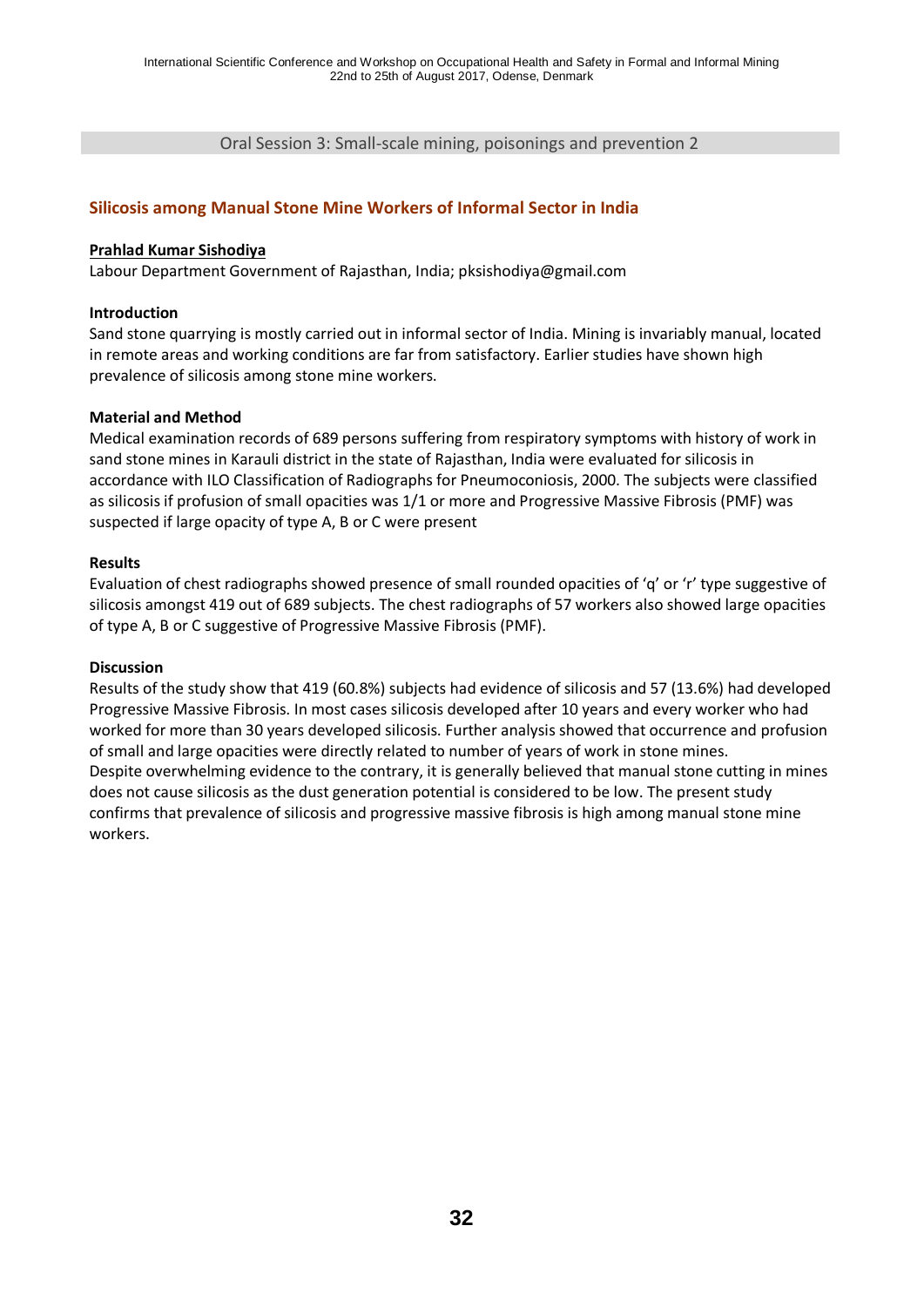Oral Session 3: Small-scale mining, poisonings and prevention 2

#### **Cyanide and Mercury Concentrations in Drinking and Surface Water in a Large Mining Area in the Philippines**

#### **Jinky Leilanie Lu**

Institute of Health Policy and Development Studies, National Institutes of Health, University of the Philippines Manila, Philippines; jinky\_lu@yahoo.com

#### **Aim**

This study aimed to investigate concentrations of cyanide and mercury in water samples in all communities in Benguet which is the largest mining area in the Philippines.

#### **Method**

A total of 130 water samples each were collected for mercury and cyanide analysis for a period of 3 years. Atomic Absorption Spectroscopy (AAS) was used in analyzing cyanide and mercury residues in the water samples. Results showed that 91% of the samples subjected for mercury analysis were positive and 87% exceeded the maximum allowable concentration. On the other hand, 98% of the samples subjected for cyanide analysis were positive but none exceeded the MAC. This variance can be accounted by the fact that mercury remains in the environment and could be biomagnified while cyanide readily evaporates. In 7 municipalities, all samples exceeded MAC for mercury. The average of exceeded concentration of mercury was 0.0879ug/l. None of the samples recorded exceeded concentrations of cyanide based on the TLV set by USEPA.

#### **Discussion**

The results presented above provide evidences of mercury and cyanide contamination in areas near mining sites. Thus, it is also recommended that there should be mitigation/intervention measures to reduce mercury and cyanide exposure in the environment.

#### **Key Words**

Mercury, Cyanide, Water Samples, Health effects of mercury and cyanide, small scale mining

This is done through evidence from concentrations of cyanide and mercury in water samples in all communities in the target area which is Benguet.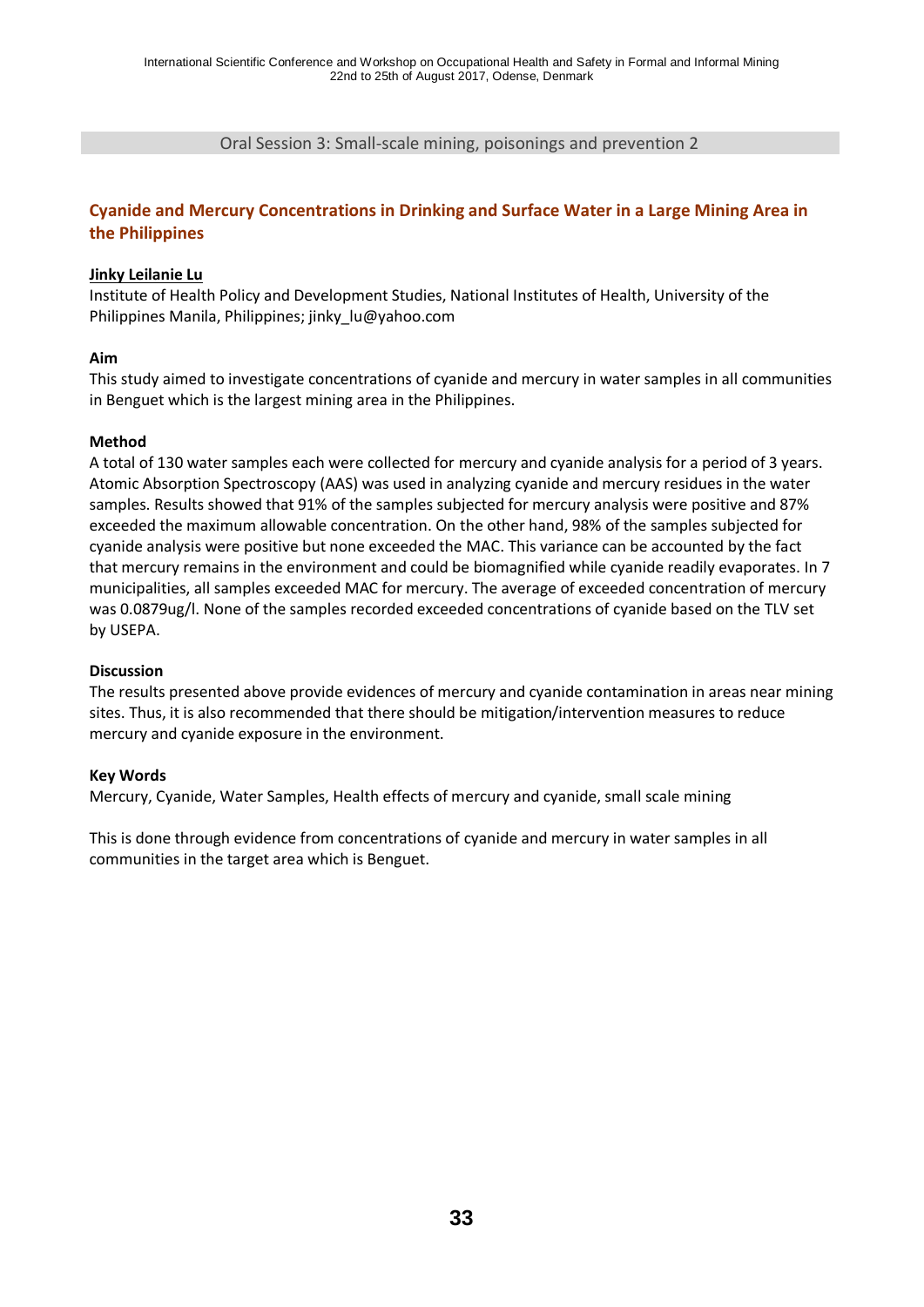**Oral Session 4: Small-scale mining, poisonings and prevention 3** Tuesday, 22 August, 17:15 - 18:00 Session Chairs: Stephan Bose O'Reilly and Gernelyn Logrosa

#### **Enhancing Health and Safety in Informal Mining in the Philippines**

#### **Gernelyn Logrosa<sup>1,2</sup>, Carmel Bofinger<sup>2</sup>, Maureen Hassall<sup>1</sup>, David Cliff<sup>2</sup>**

<sup>1</sup>The University of Queensland, Australia; <sup>2</sup>Minerals Industry Safety and Health Centre (MISHC); g.logrosa@uq.edu.au

Technologies have been designed to eliminate the adverse effects of mercury to human health and the environment. The focus on environmental risk in these technologies has gained global support in the last 20 years. However, little has been done to investigate whether health and safety in artisanal and smallscale mining (ASM) gold processing operations can be improved as a result of the technology being implemented.

A risk-based approach is used to promote health and safety in ASM through technology acceptance in the Philippines. The risks in both the current processes existing in ASM and a new technology were assessed as a case study to provide baseline data and to evaluate improvement. Occupational health and safety risks were investigated through field site visits to 3 different locations in the Philippines. Stakeholder risk perceptions were gathered through interviews and surveys with the key stakeholders currently engaged with these artisanal mining communities.

Based on case study findings, hazards in the ASM workplace ranged from fatigue and manual tasks to entanglement hazards. In addition, analysis of the interview and survey data revealed that health and safety issues are driven by the informality of ASM, poor governance, perceptions of the ASM sector by government, technical experts and advocate groups, as well as increasing poverty levels. Considering the complexity of ASM, it is recommended that a risk-based approach to ASM and the affected communities' health and safety issues is used. Risks can then be managed by employing a multi-stakeholder perspective to create a more enabling environment for ASM operation and to enhance broad scale positive change to community health and safety outcomes.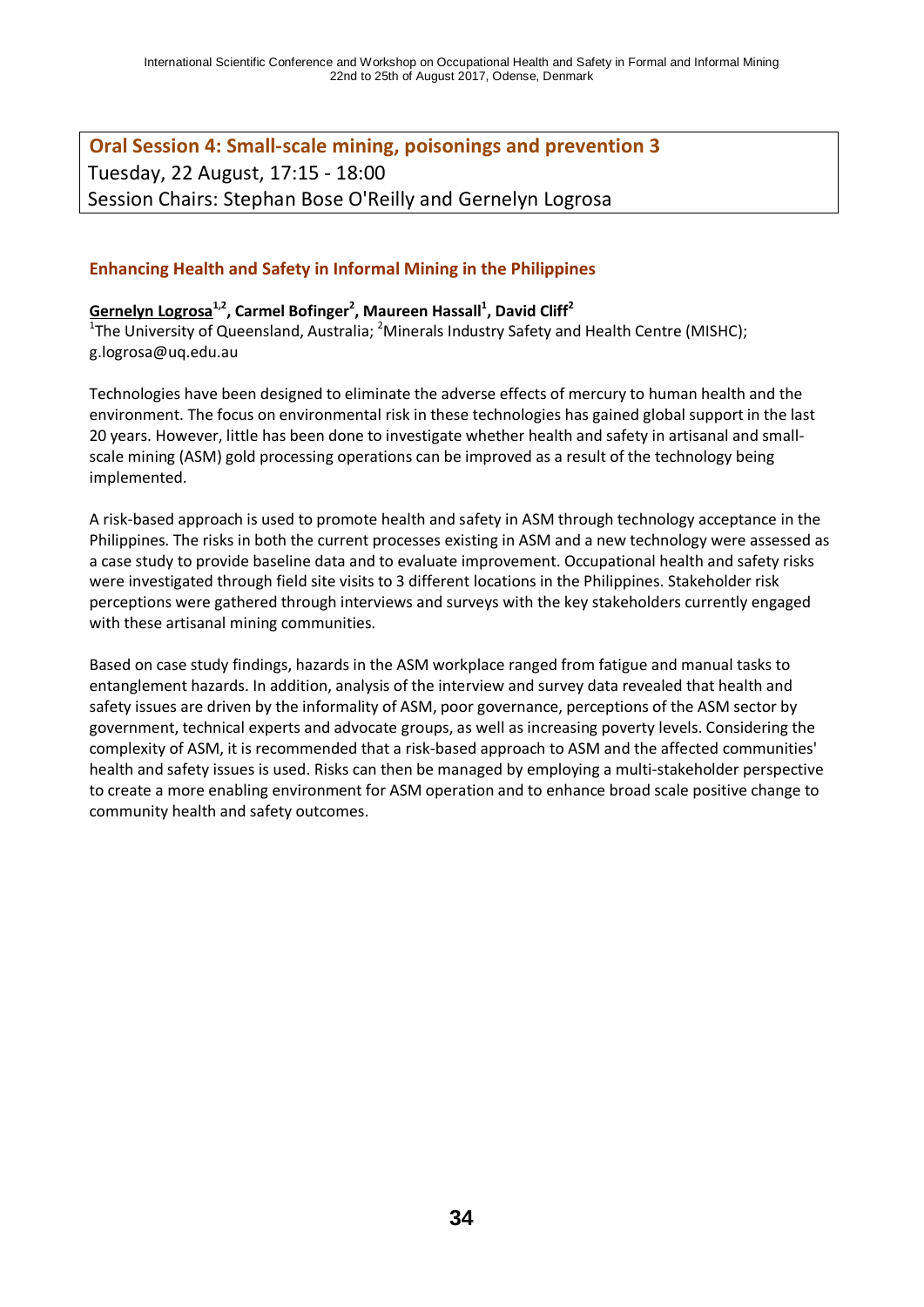Oral Session 4: Small-scale mining, poisonings and prevention 3

#### **Mercury used for Gold Mining: Quantifying the Burden of Disease to explore its Public Health Dimension**

#### Nadine Steckling<sup>1,2</sup>, Stephan Bose-O'Reilly<sup>1,2</sup>

<sup>1</sup>University Hospital Munich, Institute and Outpatient Clinic for Occupational, Social and Environmental Medicine, WHO Collaborating Centre for Occupational Health, Unit Global Environmental Health, Ziemssenstr. 1, D-80336 Munich, Germany; <sup>2</sup>UMIT – University for Health Sciences, Medical Informatics and Technology, Department of Public Health, Health Services Research and Health Technology Assessment, Institute of Public Health, Medical Decision Making and Health Technology Assessment, Eduard Wallnoefer Center I, A-6060 Hall i.T., Austria; nadine.steckling@med.uni-muenchen.de

#### **Introduction**

Assumed 14 to 19 million miners in the developing world use mercury for gold extraction. Human exposure and negative health effects are confirmed. Less information is available about the corresponding public health dimension. We have summarized the state of the art about the mercury-related burden of disease (BoD).

#### **Methods**

The search term [mercury AND "burden of disease" AND "gold mining"] was entered into PubMed, WorldCat and Google Scholar to identify relevant journal papers as well as grey literature. Relevant literature was summarized.

#### **Results**

The search strategy resulted in more than 300 hits, categorized as (a) irrelevant (the most hits), (b) research need formulated, (c) referencing relevant literature, and (d) relevant literature (the fewest hits). The most relevant findings are estimates about the BoD of chronic mercury intoxication in gold mining in Zimbabwe and worldwide, a methodological derivation of Disability Weights (a necessary weighting factor for BoD analyses to identify the severity of the health state) for chronic mercury intoxication resulting from gold mining, estimates about the BoD of mild mental retardation due to mercury exposure (e.g., in gold mining areas) and of mercury-caused renal toxicity in toxic waste sites (e.g., in gold mining areas),. These first rough quantifications of the BoD provide an insight into the immense public health dimension of the use of mercury in gold mining; however, more comprehensive and reliable data are necessary to improve the estimates.

#### **Discussion**

In the last 10 years, the availability of BoD analyses regarding the health relevance of the use of mercury in gold mining is growing. Besides an incomplete data basis and the need to determine assumptions, the available research confirms the need to reduce the mercury-related health burden in gold mining.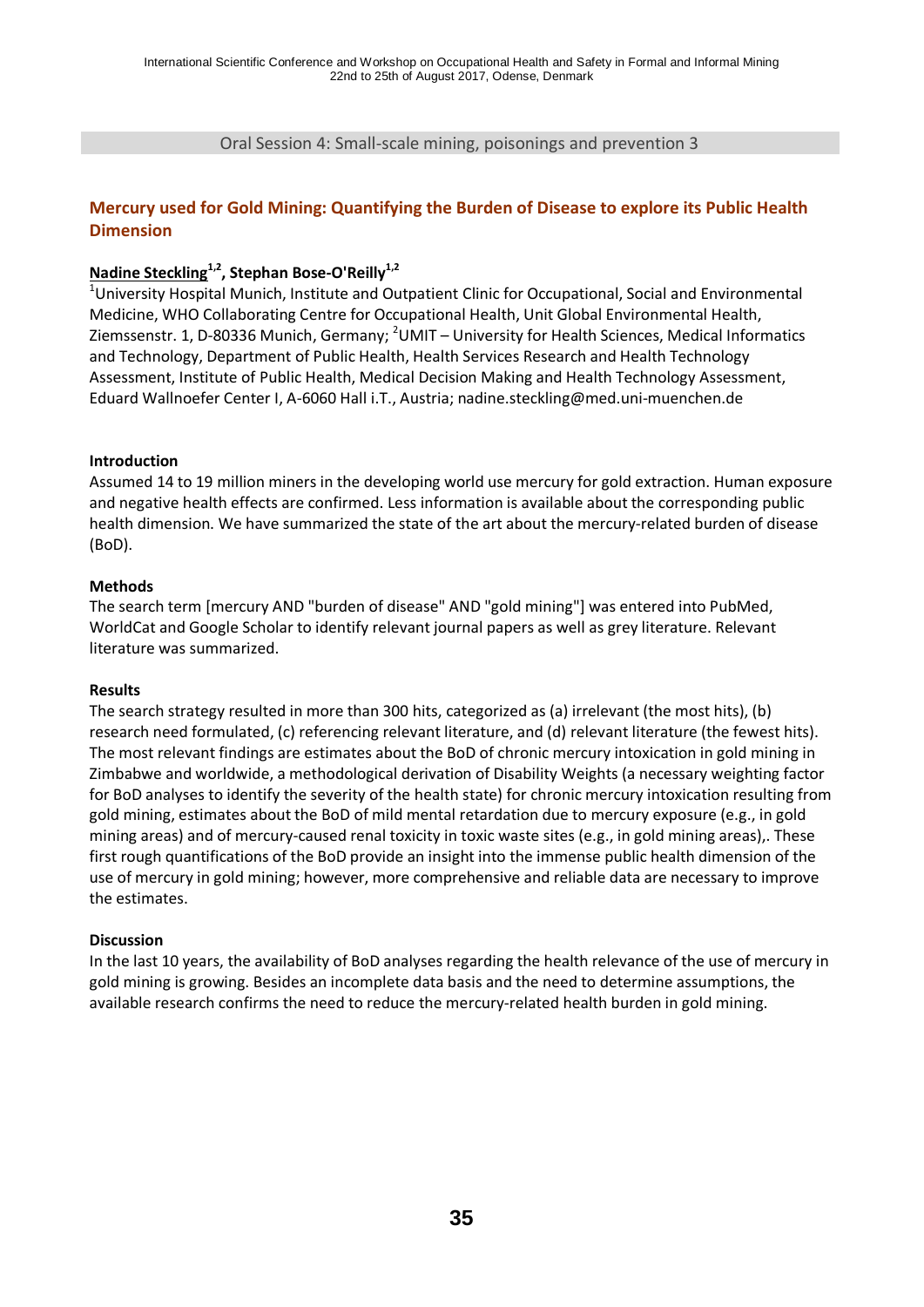Oral Session 4: Small-scale mining, poisonings and prevention 3

#### **Mercury Intoxicated Children in Artisanal and Small-scale Gold Mining**

#### **Stephan Bose-O'Reilly**

University Hospital Munich, Germany; stephan.boeseoreilly@med.uni-muenchen.de

The price of gold is very high and it is very appealing to mine for gold for many people all over the world. In over 70 countries approx. 10-15 million of miners work depend on artisanal small-scale gold mining (ASGM) as their main way of income to survive. To extract the gold from the ore, mercury (Hg) is widely used in artisanal and small-scale gold mining. The environment is seriously polluted; artisanal and smallscale gold mining is the main global emitter of Hg.

There are a number of publications available that address the issue of Hg as a health hazard in ASGM, showing that the exposure with inorganic Hg vapor is high, and that toxic effects have to be considered. Some key studies including our own research results show that there are several studies in different countries with ASGM, all with the same result: Hg levels in any analyzed biomarker are higher compared to control groups or reference values. In some studies clinical symptoms or negative results for subclinical parameters were identified.

Only few studies exist on the specific health risks of children in ASGM areas. These studies show that the exposure with mercury leads to increased levels of mercury in the human specimens such as urine, bold, hair or breast milk. Several studies indicate that the increased exposure is related to negative health effects, esp. neurological effects.

Chronic exposure with Hg is a specific health risk for children.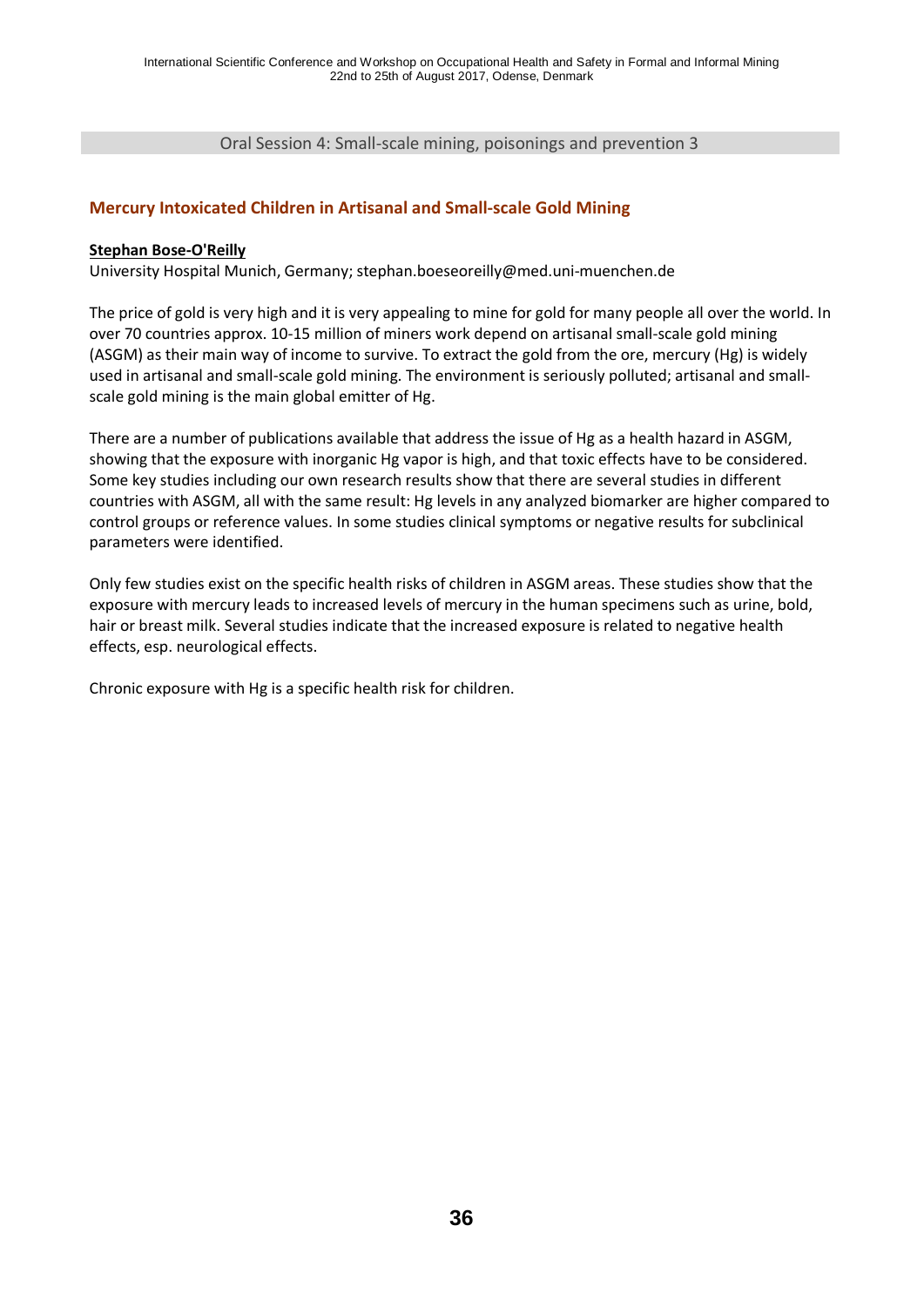**Morning keynote 5** Wednesday, 23 August, 8:30-9:10

# **Working Conditions in Small-Scale Gold Mining in Ecuador**

## **Raul Harari1 , Florencia Harari2**

<sup>1</sup>Institute for Production and Work Environment, Ecuador; <sup>2</sup>Department of Occupational and Environmental Medicine, University of Gothenburg, Gothenburg, Sweden; ifa@ifa.org.ec

## **INTRODUCTION**

Besides mercury exposure during the extraction and processing of gold, small-scale gold miners in Ecuador have precarious working organization and conditions. An overview of the working conditions of this workers in Ecuador will be presented.

### **METHODS**

Different approaches have been used along the last decades to study the working conditions of small-scale gold miners in Ecuador. Some of these have been used to integrally identify and understand the working conditions as well as the living conditions, including exposure and health effects.

### **RESULTS**

Small-scale gold miners are exposed to precarious working conditions including use of toxic chemicals, rudimentary tools and equipment, lack of personal protection, unstable income, lack of social security. All this impacts not only the miner but also his family, not only because of the risks that the miners are exposed to at work but because some of the activities are sometimes performed at home, such as the burning of the mercury-gold amalgam. Thus the miners' work and life environments are close related. Exposure to mercury has been studied and effects in the central nervous system have been found, which in some extent seem to be dependent on polymorphisms in a gene of an enzyme in the glutathione synthesis.

### **DISCUSSION**

Mining working conditions should be studied using a holistic approach. Small-scale gold miners in Ecuador work under precarious working conditions affecting also their families, which are sometimes involved in the activities. Improvements in the working conditions of this occupational group should be done considering changes in the law, the social and working conditions, and also the impacts on the environment and surrounding communities.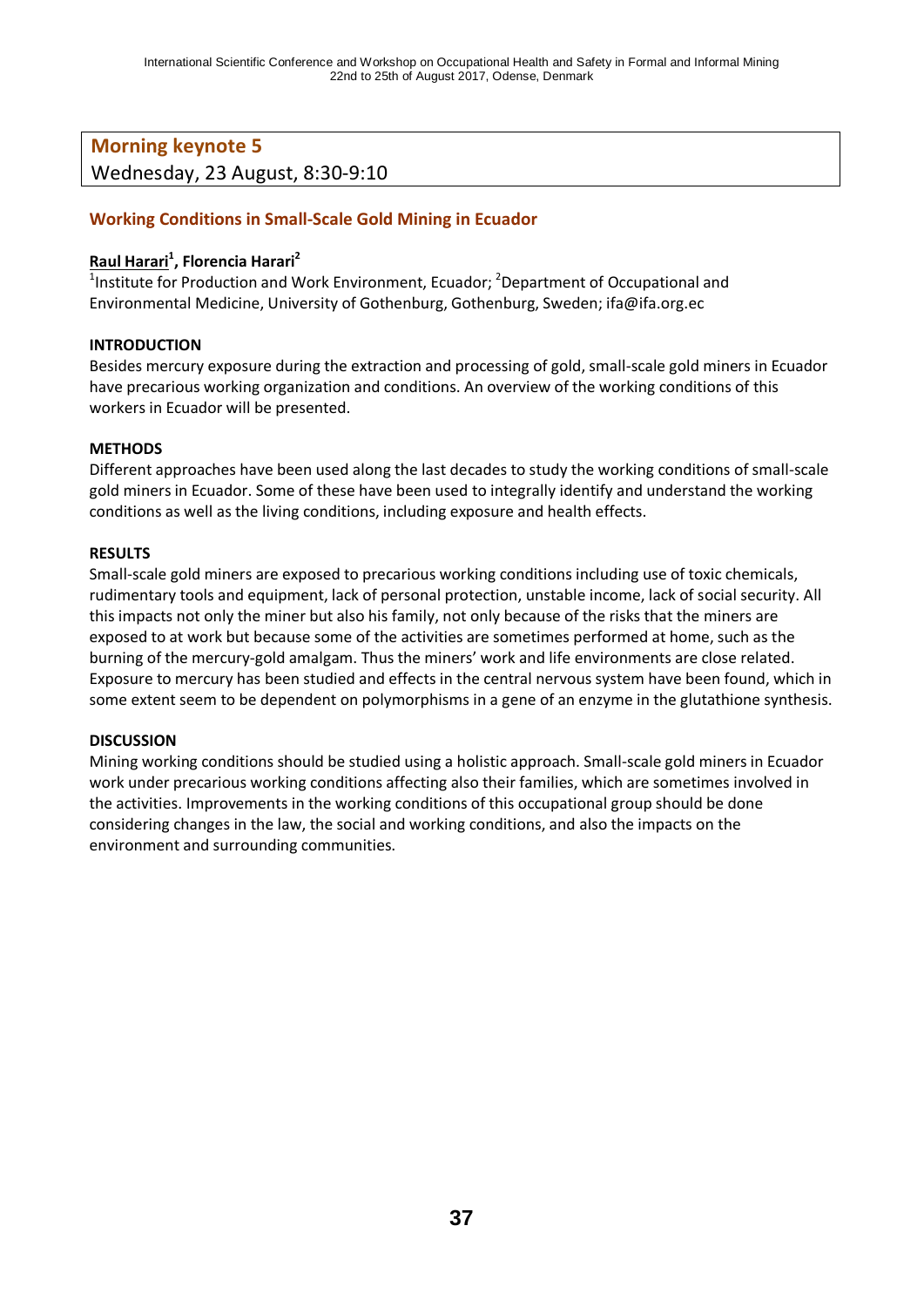**Morning Keynote 6** Wednesday, 23 August, 9:10-9:50

# **Mercury Pollution from Mining - Global Effects on Human Health**

### **Pál Weihe**

The Faroese Hospital System, Faroe Islands; pal@health.fo

Effects associated with MeHg exposure have been documented in humans at successively lower exposures and it is clear that the developing brain is the most vulnerable organ system. Prenatal exposure to MeHg has been associated with clear effects on the developing brain. Cohort studies in the Faroe Islands have demonstrated that children exposed to MeHg in utero exhibit decreased motor function, attention span, verbal abilities, memory and other mental functions. Follow-up of these children up to the age of 22 years indicates that these deficits appear to be permanent. Similarly, a study in Nunavik of child development at age 11 showed that Hg exposure was associated with poorer early processing of visual information, lower estimated IQ, poorer comprehension and perceptual reasoning, poorer memory functions, and increased risk of attention problems and ADHD behavior. Some of the adverse effects of MeHg on neurodevelopment may be masked by beneficial effects of seafood nutrients.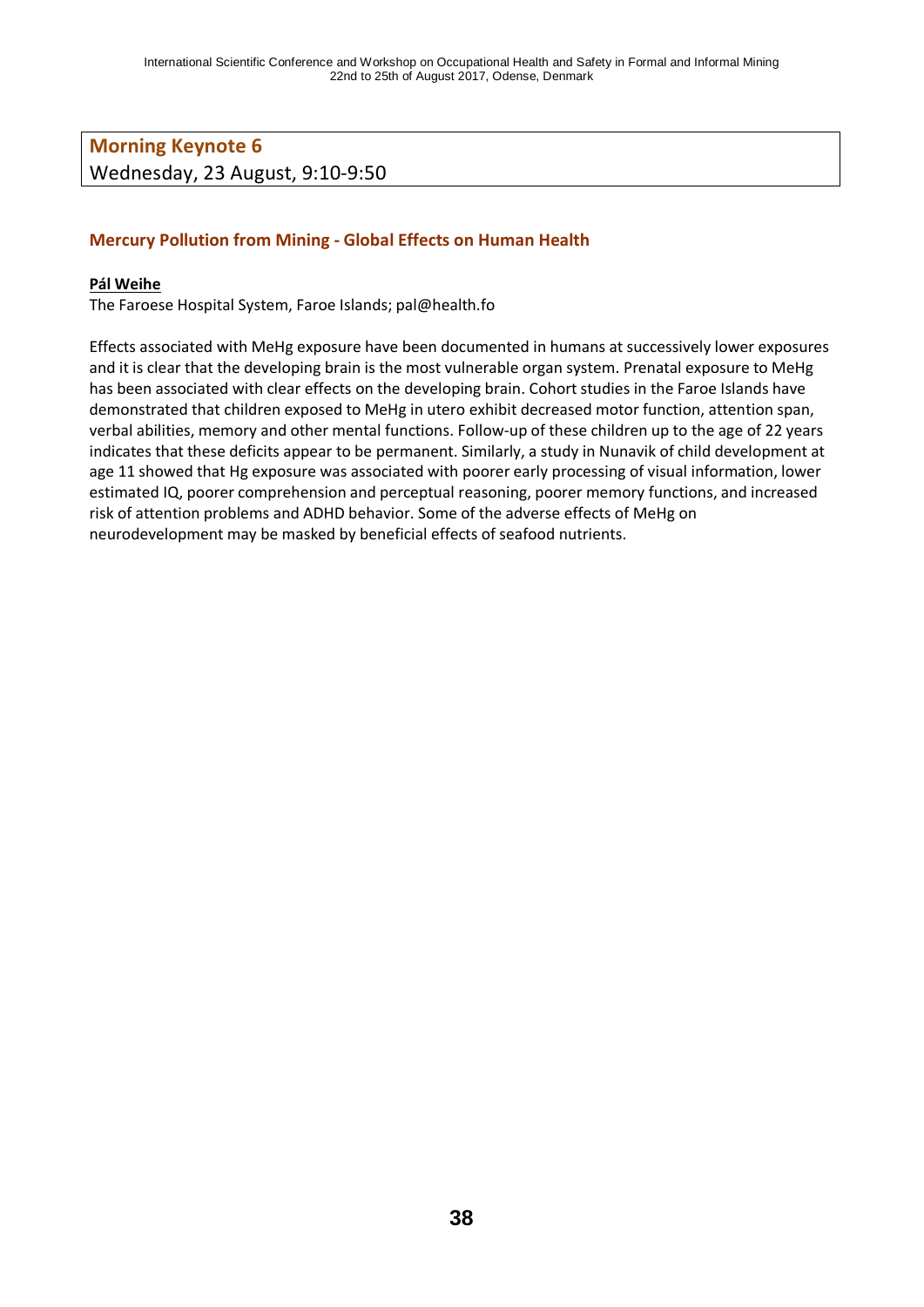**Morning Keynote 7** Wednesday, 23 August, 9:50-10:30

# **Mercury-Free Gold Mining: How to use alternatives**

### **Peter Wiltje Uitterdijk Appel, Leoncio Degay Na-Oy**

Emerald Small Scale Miners Multi Purpose Cooperative; pwuappel@yahoo.dk

Small-scale gold mining is the biggest contributor to the global mercury pollution. It is thus of paramount importance to introduce methods of gold extraction for small-scale miners which do not involve use of mercury, but yields same amount or more gold than traditional methods. Such method was introduced about thirty years ago by a small-scale miner in Benguet area, Northern Philippines. The miners in that area welcomed the method and today ca. 25.000 small-scale gold miners use that method. Unfortunately, the method never spread beyond Benguet.

About ten years ago Dialogos (Danish NGO) obtained funding for teaching and training programme for small-scale gold miners in the mercury-free god extraction method. In Gaang area Northern Benguet ca. 1800 gold miners converted to mercury-free gold extraction. Since then the method has been tested and introduced in other parts of Philippines and in a number of countries including Indonesia, Mongolia, Peru, Sudan, Tanzania and Zimbabwe. During 2017 the mercury-free method will be taught to miners in Uganda and Mozambique. The method has so far worked on all gold ores apart from one gold field in central Kalimantan.

The mercury-free method has the advantage of saving money for buying mercury. In addition, it recovers more gold than the traditional method using mercury for gold extraction without being more time consuming.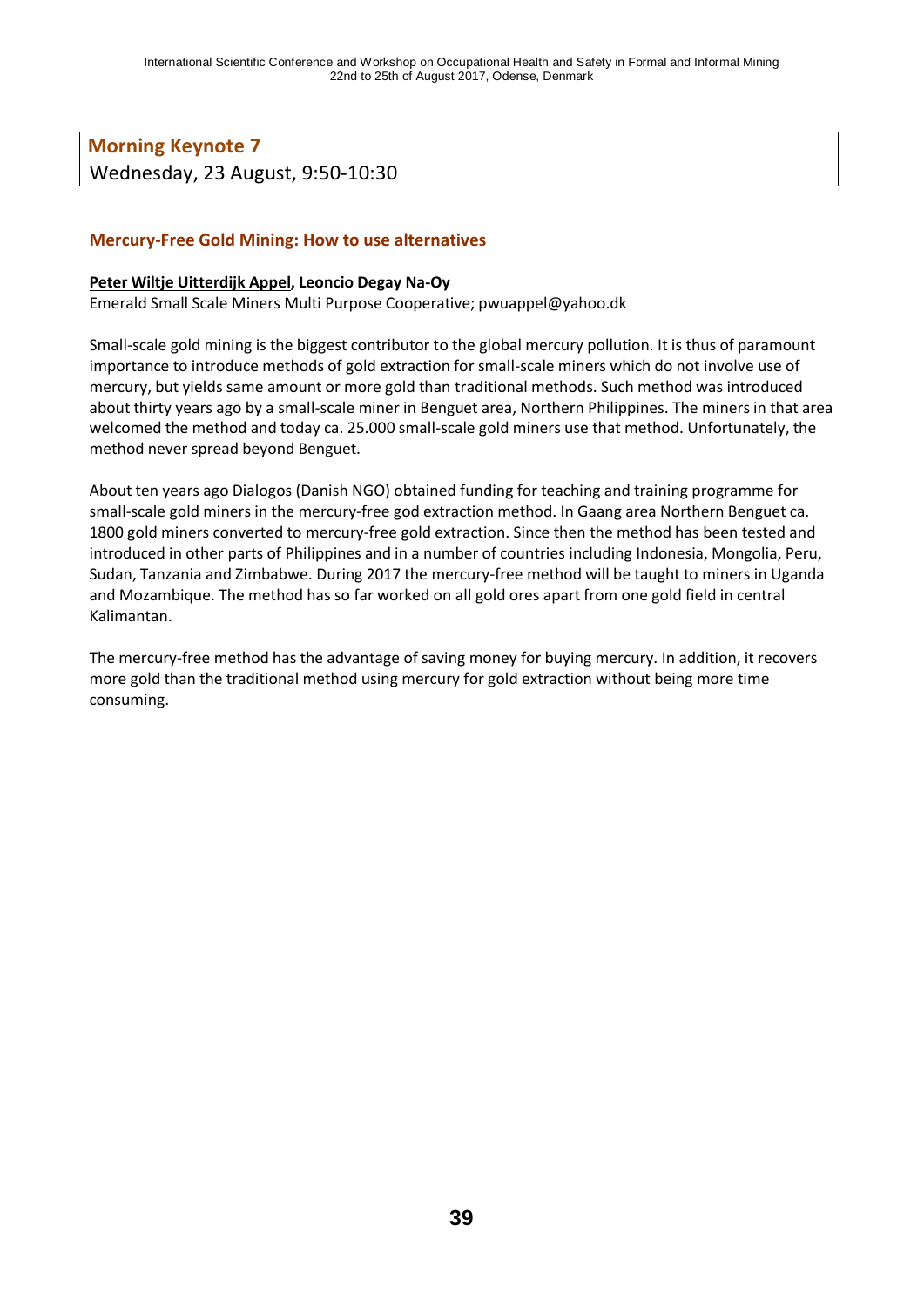**Oral Session 5: Noise, injuries and disasters in mining** Wednesday, 23 August. 11:00 - 12:00 Session Chairs: Tushar Kant Joshi and Liepollo Ntlhakana

# **Mining Disasters in the Philippines: Need for Policy and Legislative Review**

### **Sophia Francesca Lu**

College of Arts and Sciences, University of the Philippines Manila, Philippines; sophia\_fran@yahoo.com

### **Aim**

This study analyzed the small-scale mining disasters from mining activities in the Philippines and the need for policy and legislative review.

### **Methods**

The data were based on gray literature, peer-reviewed journals, databases, government statistics, and secondary literature on major mining disasters in the Philippines, and the impact of regulation or lack thereof in this industry.

### **Results**

The mining process in small scale mining is very tedious. A tunnel is made, and if it contains gold, ores are collected and crushed in a ball mill. The ores are mixed with nitric acid to separate gold from other minerals such as silver and copper. The waste products are processed further using cyanide or mercury to extract more gold. The study review showed these mining disasters were- there were also symptoms of poisoning due to cyanide include rapid breathing, gasping, tremors, convulsions, headache, dizziness and thyroid enlargement and eventually death, and children ages 17 years old and below experienced cough, wheezing, shortness of breath. Three children had pneumonitis and 2 with pulmonary tuberculosis. In Western Mindanao, workers were found to be exposed to high levels of mercury. Gastrointestinal complaints of the workers were significantly associated with elevated hair methylmercury levels. Despite these, the government has no existing specific regulation and monitoring system for safety and health among small scale miners in the Philippines. Based on the policy reviews, the most important issue is to support and regulate the sector since small scale mining has contributed 14% of the total Gross Domestic Product (GDP) of the country and has a revenue share of about 19 billion pesos.

### **Discussion**

Hazards and risks were shown in small scale mining in the Philippines. However, the laws on small scale mining in the country warrants implementation and monitoring, and provision of social safety nets.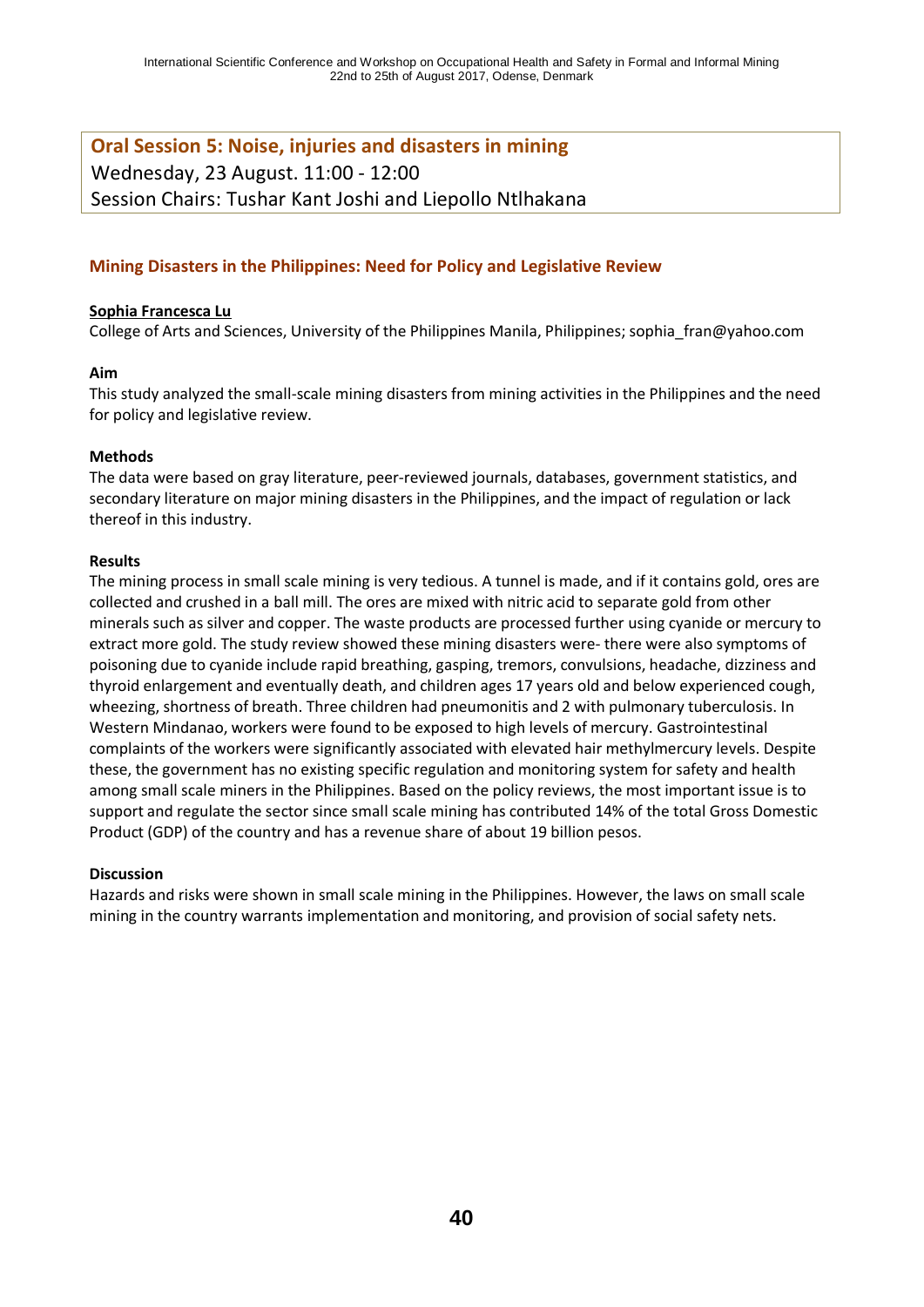Oral Session 5: Noise, injuries and disasters in mining

## **The Use of CFD Tools for Explosion Risk Assessment in Underground Atmospheres**

**Nicolae Ioan Vlasin, Constantin Lupu, Vlad Mihai Pasculescu, Gheorghe Daniel Florea, Emeric Chiuzan** National Institute for Research and Development in Mine Safety and Protection to Explosion - INSEMEX Petrosani - ROMANIA, Romania; nicolae.vlasin@insemex.ro

In coal mines, methane is naturally associated with the coal resulted from the mining operation. The risk of occurrence an explosive atmosphere and its consequences are different from one mine to another, depending on the type of mine, mine configuration, extracted coal and the probability of the methane occurrence. Although preventive measures taken, the potential risk of explosion cannot be excluded from firedamp mines, but only reduced as much as possible.

Therefore, where the possibility of forming an explosive atmosphere exists, it is necessary to assess the explosion risk by developing scenarios that consider the availability, in the same location and at the same time, the source of ignition, methane gas and oxygen. Based on the location of initiating explosive mixture, evaluation must include the extension of dangerous area for the worst case of a stoichiometric reactions oxygen-methane. This prediction is difficult, especially where the industrial space is occupied by technological equipment that makes impossible to predict the behavior of the shock wave and flame front. If there is possible to make physical experiments of explosions on simple geometry, in case of large or complex geometry these experiments cannot be performed due to the costs that they imply. For this, CFD techniques can be very useful tools for risk assessors.

This paper presents the way of considering three different scenarios of an air-methane mixture explosion in the same system of underground galleries, with changing the location of the ignition source and monitoring the explosion pressure and flame front behavior for each scenario. The results of the computational simulations are presented both spatial and as graph, allowing a comparative study between the three scenarios.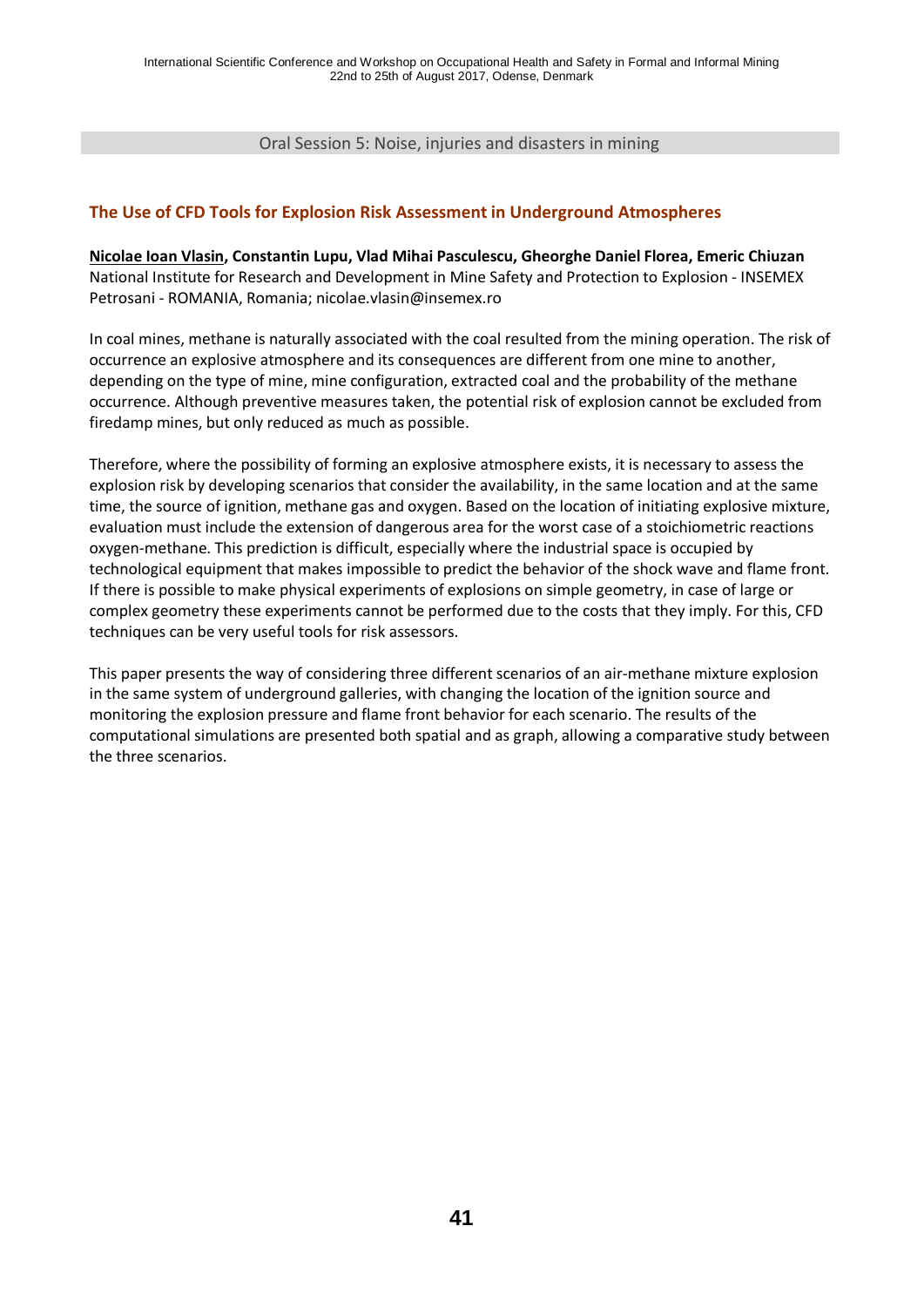Oral Session 5: Noise, injuries and disasters in mining

# **The use of hearing protection devices in South Africa: exploring the current status in a gold and a non-ferrous mine**

#### **Liepollo Ntlhakana, Amisha Kanji, Katijah Khoza-Shangase**

University of Witwatersrand, South Africa; liepollo.ntlhakana@wits.ac.za

This study investigated mine workers' current use of hearing protection devices (HPDs) in South African gold and non-ferrous mining subsectors. A descriptive study design was employed using structured interviews. Ninety participants were interviewed. Descriptive statistics and the chi-square test were used to analyse data. All participants reported wearing HPDs, with custom-made earplugs being preferred by those with more years of work experience and used by those most at risk to noise exposure. Comfort, design and work-related communication were factors influencing use of HPDs. Relationships between participants' demographic factors and use of HPDs were not statistically significant. Participants seemed reasonably aware of HPD importance which highlights progress. Findings further highlight the importance of occupational audiologists in improving hearing conservation programs (HCPs) in this sector.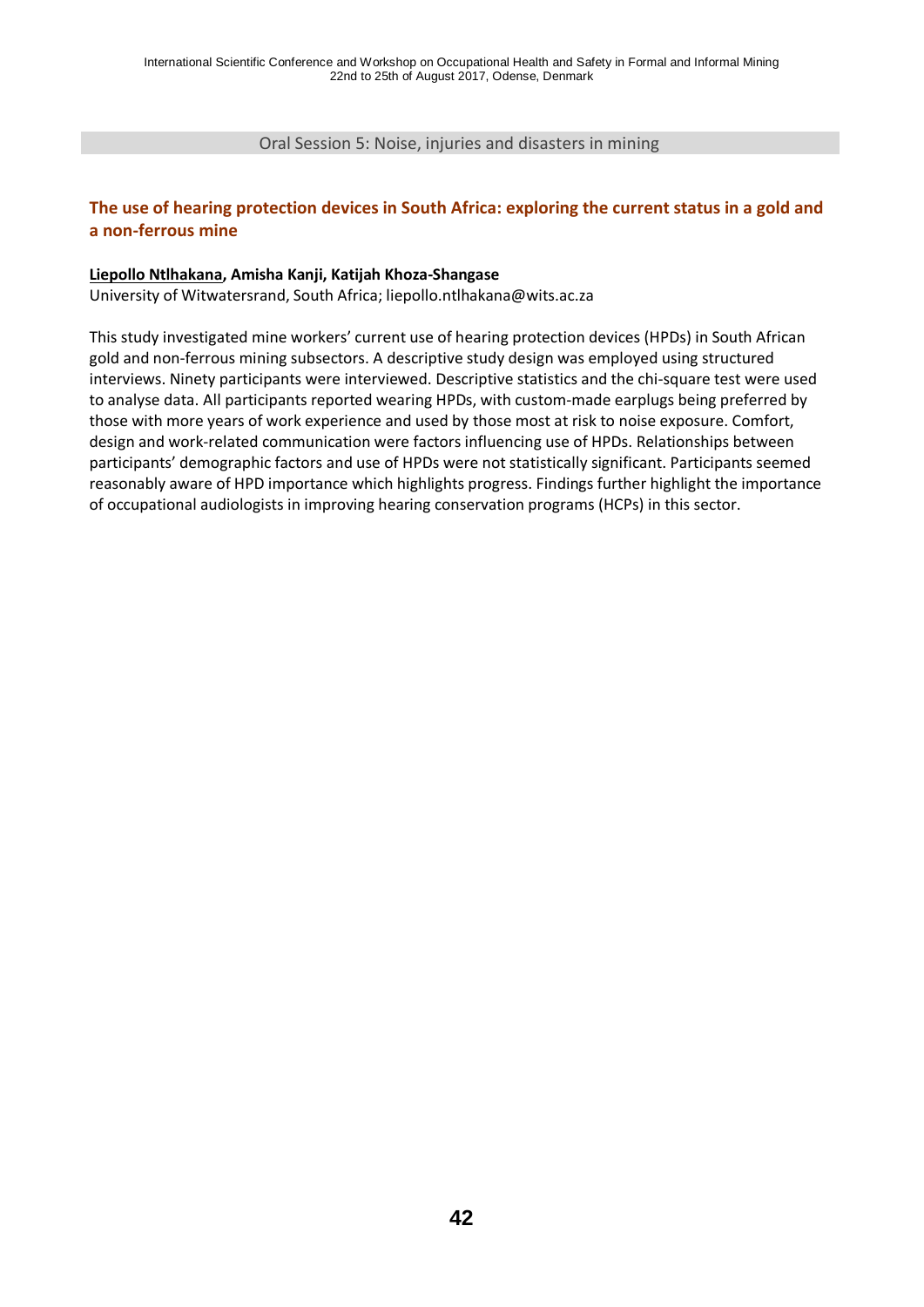Oral Session 5: Noise, injuries and disasters in mining

## **Competency Management as a Tool for Occupational Injuries Prevention in Coal Mines**

### **Konstantin Todradze**

Association of OSH Centers, Ministry of Labour, Russian Federation; konstantine.todradze@gmail.com

What is the National OSH Centers Association of Russian Federation (NACOT)? NACOT is non-profit, voluntary Association of Regional OSH Centers, institutes, societies and companies working on protection of employees' against occupational injuries and diseases in Russia. In 2016, NACOT made a revue of situation with occupational safety and health in industry. We determined that most critical situation arose in mining, construction and agricultural sectors of Russia.

In this connection, the NACOT OSH Center working in Kemerovo, Kuzbass - the main coalfield in Russia, had developed new methodology and principles in OSH training of miners. This report supplemented with short video film gives some conceptions about what was developed and what was applied in Russian coal mines and how this methods made contribution in occupational injuries lowering.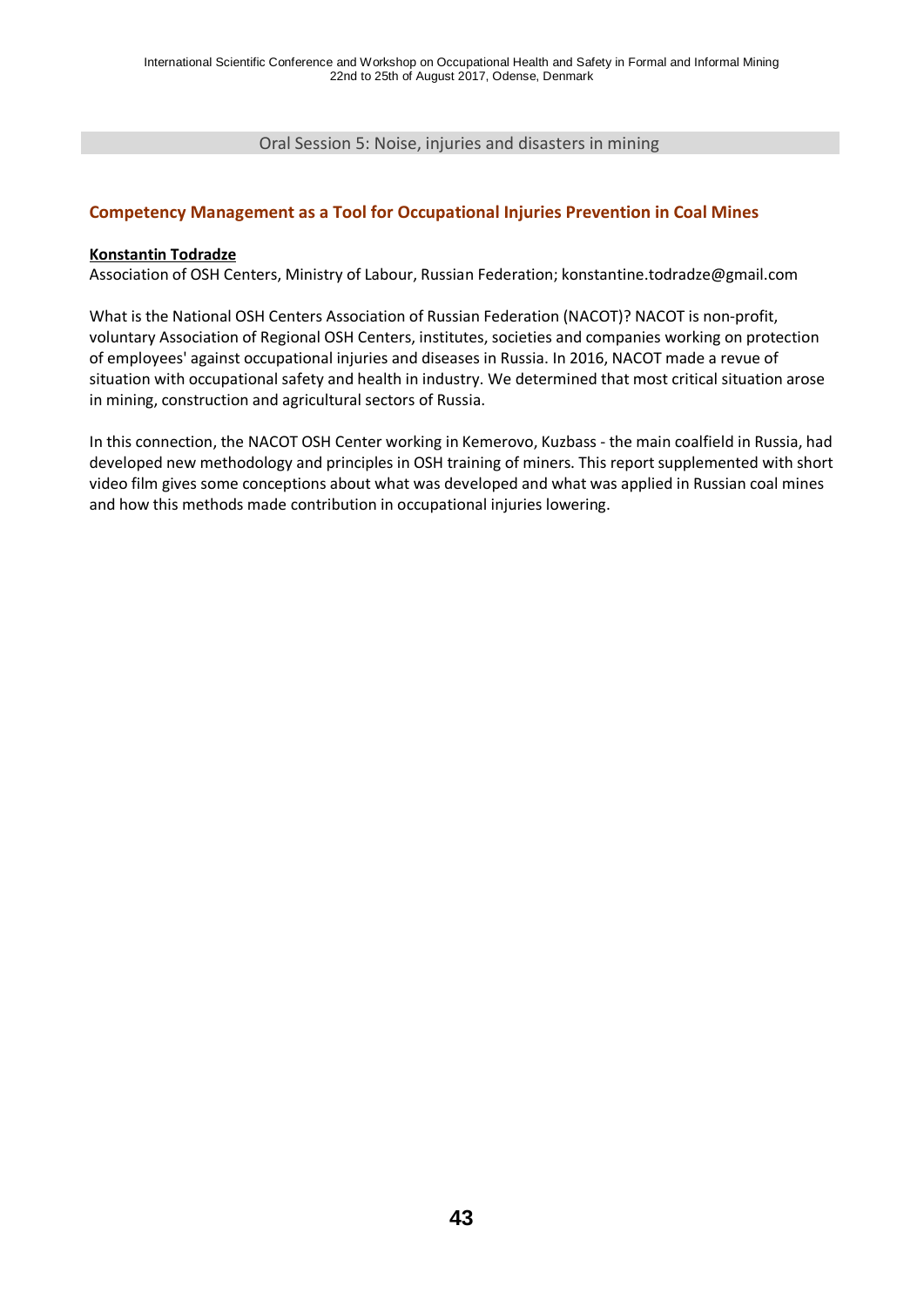**Oral Session 6: Other exposures in mining** Wednesday, 23 August, 12:00 - 12:45 Session Chairs: Marilyn Ann Fingerhut and Paul Musa Obadia

# **Outbreak Preparedness Require a New Collaborative Approach, Lessons Learned During Ebola**

# Francesca Viliani<sup>1,2</sup>

<sup>1</sup>International SOS, Denmark; <sup>2</sup>Centre on Global Health Security, Chatham House, London, UK; francesca.viliani@internationalsos.com

As the Ebola outbreak in West Africa demonstrated, outbreaks of infectious diseases pose a significant threat to the extractive industry. In the three most affected countries, the Ebola crisis has led to entire operations being shut down while others have been scaled back considerably. Extractive companies often operate in emerging infectious disease (EID) 'hotspots'. The nature of extractive projects in these hotspots causes greater interaction between animals and humans which in turn, is thought to create a greater risk of infectious outbreaks.

The presentation describe a series of research activities carried out with mining companies active in Africa, and mainly a field testing of planning and audit tools the Katanga province of the Democratic Republic of Congo; a qualitative study to better understand the industry's perception of EID-related risks; and a review of the evidence of collaboration between public and private authorities in case of outbreak.

The research highlighted that although the mining industry recognizes a need for collaborative approaches to managing EID risks, its response remains focused "inside the fence" with an emphasis on limiting contact between humans, wildlife and domestic animals and maintaining hygiene standards. As a result, companies are still vulnerable to disease outbreaks, due to a lack of coordination and engagement with stakeholders "outside the fence". In public health crises such as the recent Ebola outbreak, no single organization has the capacity to deal with global outbreaks on its own.

The Ebola outbreak has highlighted that EID preparedness and response should be considered a core component of each extractive project in order to ensure resilience and business continuity; epidemics and pandemics require new forms of partnerships within the mining sector and between this sector and the public authorities in the country where projects are located as well as the international community at large.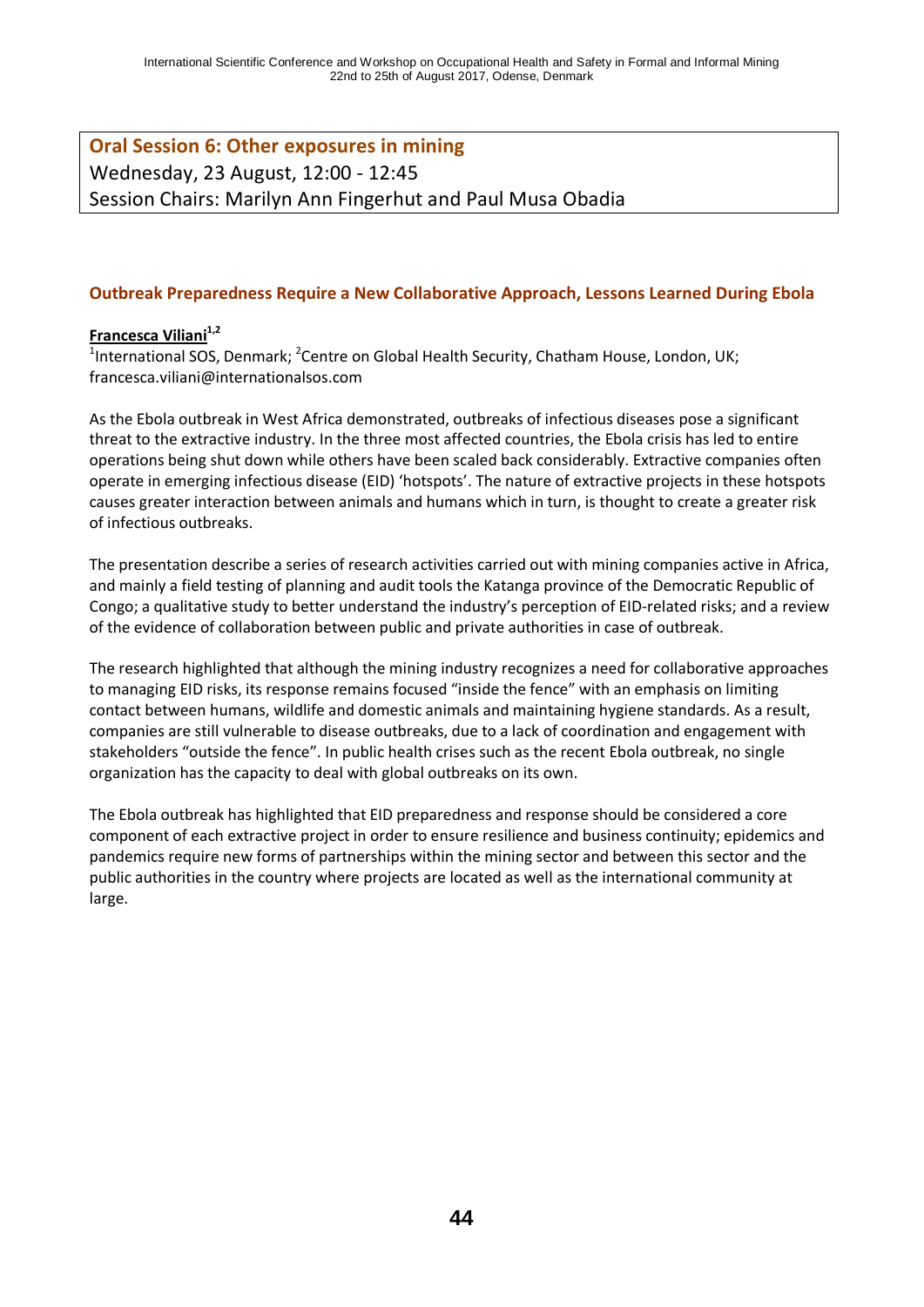Oral Session 6: Other exposures in mining

# **Health Impact of Living and Attending School Close To An Abandoned Copper Mine in Musoshi, Democratic Republic of Congo**

## Paul Musa Obadia<sup>1,2,3</sup>, Célestin Banza Lubaba Nkulu<sup>1,2,3</sup>, Tony Kayembe Kitenge<sup>1,2,3</sup>, David Mfwana Inabanza<sup>1,4</sup>, Irène Kabange Umba<sup>1,2</sup>, Abdon Mukalay wa Mukalay<sup>5</sup>, Oscar Luboya Numbi<sup>6</sup>, Erick **Smolders7 , Benoit Nemery<sup>8</sup>**

<sup>1</sup>University of Malemba-Nkulu, Congo, Democratic Republic of the; <sup>2</sup>University of Lubumbashi; <sup>3</sup>National Program on Addictions and Toxicants, Ministry of Public Health, Democratic Republic of the Congo; 4 <sup>4</sup>Deparpartment of zootechnics, faculty of Agricultural sciences, university of Lubumbashi, Lubumbashi, DR.Congo; <sup>5</sup>Clinical epidemiology Unit, Faculty of medicine, University of lubumbashi, Lubumbashi, DR.Congo; <sup>6</sup>Department of Pediatry, Faculty of medicine, University of lubumbashi, Lubumbashi,DR.Congo;<br><sup>7</sup>Division of Soil and water Management, Departement of Earth and Environment Sciences KLLLouven.  $\Omega$ ivision of Soil and water Management, Departement of Earth and Environment Sciences, KU Leuven, Leuven, Belgium; <sup>8</sup>Centre for Environment and Health,departement of public Health and primary care, KU Leuven, Leuven, Belgium; musa.p.obadia@gmail.com

### **Objective**

We investigated environmental exposure to trace elements and possible health effects among pupils attending school close to the abandoned copper mine (and tailings) of Musoshi in the Haut Katanga province, a mining area of the Democratic Republic of Congo.

### **Methods**

In a cross- sectional study, conducted in the dry season, we studied a convenience sample of 203 pupils (8 to 12 years ) attending school close to the abandoned mine of Musoshi and 203 control pupils of similar age from the capital city Lubumbashi. A respiratory questionnaire was administered, spirometry was performed and oxymetry was also done. Concentrations of 25 metals were measured by inductive coupled plasma mass spectrometry in spot samples of urine from subsamples of 24 exposed children 27 control children.

## **Results and Discussion**

The children of Musoshi tended to have urine lower values corrected for creatinine, except for Li and Sn. With regards to the respiratory questionnaire, pupils from Musoshi reported more nasal , respiratory and eye symptoms than pupils from Lubumbashi :Cough last 3 months : 156/134, OR 1,7 (1,10 - 2,64), Phlegm mixed with blood last 3 months :14/3, OR 4,93 (1,39 – 17,45), Itchy nose last 3 months: 58/40, OR 1,63 ( 1,02 – 2,58 ), runny nose last 3 months: 161/132 OR2,06 ( 1,32– 3,21),epistaxis last 3 months:78/39 OR 2,62( 1,67 – 4,11),eye symptom last 3 months 68/3 OR 33,58 ( 10,35 – 108,92). However, the groups did not differ significantly in pulmonary function indices or oxymetry.

## **Conclusion**

Pupils attending school close to the abandoned cooper mine of Musoshi reported more nasal, respiratory and eye symptoms, but this was not with significant impairment of pulmonary function.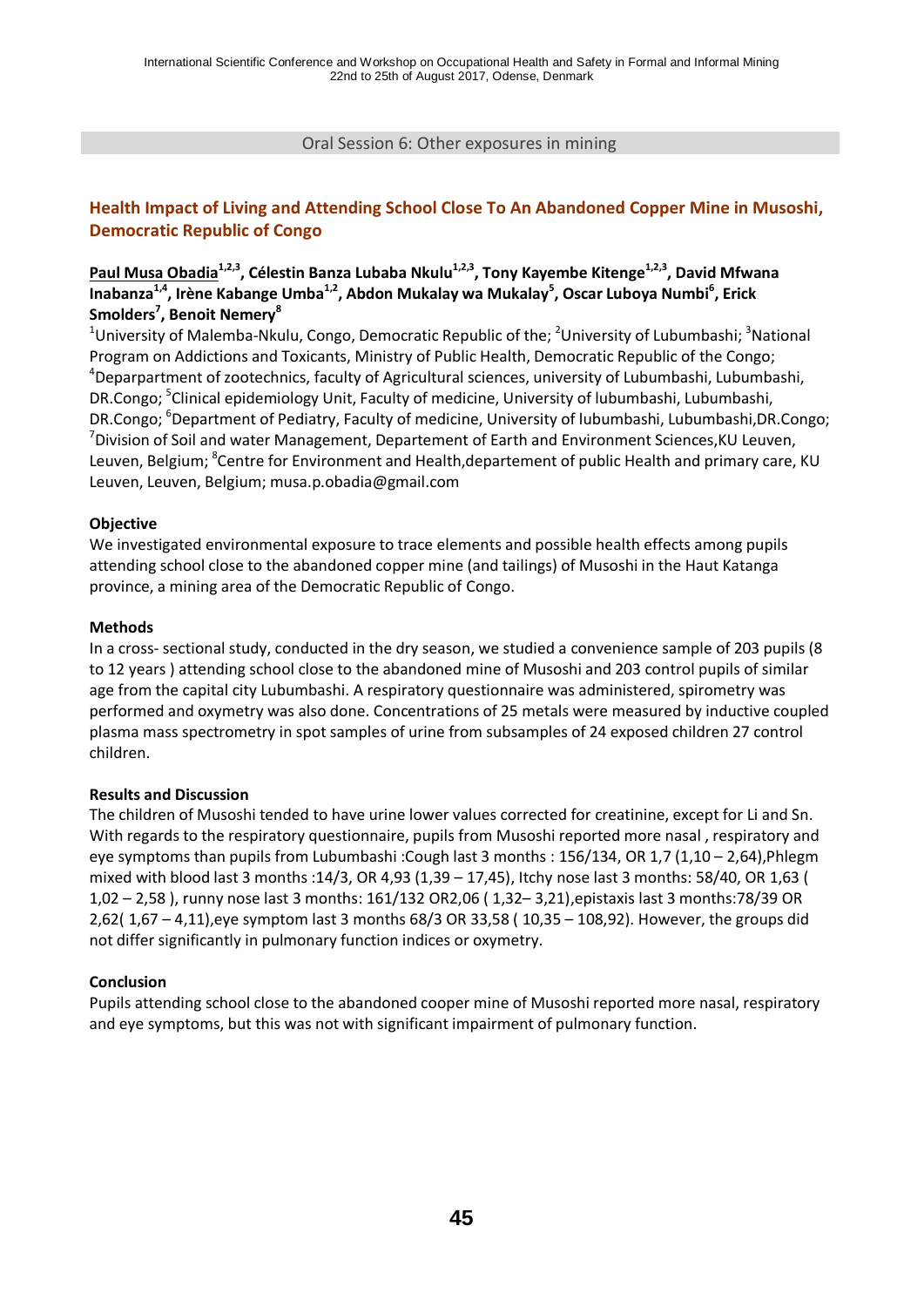#### Oral Session 6: Other exposures in mining

## **Health Aspects of Mining in Greenland**

### **Niels Ebbehøj**

Bispebjerg University Hospital, Denmark; nebb0001@region.dk

Mining has been conducted in Greenland since the late 18<sup>th</sup> century and numerous minerals have been explored and exploited. Since virtually any kind of mining comprise some kind of health risk one could expect a number of reports on mining and health issues.

A PubMed search on "mining and health" reveals 9,584 hits, but including "Greenland" in the search limits the number to 4. One paper from 1976 reported elevated blood lead levels in warehouse workers, and 3 papers from the 1990 to 1992 about the disease pattern among employees at the zinc, lead and silver ore mine of Maarmorilik, Greenland.

My contribution to health in the mining industry has been a risk assessment and safety measures related to the use of large amounts of sodium cyanide in the gold-mine in southern Greenland, and guidelines for the treatment of workers exposed to hydrofluoric acid related to the rubies industry.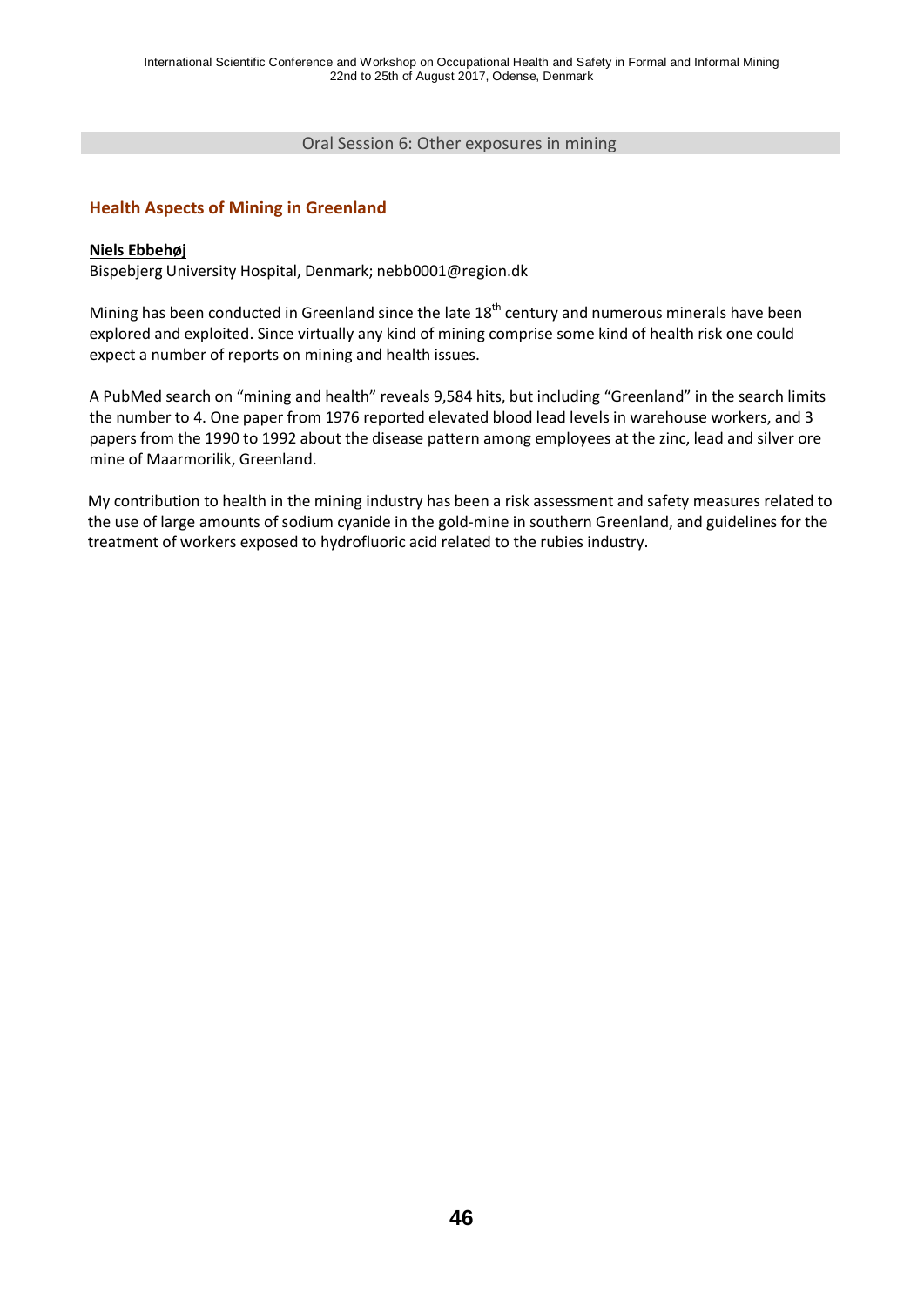**Special session on Miner's experiences with Accidents and Occupational Health and Safety.** Wednesday, 23 August, 13:45 - 14:45 Session Chairs:Rasmus Køster-Rasmussen and Peter Appel

# **Mercury Pollution from Small-Scale Gold Mining Can Be Stopped by Implementing the Gravity-Borax Method – A Two-Year Follow-Up Study from Two Mining Communities in the Philippines**

Rasmus Køster-Rasmussen, The Research Unit for General Practice, University of Copenhagen, glr478@sund.ku.dk

Mercury is used globally to extract gold in artisanal and small-scale gold mining. The mercury-free gravityborax method for gold extraction was introduced in two mining communities using mercury in the provinces Kalinga and Camarines Norte. This presentation describes project activities and changes in mercury consumption. Baseline (2011) and follow-up (2013) data were gathered on mining practices and knowledge about mercury toxicology. Furthermore, Six years follow-up based on the report from the end of project evaluation in June 2017 will be included.

Most miners in Kalinga converted to the gravity-borax method, whereas only a few did so in Camarines Norte. Differences in the nature of the social systems impacted the success of the implementation, and involvement of the tribal organization facilitated the shift in Kalinga. In conclusion, the gravity-borax method is a doable alternative to mercury use in artisanal and small-scale gold mining, but support from the civil society is needed.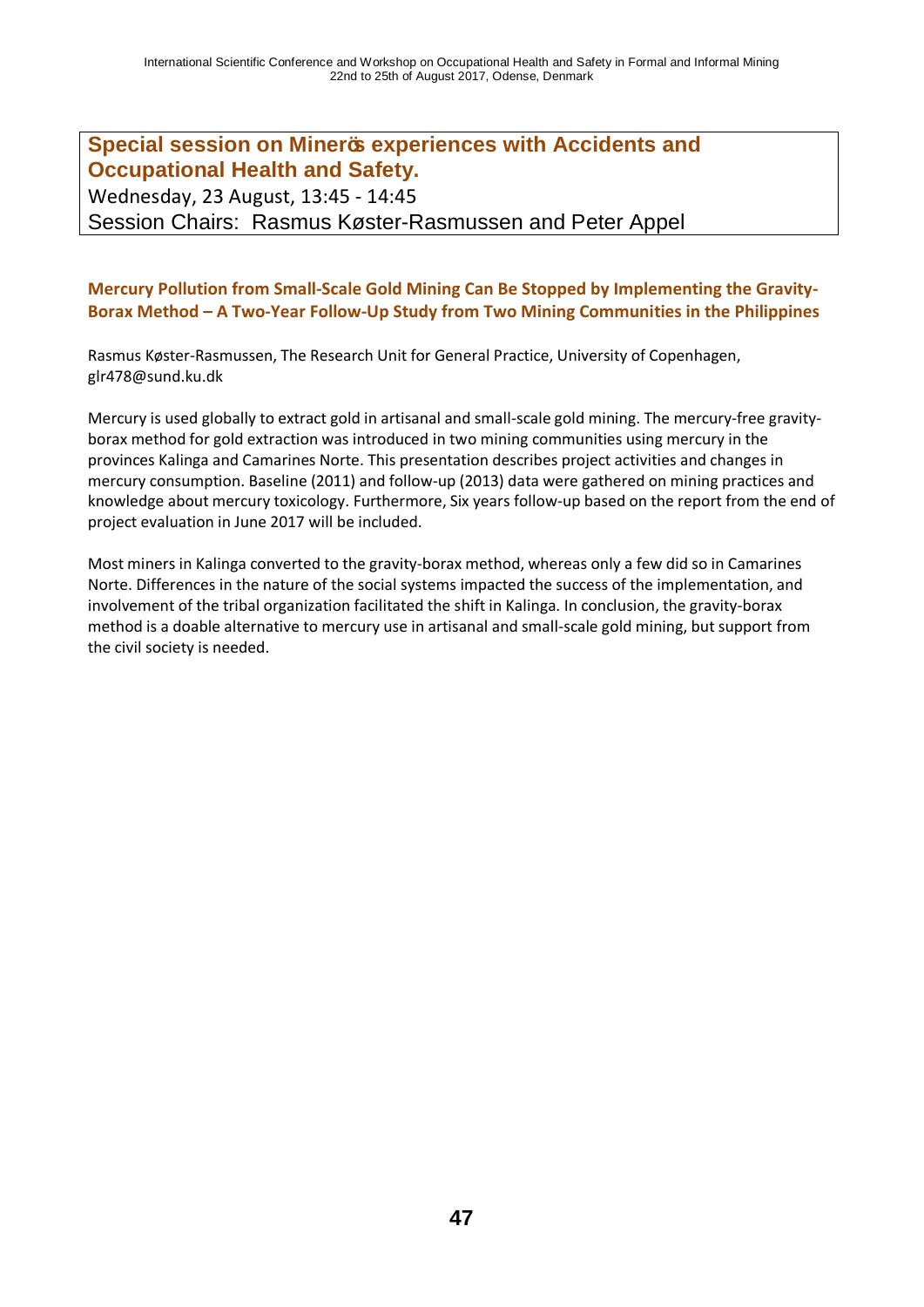**Afternoon Keynote 8** Wednesday, 23 August, 14:45-15:30

# **Web-based Tools to Improve Occupational Health and Safety in Mining**

## **Emanuele Cauda**

Pittsburgh Mining Research Division, NIOSH; cuu5@cdc.gov

The Mining program at the U.S. National Institute for Occupational Safety and Health (NIOSH) has the mission of safe mines and healthy miners in the United State and around the world. The goal should be pursued independently if the operation is an extensive mine part of a large company or an informal mine site. Industrial/occupational hygienists and engineers have important roles in achieving this goal respectively by assessing and monitoring the health and safety conditions at mines and by finding solutions for improvements. NIOSH and the Mining program in particular, work through relevant research and impactful solutions - products and tools that can be used in the field. Traditional NIOSH products include publications, best practices, and guidelines released as documents. More recently NIOSH also started the development of digital applications, software, and interactive tools that can be immediately applied in the field by professionals. The new NIOSH Sound Level Meter App is a good example of how this new approach can be effective in the field when conventional tools are not available. Another example is the Helmet-CAM and its software EVADE: this technology allows for the combined use of a small webcam and real-time sensor device to identify high-exposure tasks to different hazards. These freely available tools generally require the use of a tablet or laptop, but they already represent an advancement in accessible solutions that can be implemented without extremely sophisticated instrumentation. The presentation will provide an overview of several NIOSH tools – among others, those that focus on noise monitoring, ergonomics, respirable dust, and crystalline silica.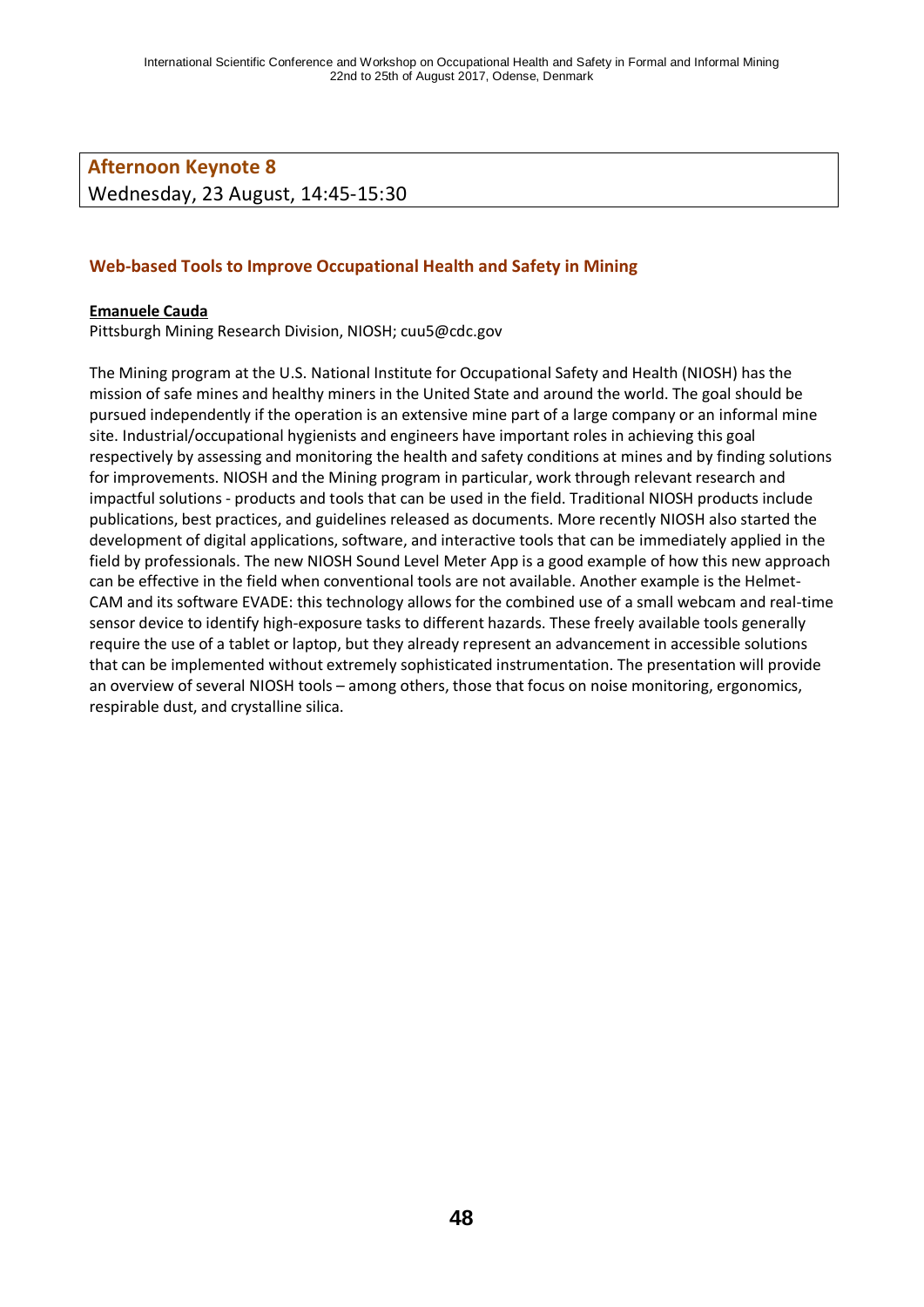**Oral Session 7: Preventive measures. Part 1** Wednesday, 23 August, 15:30-16:00 Session Chairs: Helmut Ehnes and Derk Henri Brouwer

# **New challenges for the potash mining industry following the TLV discussion for nitrogen oxides**

# $Dirk$  Dahmann<sup>1</sup>, Rüdiger Triebel<sup>2</sup>, Harald Wellhäußer<sup>1</sup>

<sup>1</sup>BGRCI, Germany; <sup>2</sup>K plus S, Germany; dirk.dahmann@bgrci.de

K plus S group is facing important challenges with respect to compliance with the novel threshold limit values for nitrogen oxides in Germany. In addition, further and lowered TLVs for carbon monoxide and diesel particulates are expected.

In underground potash and rock salt mining, drilling and blasting technologies are the most important technologies for loosening minerals and rock. Roadway preparation, transport of minerals and miners as well as most of the secondary activities are performed by diesel engine driven mobile machinery. The novel threshold limit values of 2 ppm for NO and 0.5 ppm for  $NO<sub>2</sub>$  (as shift average values) cannot currently be complied with.

As K plus S is actively trying to reach a status of compliance in future, it was decided to perform all possible efforts in order to fulfill legal requirements for nitrogen oxides within the five-year-period allowed by the current regulation. This was decided to further guarantee health and safety of the miners according to the novel and significantly more severe legal prerequisites. The intended measures in the range of engine technology, ventilation management, blasting technology and occupational medicine will be discussed.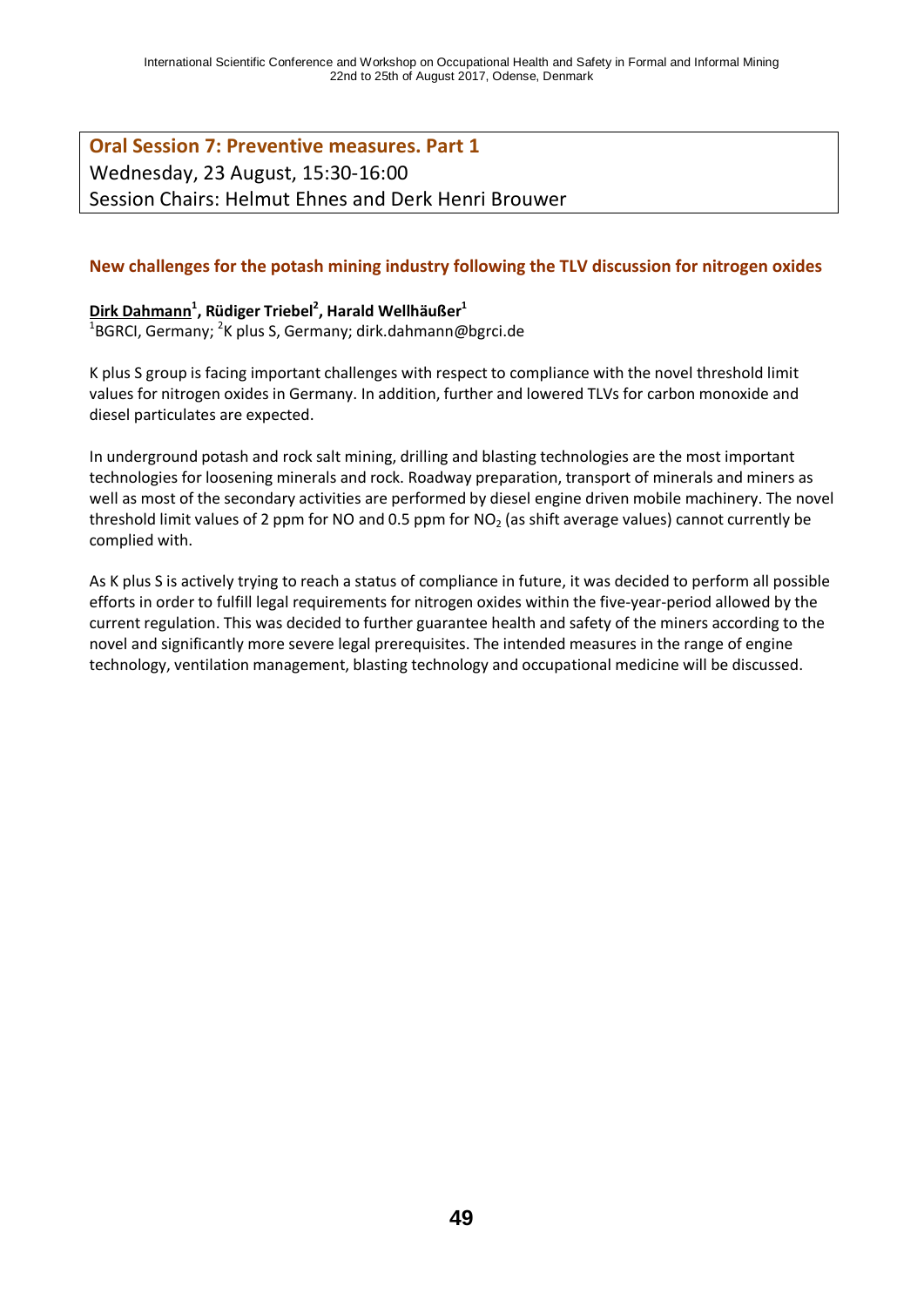### Oral Session 7: Preventive measures. Part 1

# **Designing a Prototype of an Evaporative Cooling Garment Apt for Deep Mine Activities**

### **Chady Al Sayed, Ludwig Vinches, Stéphane Hallé**

École de Technologie Supérieure, Montreal, Canada.; chady.al-sayed.1@ens.etsmtl.ca

The global need for raw materials and their surface rarefaction has led the mining industry to dig deeper and reach depths greater than 2.5 km. With these depths comes severe heat stress that could represent a danger to the health and safety of miners, despite the use of massive ventilation and air conditioning systems. One of the solutions to ease the high temperature and relative humidity encountered by miners is the use of personal cooling garments. Nowadays, even the most effective existing cooling garments (liquidcooled and phase change garments) become inadequate when used in a very hot and humid work environment. To address this problem, a prototype of a portable cooling garment for deep and ultra-deep mining conditions is being developed.

The prototype will create a microclimate between the body of the miner and the surrounding environment. It would treat the hot and humid air by using an atmospheric discharge of high-pressured carbon dioxide  $(CO<sub>2</sub>)$  to produce dry ice. This discharge increases the sensible and latent cooling capacities of the ambient air, thus assisting in the evaporation of sweat and cooling the body. Treatment of ambient air using this technique was tested in laboratory conditions and its efficiency has been proven. Depending on the CO<sub>2</sub> flow discharge, it was possible to obtain an air cooling capacity ranging from 142 W to 426 W. While a large flow rate offers limited autonomy, a small injection rate makes it possible to achieve a cooling time of up to two hours while keeping the systems weight under 4 kg.

Once developed, the prototype will improve the thermal comfort of miners, minimize the risk on their health and safety, and increase the productivity of the mining industry.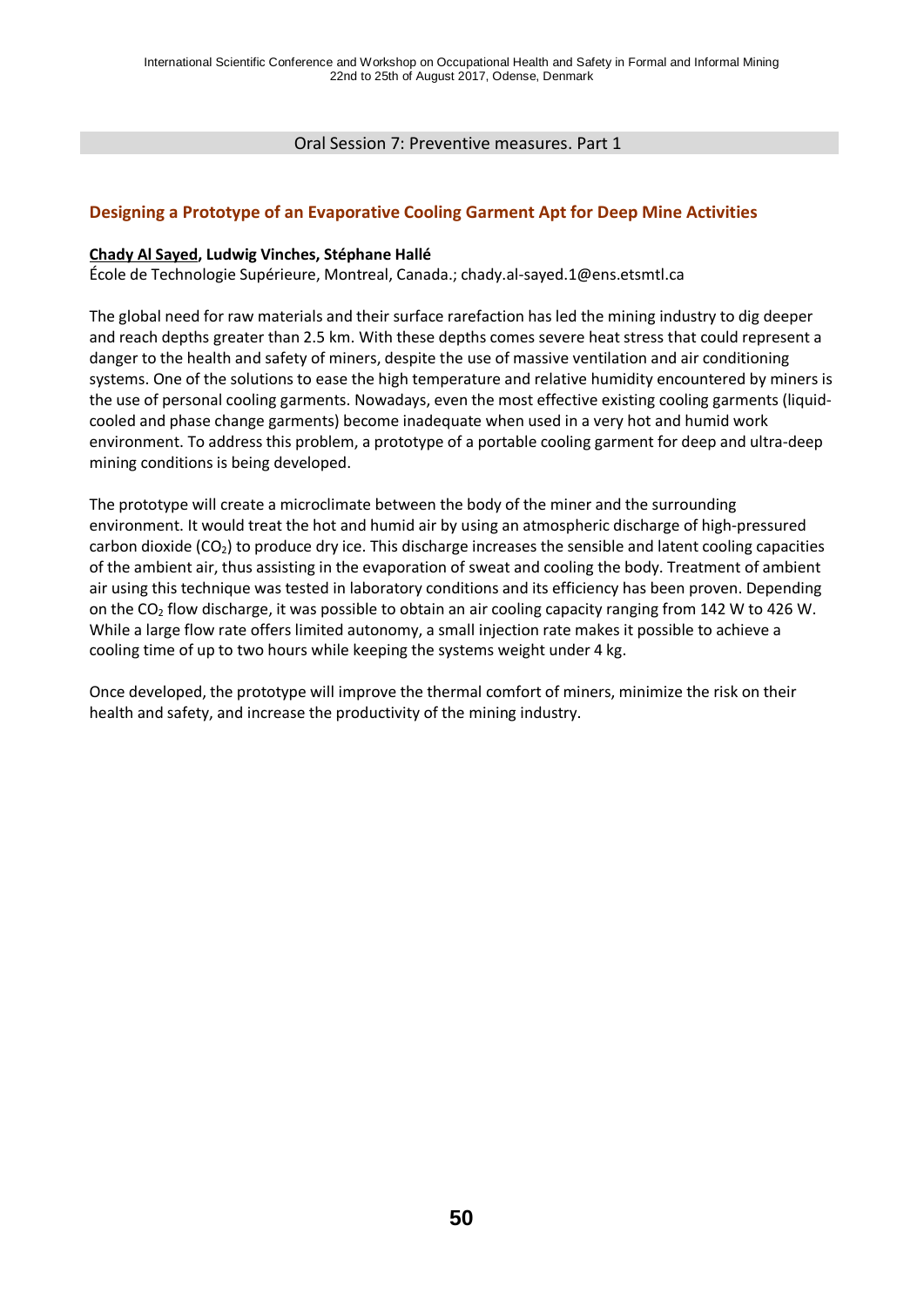**Oral Session 7: Preventive measures. Part 2** Wednesday, 23 August, 16:15 - 17:00 Session Chairs: Helmut Ehnes and Derk Henri Brouwer

# **Constitution of Homogeneous Exposure Groups in South African Mining Industry; A key factor to identify high risk workers.**

# **Derk Henri Brouwer**

University of the Witwatersrand / WITS UNIVERSITY, South Africa; derk.brouwer@wits.ac.za

## **Introduction**

Current practice in South African Mining Industry (SAMI) to constitute Homogeneous Exposure Groups (HEGs) is based on Activity Areas, e.g. stoping, subdivided into classification bands ( % of OEL). Constitution of HEGs is a key factor in the exposure monitoring/surveillance of workers, since HEGs are considered as an exposure entity. Unfortunately, this broad categorization of grouping introduces variances of exposure, which may results in misclassification and masking of high risk jobs/ individuals. The objective of this study was to investigate the feasibility of i) using job titles as additional parameter for grouping of workers according to exposure and ii) the use of exposure determinants to improve prior classification of exposure groups.

## **Methods**

A dataset of 856 eight-hour time weighted average (TWA8h) coal dust data was analyzed using Statistica V13 and EXPOSTATS (http://www.expostats.ca/). The measurements were conducted in 2015 and comprised of 49 HEGs and 39 job titles across mines. Box and Quantile-Quantile plots and ANOVA were used to evaluate homogeneity of different groupings. In addition, a targeted literature search was conducted to identify the potential for the development of a Bayesian Belief Network (BBN). A BBN for coal mine exposure which combines exposure determinants would be a backbone for an exposure model and could improve the grouping.

## **Results**

The analysis revealed that introduction of 'job title' improved the homogeneity of the HEGs, thus enabling improved identification/classification according to level of exposure. Furthermore, we were able to identify a number of studies where BBN and the impact of determinants on exposure by so called conditional probability tables could be quantified.

## **Discussion**

Integration of the improved method to constitute HEGs and BBN as building blocks of a Bayesian Framework has potential to improve posterior of exposure estimates, i.e. identification of high risk workers. Follow up research is initiated to develop such a framework.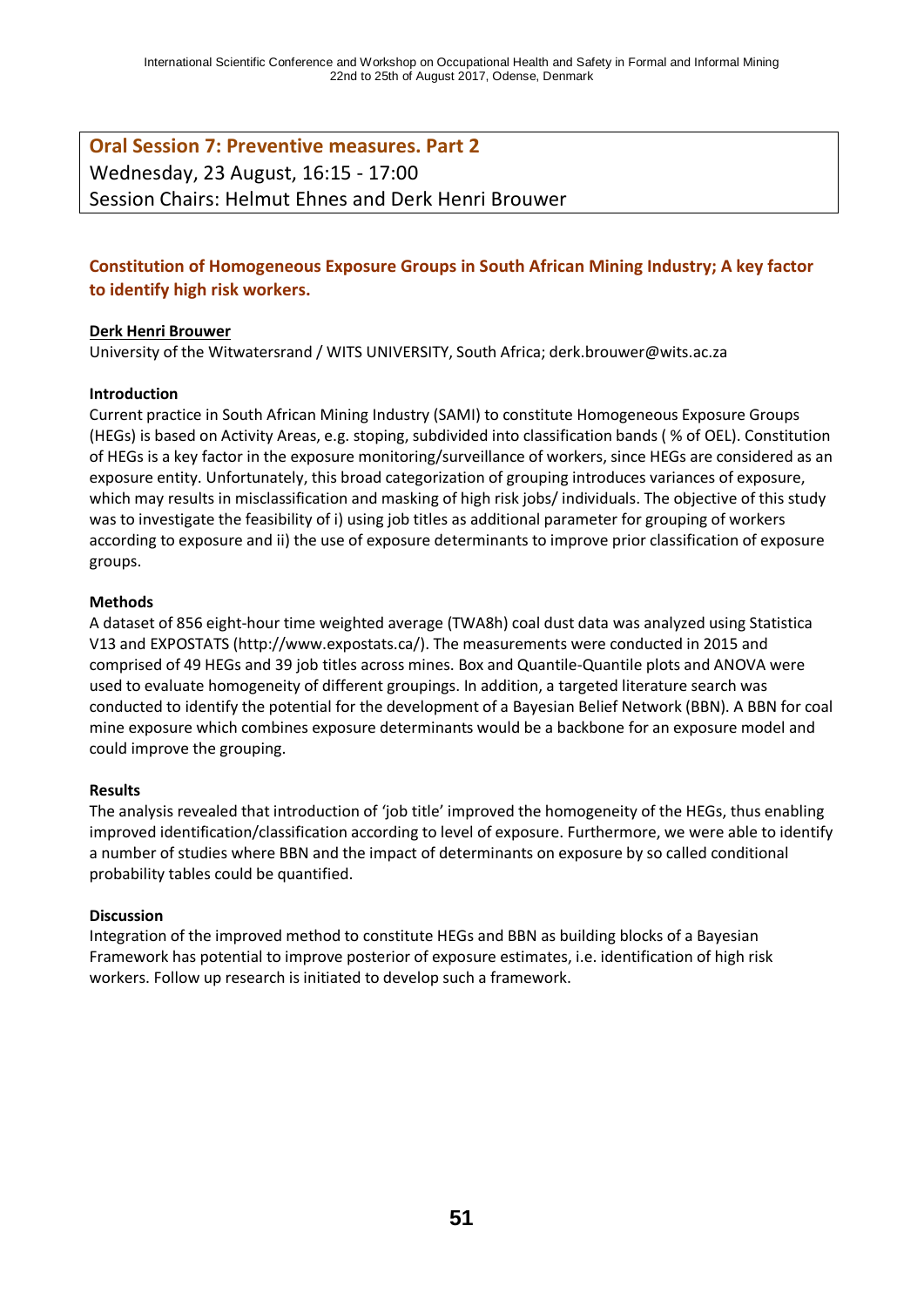Oral Session 7: Preventive measures. Part 2

# **A Training Program to Assist the Mines Inspectorate of Ghana to Manage Occupational Health and Safety Issues Associated With Artisanal and Small Scale Mining**

### **Carmel Mary Bofinger, Danellie Lynas**

The University of Queensland, Australia; c.bofinger@uq.edu.au

This training program was developed and delivered to assist the Minerals Commission and Mining Inspectorate of Ghana to better manage identified health and safety issues in the artisanal small scale mining (SSM) sectors. A subsequent workshop was completed for representatives of the small scale mining sector, to capitalize on the understanding and materials developed during the training program.

The five day training program delivered to the Minerals Commission was conducted at the University of Mines and Technology (UMaT) in Tarkwa, located in one of the most significant SSM mining areas in Ghana. The workshop was attended by 38 personnel from the Inspectorate Division of the Minerals Commission – encompassing the Inspectorate Division, Small Scale Mining Department and District Officers from the regional areas of Ghana. The training was conceived as both providing health and safety knowledge and skills to the Commission and Inspectorate and developing skills and materials to allow the information to be presented in a format appropriate for use by the SSM sector.

The one day workshop/forum for Small Scale Miners was extremely well attended by 40 representatives of Small Scale Mining from across all regions of Ghana. The materials developed during the Inspectorate training course were presented to the SSM sector for comments and uptake.

The SSM training materials developed during the first week and trialed during the subsequent SSSM workshop were handed over to the Minerals Commission for further development and continued implementation.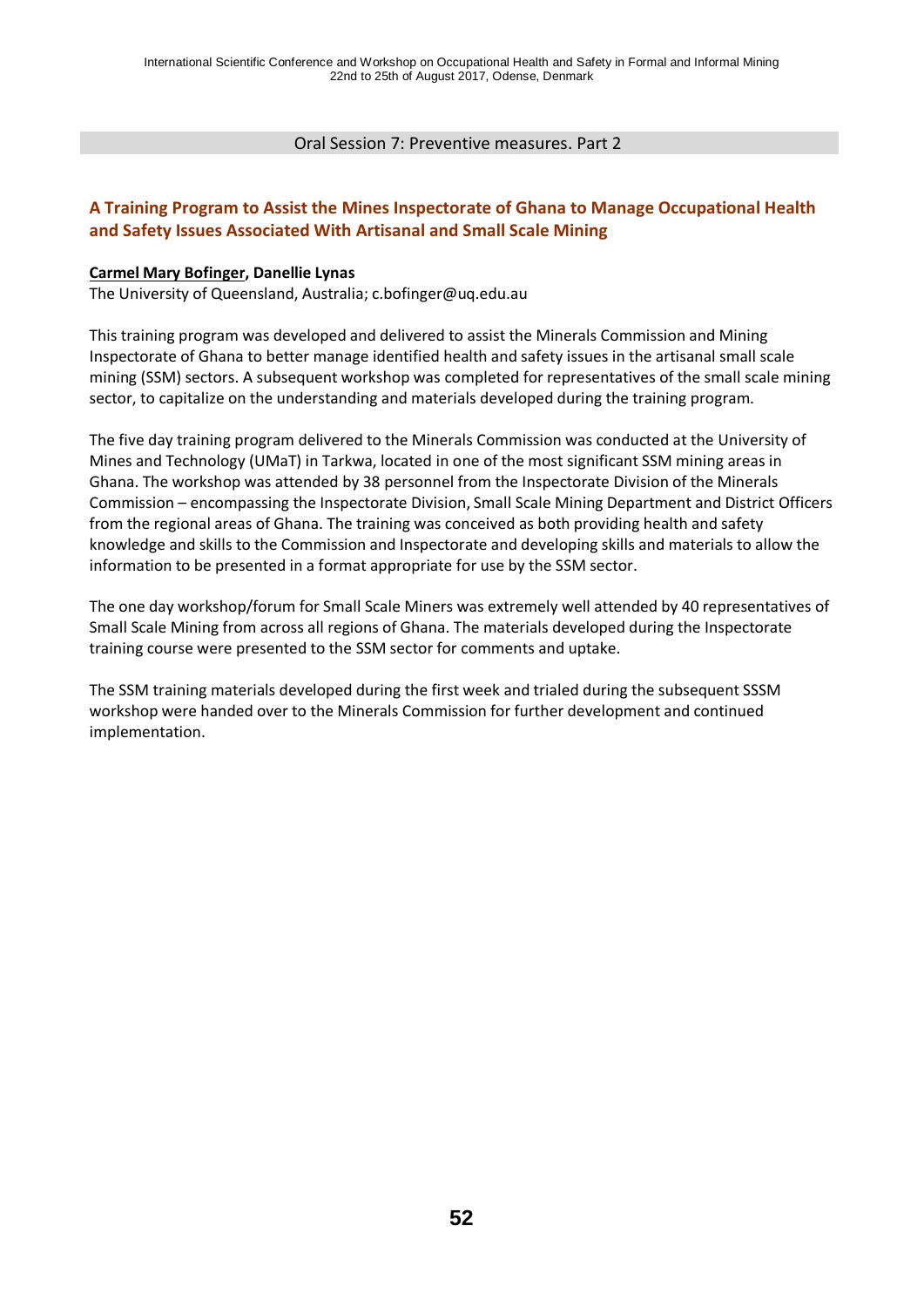Oral Session 7: Preventive measures. Part 2

# **Occupational Health Risk Management in Miners: Reinventing ourselves to prevent occupational disease**

### **Casper Johannes Badenhorst**

Anglo American plc; cas.badenhorst@angloamerican.com

### **Introduction**

Globally, the mining industry has collected personal exposure data for decades and adopted elaborate schemes to monitor personal exposure, collect hundreds of personal exposure samples annually, and generate large data sets on personal exposures. However, very little is known about the actual sources of exposure or the effectiveness and performance of controls associated with these sources. This gap has hampered the effective control of exposures in the complex and dynamic mining environment. The current approach to occupational hygiene involves risk assessment to identify the health hazards, followed by programmes of personal exposure monitoring conducted by an occupational hygienist. Although personal exposure monitoring is entrenched in mining, it has not contributed greatly to reducing the risk of occupational exposure to health hazards such as respirable crystalline silica dust and noise.

### **Discussion**

Occupational hygiene is not just about measuring personal exposure as a proxy for controlling the working environment. In order to progress and fully understand workplace health hazards and exposures and to design and implement effective and practical controls, our understanding of "*why workers are exposed"* is important, as opposed to knowing only *"who is exposed"* and to *"how much".*

This presentation proposes a changed approach to occupational hygiene – a back to basics "with a difference" approach, where the first step is the identification of health hazards, followed by the identification and characterisation of the hazard sources, and their respective critical controls.

### **Conclusion**

Where controls are found to be ineffective, intervention is required and an appropriate improvement and control strategy must be developed and implemented, alongside a system of indicators to monitor control effectiveness and availability. The "residual health risk" is then monitored at a personal exposure level, to inform the system of medical surveillance, and these data, in turn, are used to inform the occupational hygiene programme.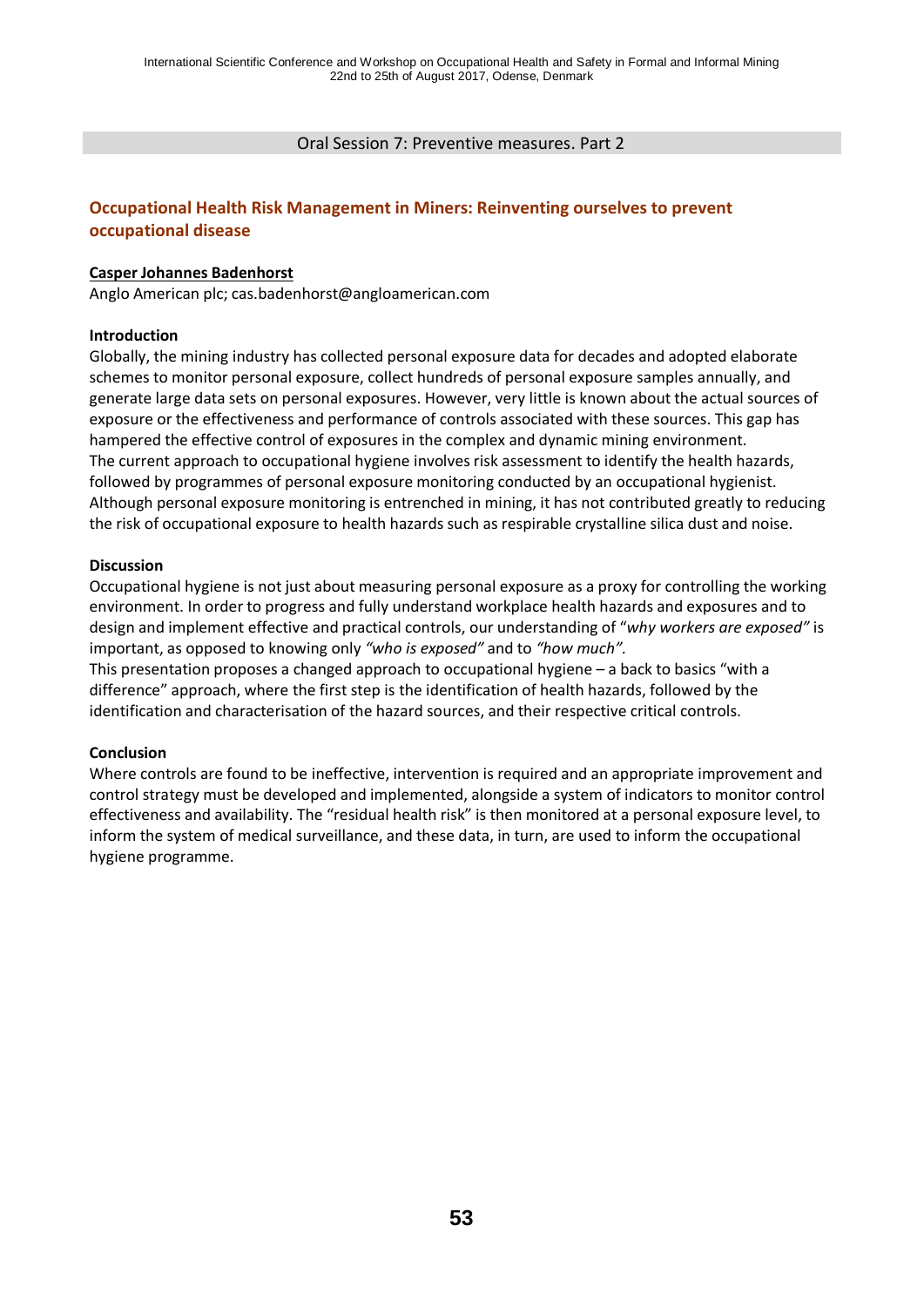**Oral Session 8: Good practices in mining** Wednesday, 23 August, 17:00 - 18:15 Session Chairs: Casper Johannes Badenhorst and Mark Holmes

# **Images of the Miners' Profession**

### **Carl-Olof Bernsand**

Dalarna University, Sweden; cob@du.se

In earlier studies researchers have seen that the knowledge about mining and working mines in Sweden was low among young adults living in Stockholm. The aim of this study was to see how the image of the miners' profession changed over geographic distance.

To determine the miners' image of working in the mines focus group interviews/focus group attractive work was conducted in three different Swedish mines. The next step was to make a survey among 8 th graders in elementary school. The survey was based on the result from the focus group interviews/focus group attractive work. The purpose with the survey was to examine if the there was a difference due to the distance. The survey was sent to six schools on three different distances from the mining industry. Interviews were also made with people at the HR department who works with recruiting and managers that recruits.

The result shows that the miners think that their work is attractive and a big part of that is the social relations at work. They work in safe conditions and the automatization of the work makes it less heavy than earlier. They do like to share their knowledge and are proud to be miners. That picture is confirmed by the HR department and managers.

The image of miners' profession has not kept up with progress in the mining industry. The geographical distance matters for the perception. The farther away you go, the less consistent the image is with the one that the miners have.

The conclusion is that the mining industry must become more active and show how much it has developed regarding working methods and the working environment. The mining industry must also show that both men and women are able to work as miners.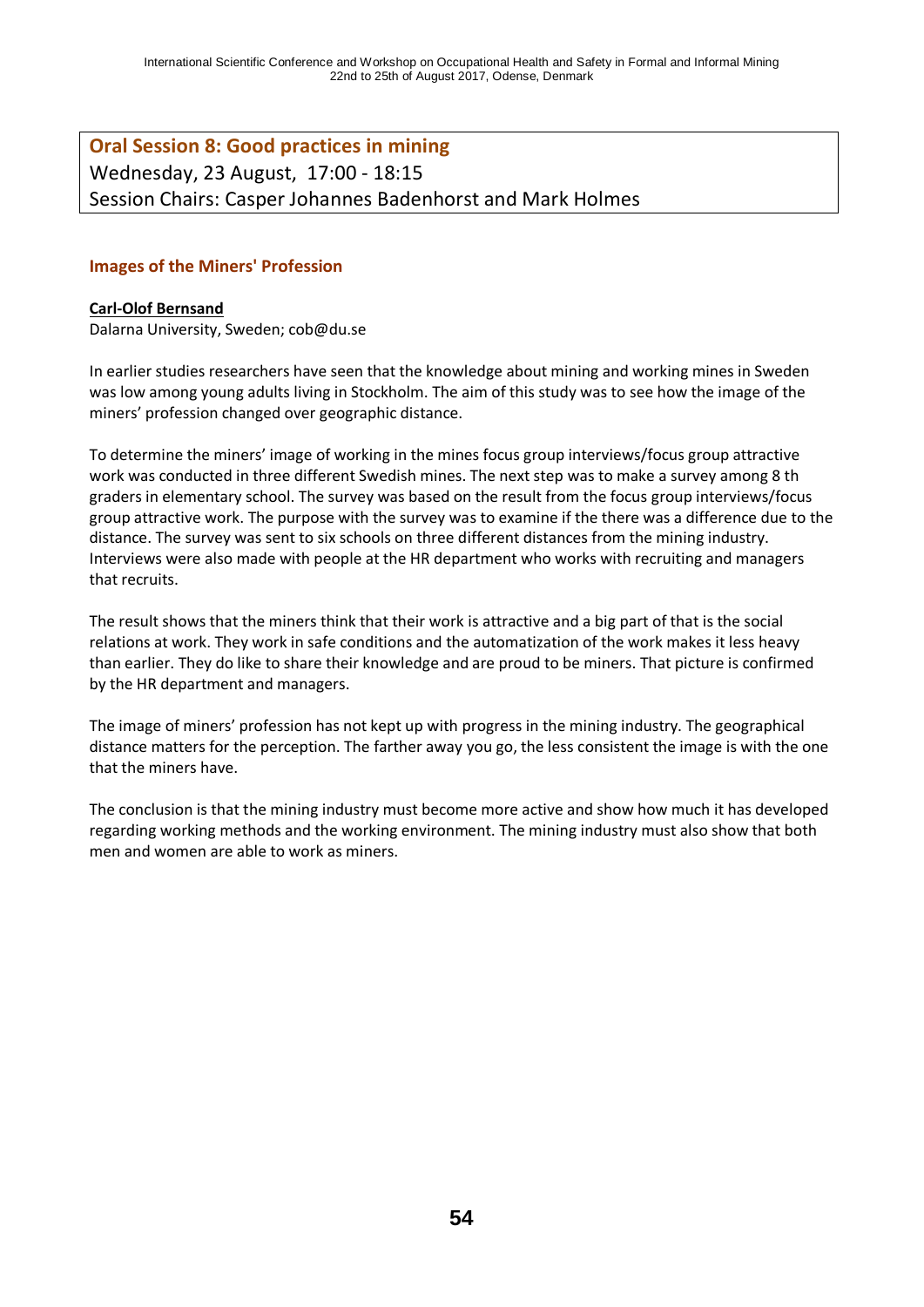## **Good Practice Guidance on Occupational Health Risk Assessment**

### **Casper Johannes Badenhorst**

International Council on Mining & Metals Industry (ICMM) / Anglo American, South Africa; cas.badenhorst@angloamerican.com

#### **Introduction**

The presentation will provide an overview on the state of occupational health and hygiene in the mining and metals industry and describe the guidance on occupational health risk assessment developed by the International Council on Mining and Metals (ICMM).

#### **Method**

In 2009 ICMM developed the *Good Practice Guidance on Occupational Health Risk Assessment* to help site practitioners assess and address the risks posed by health hazards in the mining and metals sector. It provided those practitioners with the information they needed to assess the health and well-being of employees and contractors.

In 2016 a review was undertaken to bring the text and advice up to date with changes in the field of occupational health risk assessment and align this document with the terminology and approaches proposed in ICMM documentation published since the first edition, principally the concept of material unwanted events (MUEs) and the management of those through the use of critical controls.

#### **Results**

The guide identifies the occupational health impacts of mining and metals processing, outlines good practices in the identification of hazards and exposed workers, assists practitioners in estimating exposure levels and assessing the effectiveness of controls and explains the importance of quality analysis and reporting

### **Discussion**

Healthy workers are essential to the success of mining and metals companies, and ICMM company members are driven in their protection of the health and well-being of both workers and local communities by the ICMM's Sustainable Development Principle 5: "Pursue continual improvement in health and Safety performance with the ultimate goal of zero harm". Occupational health risk assessment is the foundation of any occupational health programme and will determine the effectiveness of the programme. It is the intention of the ICMM that this publication provides a practical tool to assist companies in protecting the health and well-being of their workforce.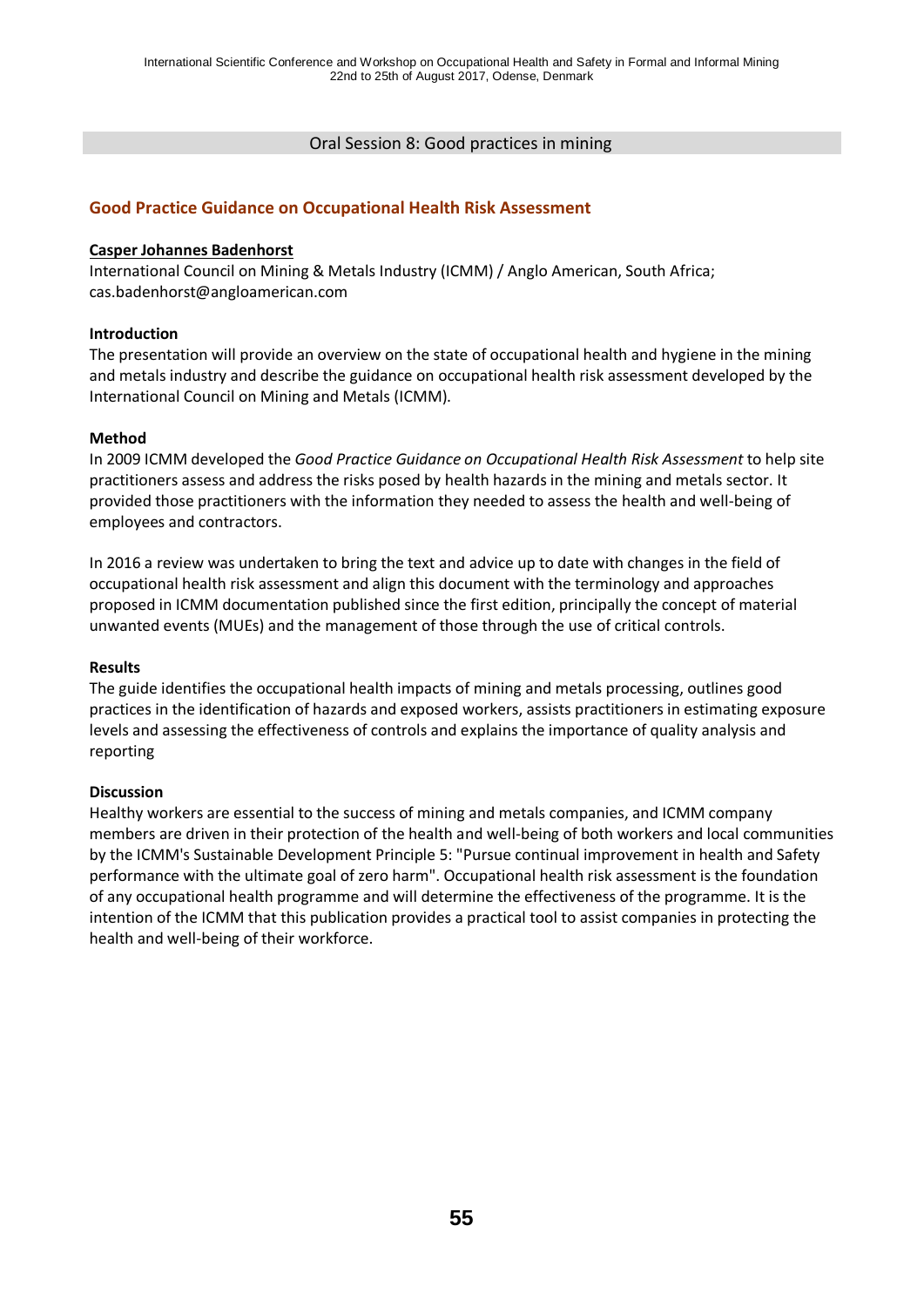# **The Ontario Mining Exposure Database (OMED): A tool for mining research in Ontario, Canada**

Colin J Berriault<sup>1</sup>, <u>Victoria H Arrandale<sup>1,2</sup>,</u> Nicola Blagrove-Hall<sup>1</sup>, Katherine J. Jardine<sup>1</sup>, Paul A Demers<sup>1,2</sup> <sup>1</sup>Occupational Cancer Research Centre, Cancer Care Ontario, Canada; <sup>2</sup>Dalla Lana School of Public Health, University of Toronto; victoria.arrandale@cancercare.on.ca

### **Background**

Many jurisdictions have constructed large exposure databases to examine workplace exposures across occupations and industries. Historical exposure data can be used to examine trends in exposure over time, to evaluate the effectiveness of major historical interventions or to improve exposure assessment in epidemiological studies. In order to better understand potential risks to workers in the mining industry, an electronic database of historical exposure measurements was constructed for the province of Ontario, Canada, a region with a long history of mining. The database is known as the Ontario Mining Exposure Database, or OMED.

### **Methods**

Researchers worked closely with regulators, workers representatives and employer groups to locate and retrieve exposure data. Hard copy data was entered into a secure electronic database. The constructed database is compatible with other existing Canadian exposure databases but incorporates additional mining-specific data such as information on ore type(s), ventilation, personal protective equipment and whether the sample was collected above or underground, for example.

### **Results**

The complete OMED contains 147,236 lines of data representing 884,313 measurements (some data entries are summary measures of multiple samples). In total 165 hazards are included in the exposure data. Measurements were collected between 1950 and 1997 in mines, smelters, refineries as well as gravel and sand pits. The most common exposures present in the database to-date are: dust n.e.c (58.1%), silica (11.1%), radon (6.6%), arsenic (4.2%), and lead (4.2%).

## **Conclusions**

The OMED database is a tool for mining research in Ontario, Canada and beyond. The OMED is currently being used to describe the historical exposures to specific hazards in the Ontario mining industry. Results can be used to determine whether former miners are at risk of cancer or chronic respiratory disease and will also be used for exposure assessment in future epidemiological studies of occupational cancer in the mining industry.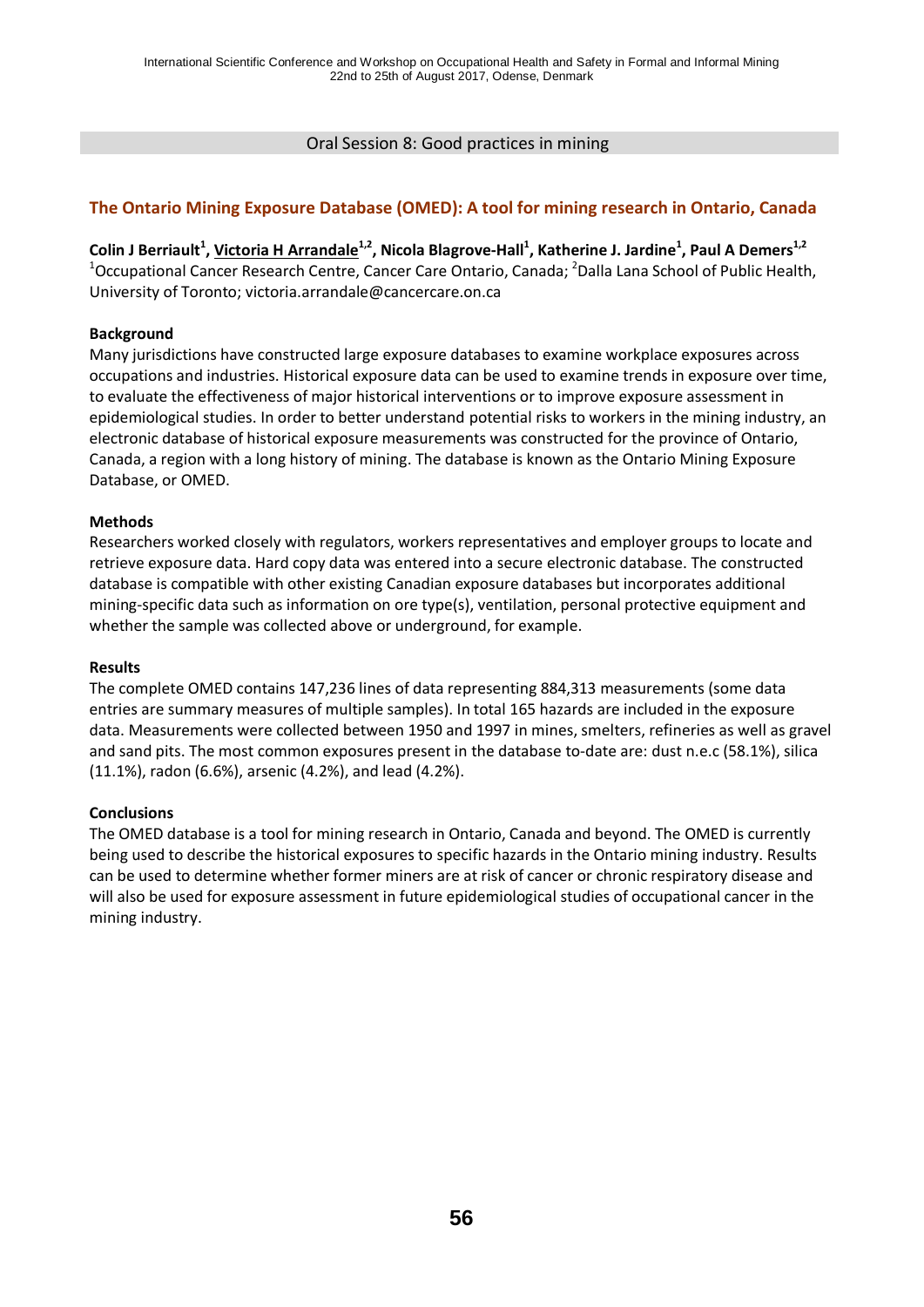# **Occupational Exposure and Disease in the Mining Industry: A program of research from Ontario, Canada**

# $V$ ictoria H Arrandale<sup>1,2</sup>, Colin J Berriault<sup>1</sup>, Jill Hardt<sup>1</sup>, Nicola Blagrove-Hall<sup>1</sup>, Katherine J Jardine<sup>1</sup>, Nancy E Lightfoot<sup>3</sup>, Paul A Demers<sup>1,2</sup>

<sup>1</sup>Occupational Cancer Research Centre, Cancer Care Ontario, Canada; <sup>2</sup>Dalla Lana School of Public Health, University of Toronto; <sup>3</sup>School of Rural and Northern Health, Laurentian University, Sudbury ON; victoria.arrandale@cancercare.on.ca

## **Background**

Workers in the mining industry are exposed to complex mixtures including radon, silica, diesel engine exhaust, and various metals. Changes in technology, improvements in research methodologies and the identification of new and relevant carcinogens support the need for continued research.

### **Methods**

The Occupational Cancer Research Centre (OCRC) has a program of research focusing on the mining industry in Ontario, Canada, a region of Canada with long history of mining. The program includes an occupational disease surveillance system, an occupational exposure database, and a hard rock mining cohort study.

### **Results**

The Occupational Disease Surveillance System (ODSS) uses compensation data and administrative health data to examine trends in disease across industry and occupation groups. Preliminary results suggest that metal (HR 1.46, 95%CI 1.34-1.58) and non-metal (HR 1.41 95%CI 1.01-1.99) miners are at increased risk of lung cancer. The Ontario Mining Exposure Database (OMED) contains over 147,236 lines of data representing 884,313 measurements of 165 unique hazards in the Ontario mining industry. Early analysis of OMED suggests there were decreases in silica concentration after the institution of occupational health and safety legislation (12% per year, p<0.001). The Mining Master File (MMF) Cohort was constructed from a medical screening program and includes over 90,000 workers with annualized work history data. The MMF cohort is currently being linked to administrative health data to estimate the risk of cancer and chronic respiratory disease. In future, the OMED data will be used to estimate exposures among the MMF cohort, supporting further epidemiological analyses.

## **Conclusions**

The mining research program at the OCRC seeks to contribute to the prevention of occupational disease in the mining industry. Results from these projects can be used to develop targeted prevention strategies. The data sources that make up the mining research platform are valuable tools for mining research.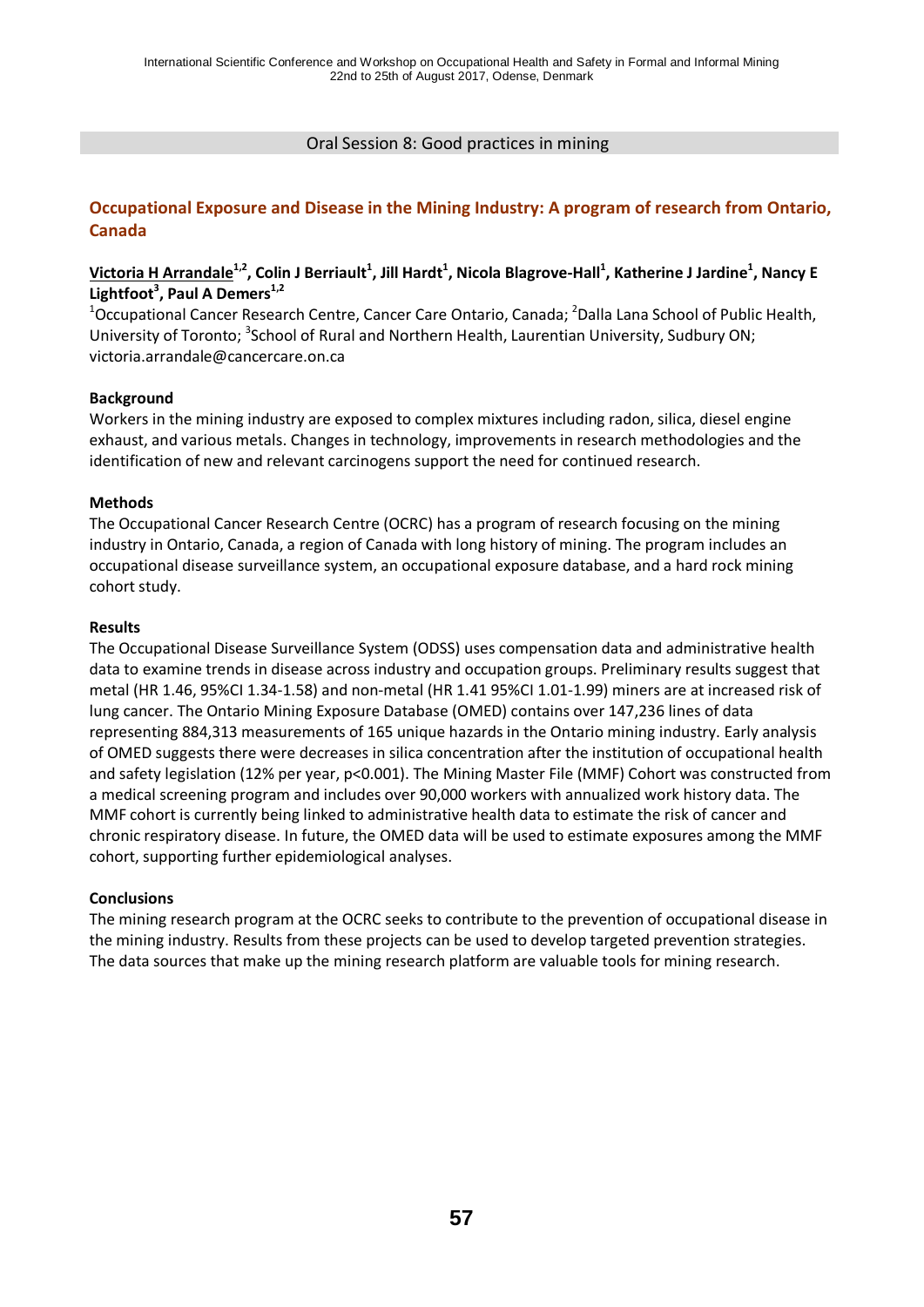## **Critical Control Management in the Mining and Metals Industry**

### **Mark Holmes**

International Council on Mining and Metals (ICMM), United Kingdom; mark.holmes@icmm.com

### **Introduction**

The presentation will provide an overview on the state of health and safety in the mining and metals industry and describe the guidance on critical risk management developed by the International Council on Mining and Metals (ICMM).

#### **Methods**

ICMM undertook a collaborative project on health and safety risk management with the objective of developing guidance for the industry on an end-to-end risk management process that delivers adequate and effective controls. The presentation will touch upon the journey for why and how the guidance was developed, linking it to other material produced by ICMM and the mining and metals industry.

#### **Results**

The approach described in the guidance is called critical control management (CCM) and was published in 2015. It provides advice on how to identify and manage critical controls that can either prevent a serious incident occurring in the first place or minimize the consequences if a serious incident were to occur. Under CCM, critical controls should be clearly described, and their required performance and the accountability for implementing the controls should be made explicit. Committed leadership through the active monitoring of CCM across the mining and metals industry is essential for the long-term success of the approach.

### **Discussion**

The work of improving the industries performance of health and safety is driven by the vision of zero harm, with the elimination of fatalities and catastrophic incidents being a crucial step in achieving this. By using a combination of leadership, effective material risk management, and open learning between industry peers, ICMM is in the position to provide guidance on effective risk management that is not predominantly centered on risk assessments but is focused on ensuring the catastrophic incidents simply do not occur. The focus on zero harm is increasingly in reach.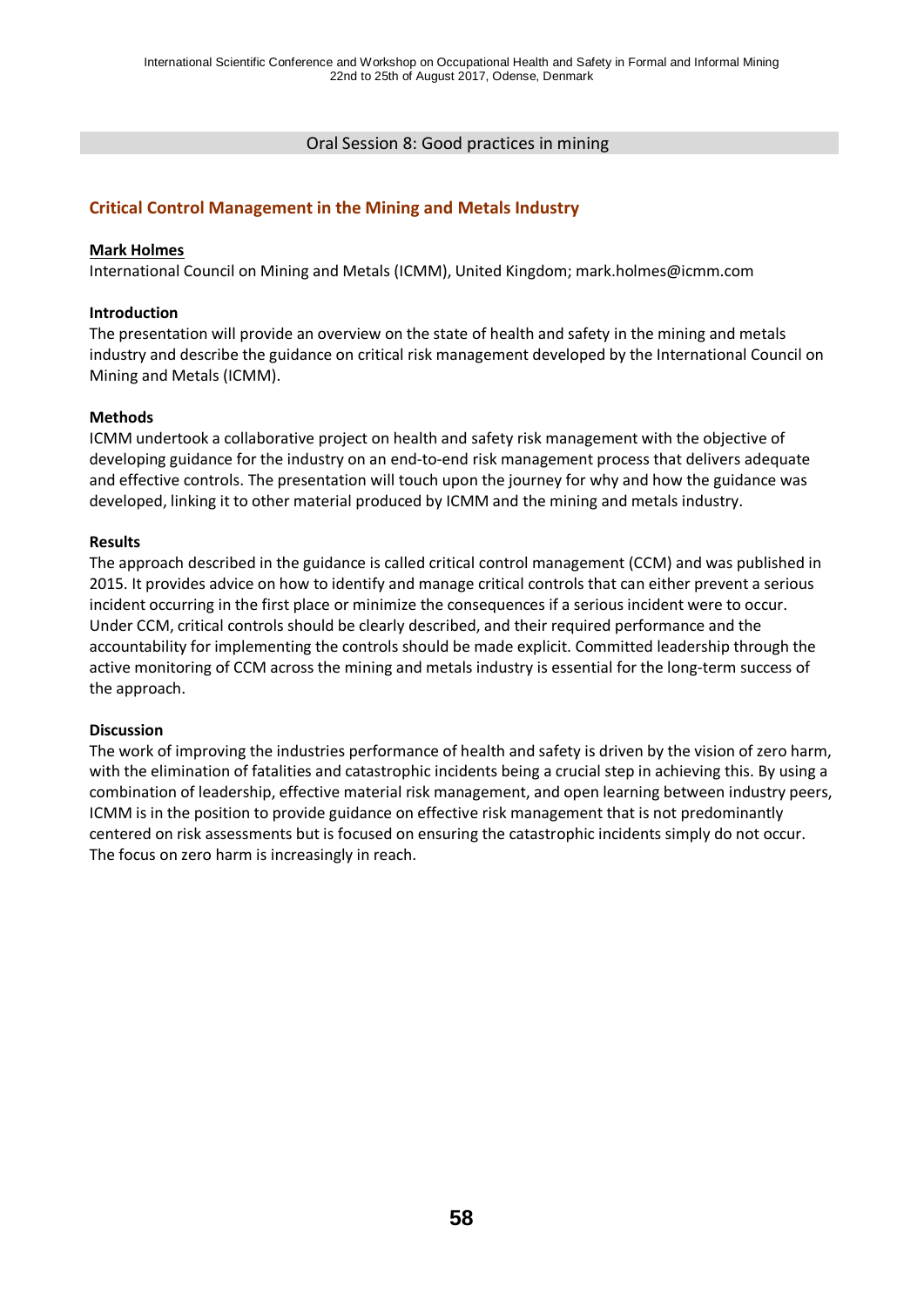**Morning keynote 9** Wednesday, 24 August, 8:30 - 9:10

# **VISION ZERO: Yes We Can! - Prevention in Mining**

### **Ulrich Meesmann**

President ISSA Mining, Germany; Ulrich.Meesmann@bgrci.de

Is the aim of "Zero Harm" not over ambitioned? No one severely hurt on the job, no lasting damages to health in any sector of industry?

The address will introduce models proving that "VISION ZERO" is achievable, also in high-risk industries. Which tools help companies to reach the gold standard of "Zero Harm", and what can be learned from safety and health champions across the world? Proven success factors of the industry and of areas such as aviation and ground traffic will be discussed.

The address also touches the economic effects of prevention including a case study showing that prevention can do more than cutting down costs and downtime – the example demonstrates how profit and productivity can be boosted significantly by the very means of prevention.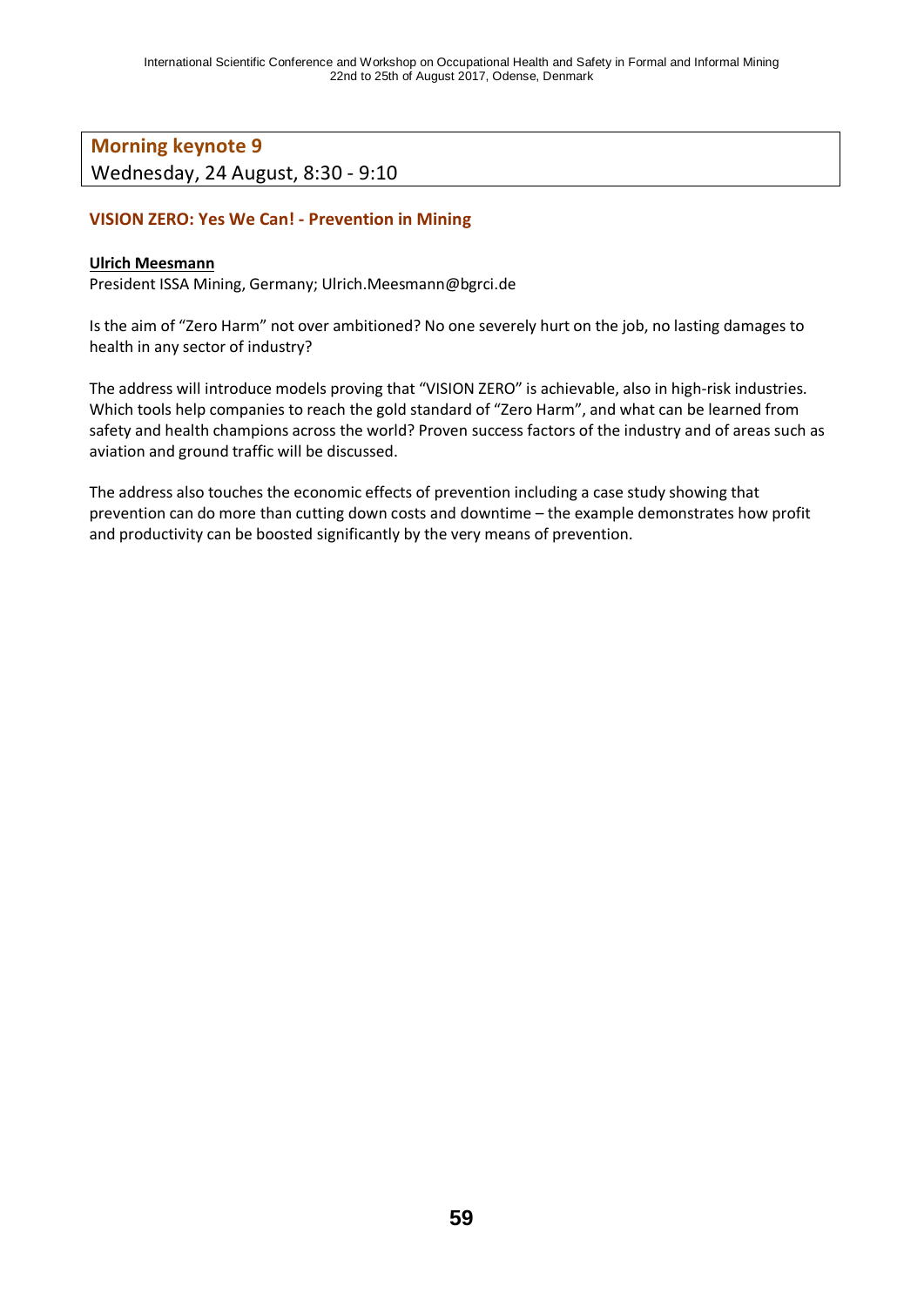**Morning Keynote 10** Thursday, 24 August, 9:10 - 9:50

# **Excellence for Safety & Health in Mining. ISSA Mining – Your Global Partner**

### **Helmut Ehnes**

ISSA Mining, Germany; Helmut.Ehnes@bgrci.de

340 million accidents at work happen worldwide every year, only counting those leading to more than four days absence. 360,000 End fatal. Two million people more die every year due to work-related diseases. To sum this up: around 2.4 million people die every year because of work conditions.

Mining operations go along with a variety of hazards. Not only in large operations, as they first come to mind, but also in the manifold small scale mines, with an estimated 13 million labourers worldwide are exposed to all kinds of risks from nature, from machinery and vehicles, from various substances such as dust, mercury and other chemicals, while also dealing with poor ventilation, inadequate space and overexertion.

We can make mining sustainably safer, but we need a successful strategy to do so. A high potential lies in Vision Zero. Vision Zero is a prevention strategy for a safe future without fatal or serious occupational diseases, work accidents and traffic accidents. Vision zero's holistic elements cover technology, workplaces, rules, and people as fields of action. By focusing on severe and fatal accidents, its application increases the level of safety and health overall.

The presentation will discuss well-proven methods and tools to achieve this ambitious, but realistic aim, including the introduction of the "Seven Golden Rules". Developed by Issa Mining and meanwhile adapted by all thirteen prevention sections of the Issa, the "Seven Golden Rules" can help to implement the Vision Zero strategy worldwide.

Some positive examples will show that the Vision Zero strategy is not an illusion but a realistic goal, which can be achieved in mining as well.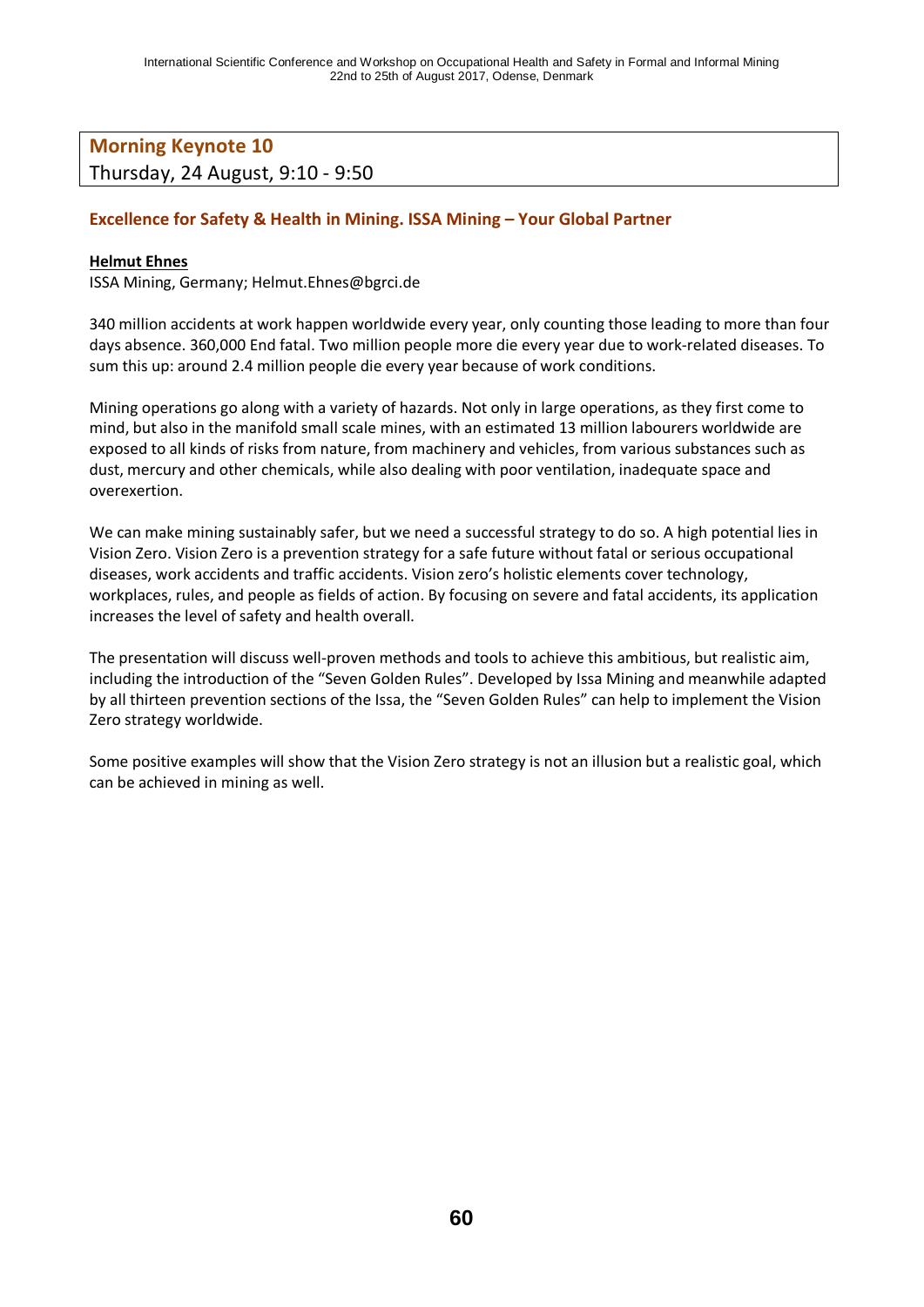# **Poster Session** Tuesday, 22 August, 12:00 - 12:45

# **P1**

# **Risk Assessment for Occupational Disease Arising from Exposure to Noise and Vibration in Mining Industry**

## **Andrei Lucian Gireada, Constantin Lupu, Sorin Simion, Daniel Pupazan, Nicolae Ioan Vlasin** National Institute for Research and Development in Mine Safety and Protection to Explosion - INSEMEX Petrosani - ROMANIA, Romania; andrei.gireada@insemex.ro

Discomfort from exposure to noise and vibration is widely accepted in the contemporary world, having many physiological, psychological and social implications.

Strategically, the issues of noise and vibration are uniformly approached at national level in accordance with European practice, by progressive implementation of regulations and techniques used by Member States, on monitoring noise and vibration emission levels.

The masking effect of voice, sound signals and verbal orders during work processes, leads to tiring attention efforts and decreasing activity efficiency. This favours a decrease in working capacity by the emergence of a state of tension, decreased attention spans, decreased ability for coordination of professional technical movements and ability for critical assessment of situations as a result of workrelated stress.

Development of modern technology by increasing machinery power and speed redounds to the diversification of noise and vibration sources, as well as to extensive increase in the number of people exposed.

The technological process of coal extraction involves boring, shooting, discharge by horizontal and vertical transportation, partial and main ventilation, water discharge, air compressing processes and processing and separating coal from the rock mass which use high noise and vibration generating equipment and tools. Besides its harmful effect on the human body, underground noise also has a masking effect that compromises safety at work by covering safety signals.

This paper examines how noise and vibration generated by underground technological processes influences worker's activity.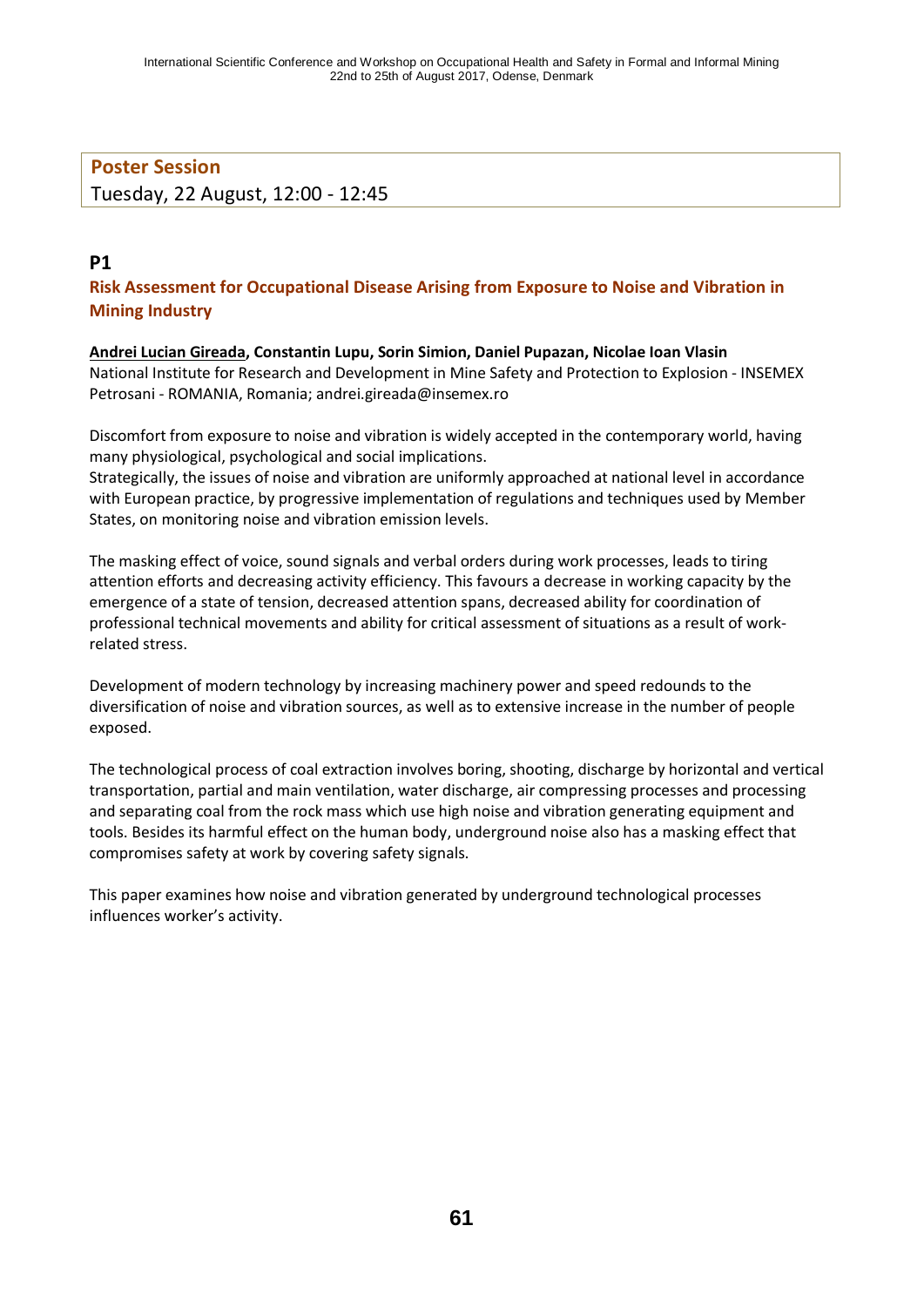# **P2**

# **Research into Occupational Noise Induced Hearing Loss in South African Large Scale Mines: Access Denied?**

### **Nomfundo Floweret Moroe, Katijah Khoza-Shangase**

University of the Witwatersrand, South Africa; nomfundo.moroe@wits.ac.za

### **Background**

Occupational noise exposure resulting in occupational noise-induced hearing loss (ONIHL) remains a reported concern in the South African mining industry with significant challenges posing as barriers to eliminating ONIHL.

### **Objectives**

The current pilot study aimed to investigate the feasibility of conducting audiological research into ONIHL within the South African mining sector. Specific objectives involved determining ease of identifying focal personnel in charge of hearing conservation programmes (HCP) in the mines; establishing the response time and rate of identified focal personnel for interviews regarding HCPs in their mines; and exploring the focal personnel's willingness to share information regarding HCP in their mines.

### **Method**

A descriptive research design was adopted following a desktop research approach where data was obtained through electronic communication and internet searches. Data was analyzed qualitatively.

## **Results**

The current study revealed that gaining access into the mining sector in order to conduct research on ONIHL and identifying focal persons involved in HCP at various mines is negatively impacted by the following factors: firstly, the contact details of the focal person are not always listed on the website; secondly the prolonged response rate between the initial contact and the time in which the participants respond. Lastly, there seems to be an unwillingness to share information regarding the management of ONIHL in the mining sector and the progress made in the HCP at various mines. Current findings contribute toward evidence regarding possible barriers to effective and successful implementation of application of best practice in HCPs; guided by evidence-base that is contextually relevant.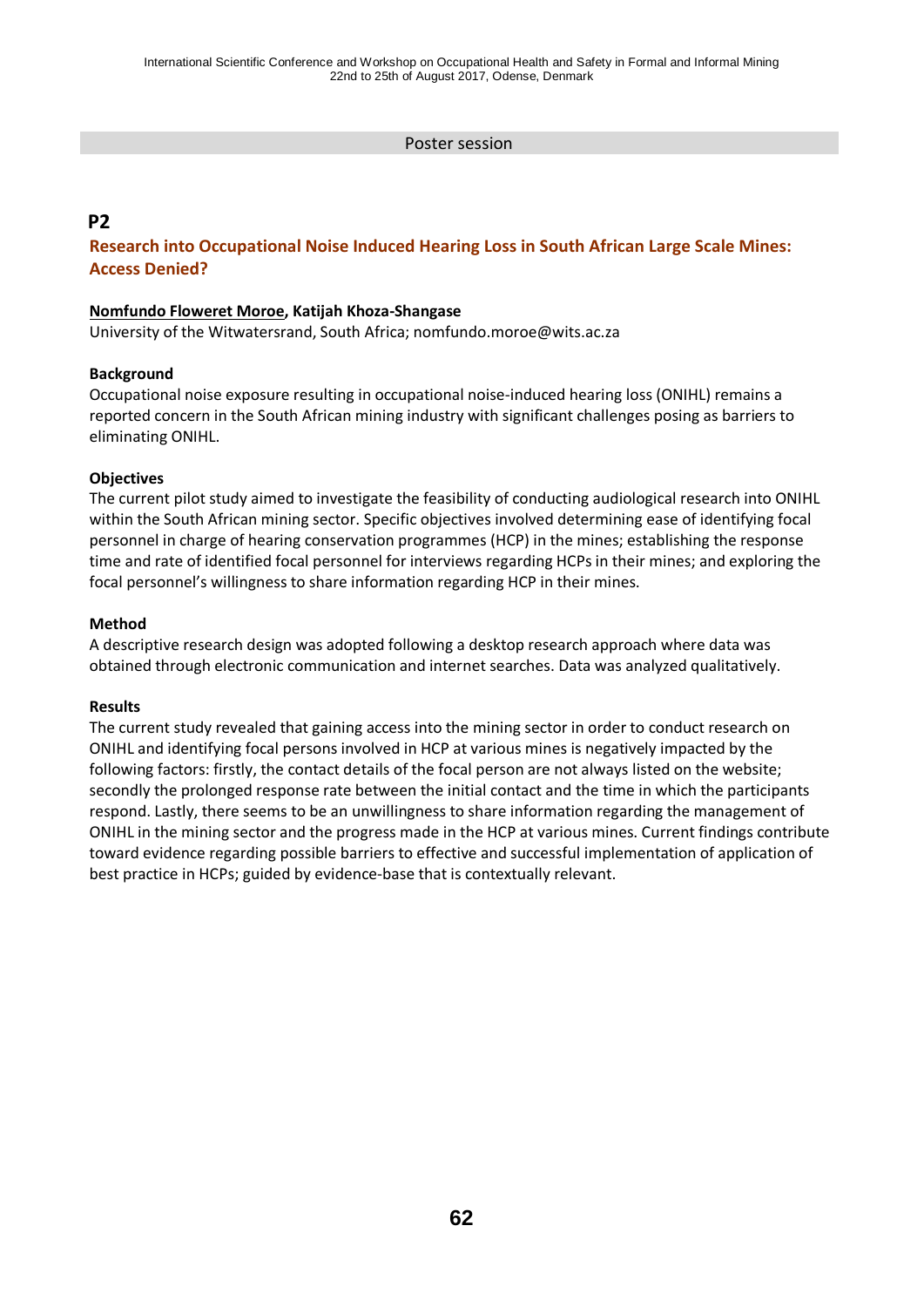# **P3**

# **Efficacy of N,N'bis-(2-mercaptoethyl)isophthalamide on mercury intoxication: A randomized controlled trial**

## Paul Schutzmeier<sup>1</sup>, Anna Koch<sup>2</sup>, Annica Dominicus<sup>2</sup>, Wilson Castillo-Tandazo<sup>4</sup>, Nicolas Focil<sup>4</sup>, Augusto **Focil Baquerizo<sup>4</sup> , Stephan Bose-O'Reilly1,3**

<sup>1</sup>2 Institute and Outpatient Clinic for Occupational, Social and Environmental Medicine, WHO Collaborating Centre for Occupational Health, University Hospital Munich, Munich 80336, Germany; <sup>2</sup>Scandinavian Development Services AB, Svärdvägen 23, SE-182 33 Danderyd, Sweden; <sup>3</sup>Institute of Public Health, Medical Decision Making and Health Technology Assessment, Department of Public Health, Health Services Research and Health Technology Assessment, UMIT (University for Health Sciences, Medical Informatics and Technology), Hall i.T., Austria; <sup>4</sup>FOMAT Medical Research, Oxnard, CA. USA; paul.schutzmeier@med.uni-muenchen.de

## **Purpose**

Chronic mercury intoxication is a severe health issue, especially in gold mining communities. Common chelators used for improving mercury elimination are not everywhere available and challenged by poor cell wall penetration. This study's aim was to examine the efficacy of the chelator N,N'bis-(2 mercaptoethyl)isophthalamide (NBMI) on mercury intoxication.

### **Methods**

In this three-armed, placebo-controlled randomized trial, miners with elevated mercury urine levels were administered 100mg NBMI, 300mg NBMI or placebo for 14 days. Urine [µg/l and µg/g creatinine] as well as plasma levels were analyzed. Therapeutic effect was assessed using the medical intoxication score, fatigue scores, a neuromotoric test battery (CATSYS) and a neurological outcome (Finger to nose test).

### **Results**

Physical fatigue and total fatigue was significantly decreased in the 300mg NBMI group compared to the control. NBMI 300 mg treatment insignificantly decreased sleeping problems and excessive salivation. Mercury concentration in urine following 300mg NBMI treatment was significantly elevated compared to control, however, only without adjustment for creatinine.

## **Conclusion**

NBMI demonstrated promising therapeutic effects in the treatment of mercury intoxication. More comprehensive studies are mandatory to verify the effects of NBMI as a novel tool for treating mercury intoxications.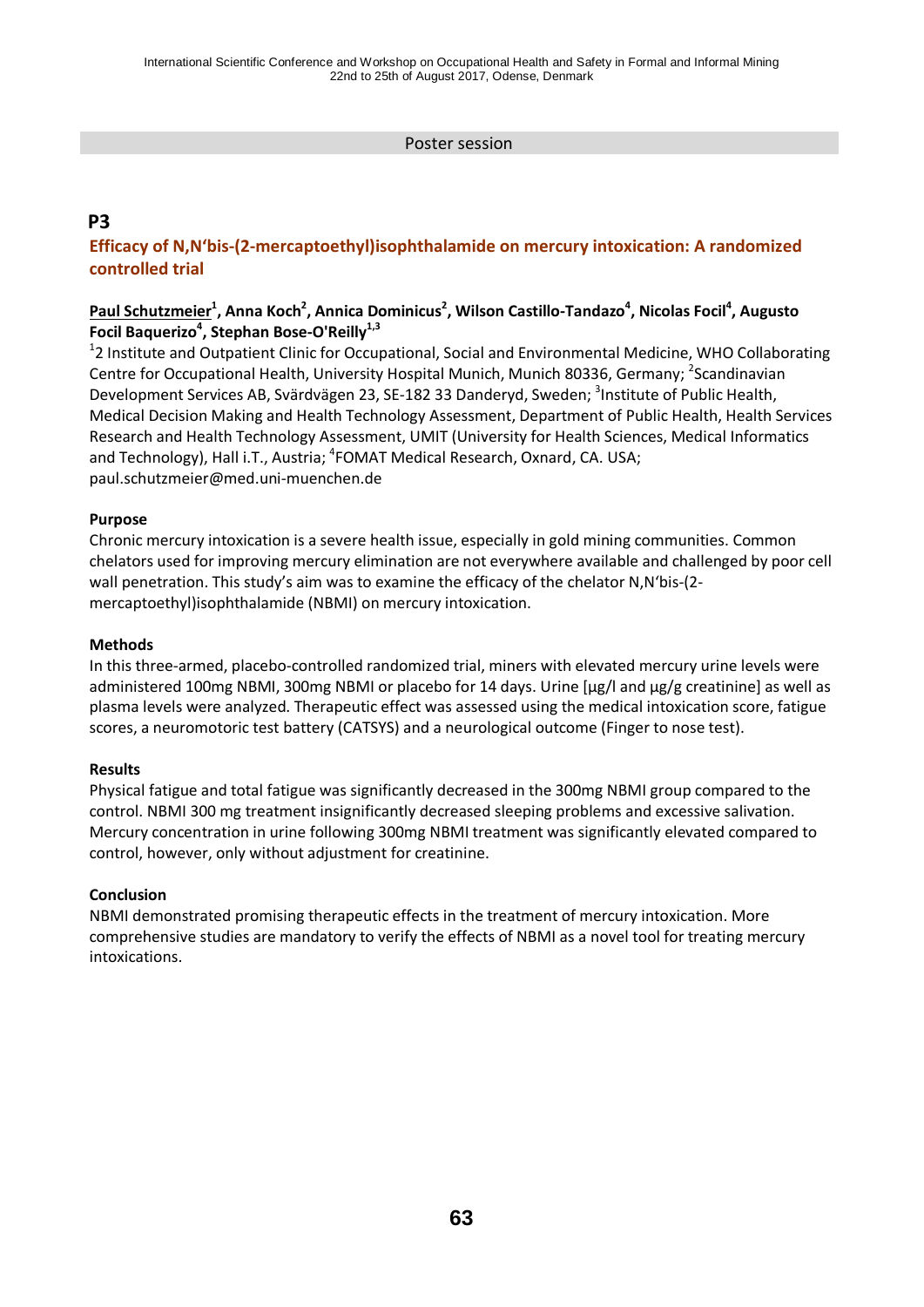# **P4**

# **Injurious Working Environment of Manufacturers Desinging Implements/Tools For Different Occupations**

# **Promila Sharma<sup>3</sup> , Neha Mehra<sup>2</sup> , Kavita Narwal1**

<sup>1</sup>G.B. Pant University of Agriculture and Technology, Pantnagar Uttrakhand, India, India; <sup>2</sup>Khandelwal Girls College, Barrely, Uttar Pradesh, India; <sup>3</sup>Diffence Colony Haldwani, Uttra Khand, India; promila34@gmail.com

Indian economy is governed by multiple occupations where large number of labor force is involved like agriculture, construction, mining, land mining of different materials and many more. The tasks under each involve various types of implements and tools. The majority of forge workers live in poor areas, lack basic health and welfare services and social protection and work in an unhealthy and unsafe working environment. For many of these operators their home and workplace are one and the same place. In order to achieve the objectives of the study, descriptive-cum-experimental research design was selected. On the whole total one twenty blacksmith workers were interviewed for descriptive data and thirty were taken for experimental data.

The major environmental problems in forge smith's work area were poor air circulation, overall poor physical environment and highly noisy area. Percent increase in blood pressure, heart rate; energy expenditure rate and total cardiac cost were maximum in workers i.e. striking operation in bending position and minimum in those who were involved in cooling operation in squatting position. Most of the workers were suffering with burns as the major chronic illness and least common problem found among them was diabetes mellitus. The mechanical hazard faced by most of the workers was awkward posture and repetitive motion during work. The workers were suffering maximum with mechanical hazards also as reported by them.

Majority of the total workers were suffering from physical hazards due to tiring position. Maximum of the physical hazards were faced by workers who were involve in harming followed by workers involve in striking whereas workers involved in cooling were least affected by physical hazards. Certain kinds of PPE (face shield, gloves, ear plugs, hand grip band) were suggested and responses of workers were found to be positive towards the use of PPE.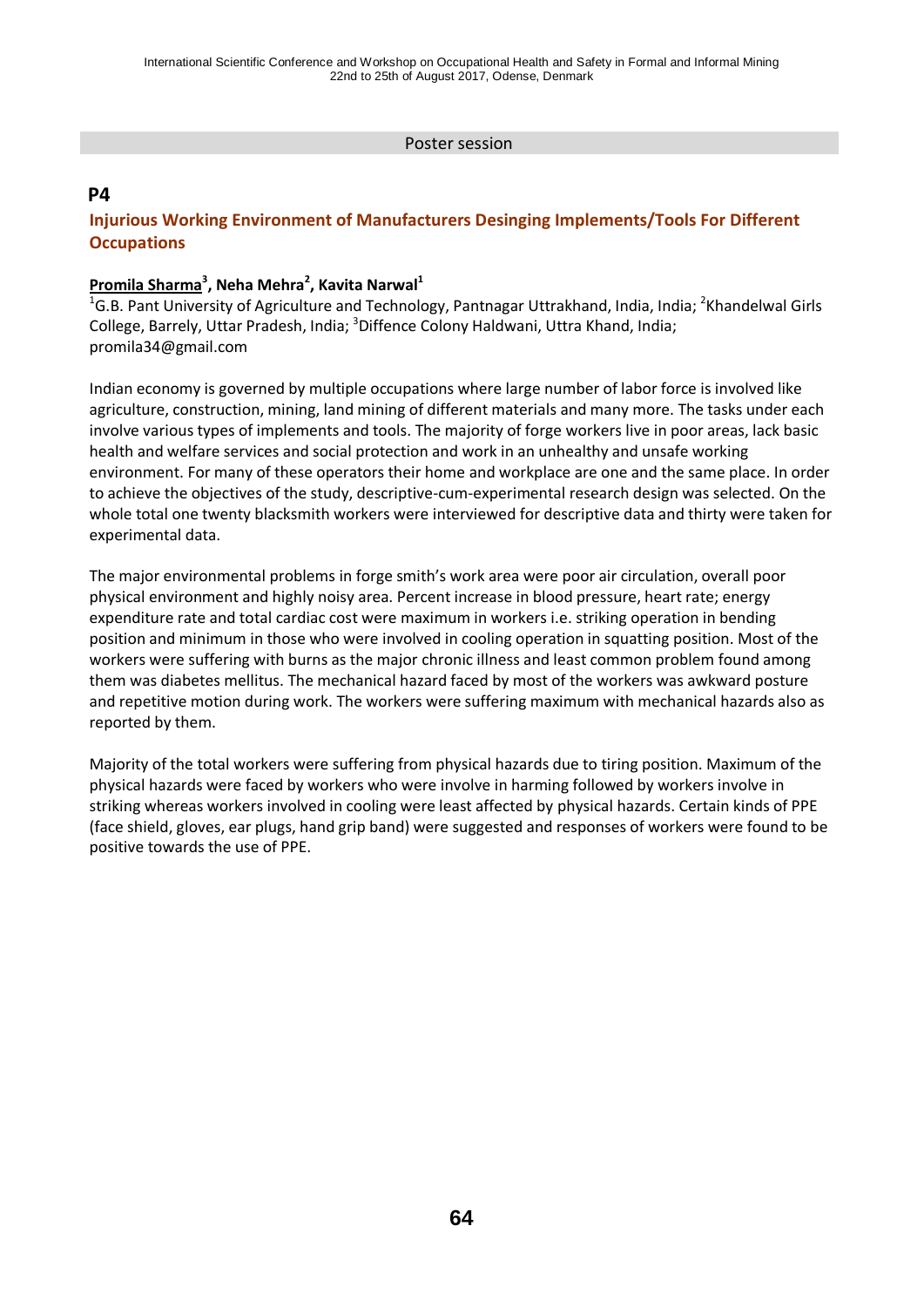# **P5**

# **Mercury-Free Small Scale Gold Mining In T'Boli, South Cotabato Province in The Philippines – A Story From A Project Visit**

### **Asta Selloane Sekamane**

University of Copenhagen, Denmark; asta.sekamane@gmail.com

Diálogos has together with BanToxics introduced a gravity concentration method in Small Scale Gold Mining areas in the Philippines as a substitute for the mercury amalgamation method. One miner, Sir Nono, was one of the first to receive training and to switch method. Over the last few months, he has been experimenting with a gravity concentration method, and has developed a way to produce gold without adding any chemicals. This gravity concentration method start with milling the ore and then pouring it into a sluice box with added water. The floor of the sluice is lined with felt, which captures the heavy minerals, including gold. The carpet is then washed with soapy water. Soap will reduce the surface tension of the water, thereby facilitating fine gold capture. The mineral concentrate is panned, a manual process in which the heavy gold minerals are separated from the remaining heavy minerals. The last step is to place the gold concentrate on a leaf and cook it in a clay pot until only the gold remains. Sir Nono has evolved this last step, and is now placing the gold concentrate in a clay pot with water, and by use of a hand torch the concentrate is melted in the boiling water. As the water evaporates, left is gold. This method does not use Borax. Many miners are reluctant to stop using mercury and switch to the gravity concentration method, as they believe this is a longer process, Sir Nono demonstrates that it can be economically feasible and time saving to mine gold without the use of mercury.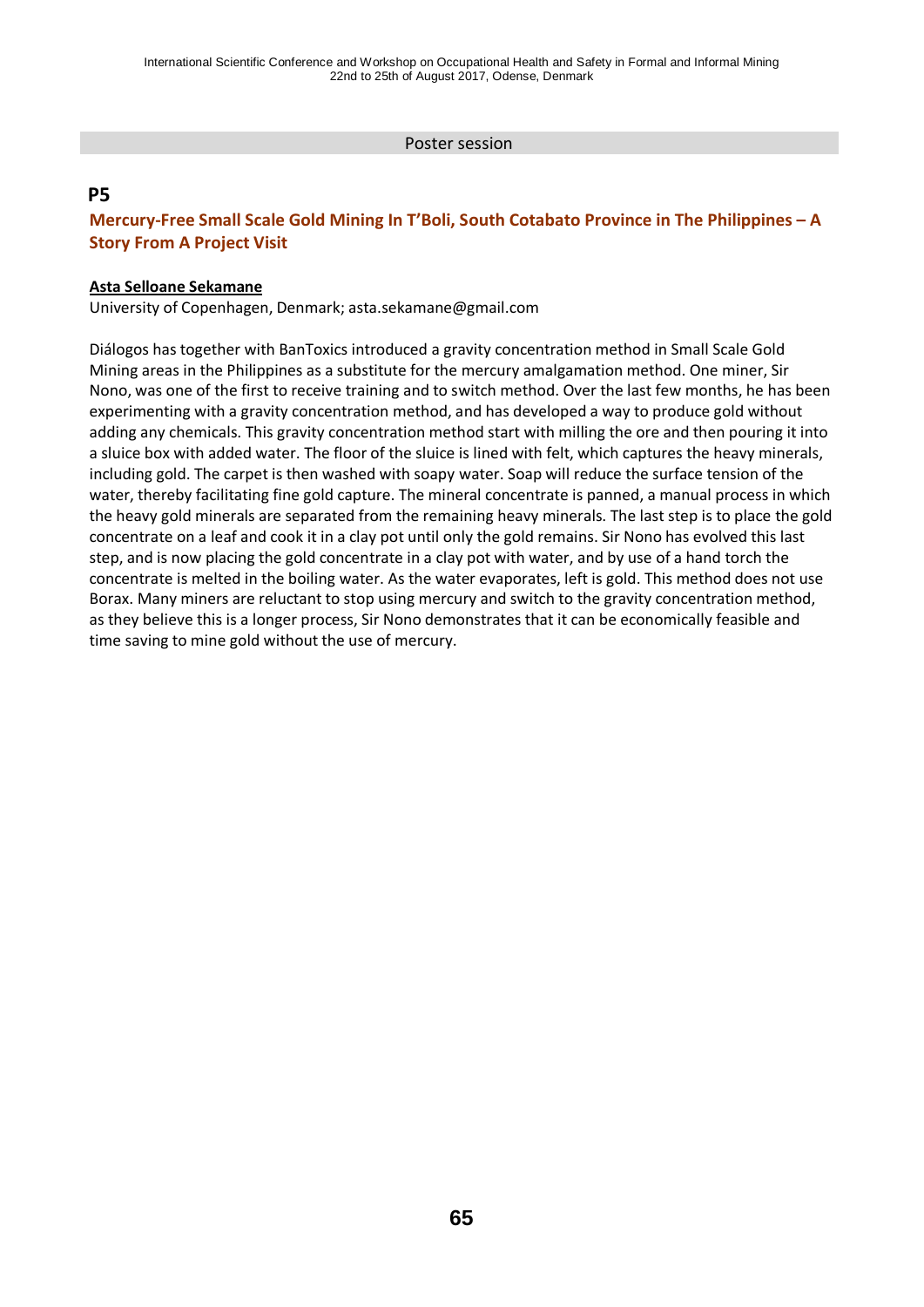# **P6**

**Masoyise iTB Project 2015 /6: TB screening and HIV counselling on all employees, including contractors, among all the companies affiliated to the Chamber of Mines of South Africa for the period 2015 and 2016**

## **Khanyile Baloyi**

Chamber of Mines South Africa, South Africa; kbaloyi@chamberofmines.org.za

## **Acknowledgements**

All companies that submitted data to the Chamber of Mines of South Africa and the technical experts and principals that supported the project.

## **Introduction**

The Masoyise iTB Project was established in 2015 to assist the mining industry to screen for TB and offer HCT to all employees annually. The (CoM) Chamber of Mines of South Africa coordinated the establishment of the Masoyise iTB project. The project is planned to be implemented from 2016 till 2018 using 2015 as a baseline. Most stakeholders involved in the fight against TB and HIV in South Africa are represented in the project.

## **Methods**

The member companies were requested to upload data on the electronic reporting system using DMR 164 Template. Data was collected for 2015 and 2016. Analysis and report produced.

## **Results**

The companies that uploaded data on the system represent 332 527 employees compared to 476 625 employees represented in the Regulator's DMR 164 database for. In 2015, 79.1% of employees from Chamber companies were counselled for HIV compared to 62% employees from the Regulator's DMR 164 database. For TB, 94% of employees from Chamber companies were screened for TB as compared to 88.7% in the DMR 164 reporting database. There is annual improvement of % of employees screened for TB and offered HCT.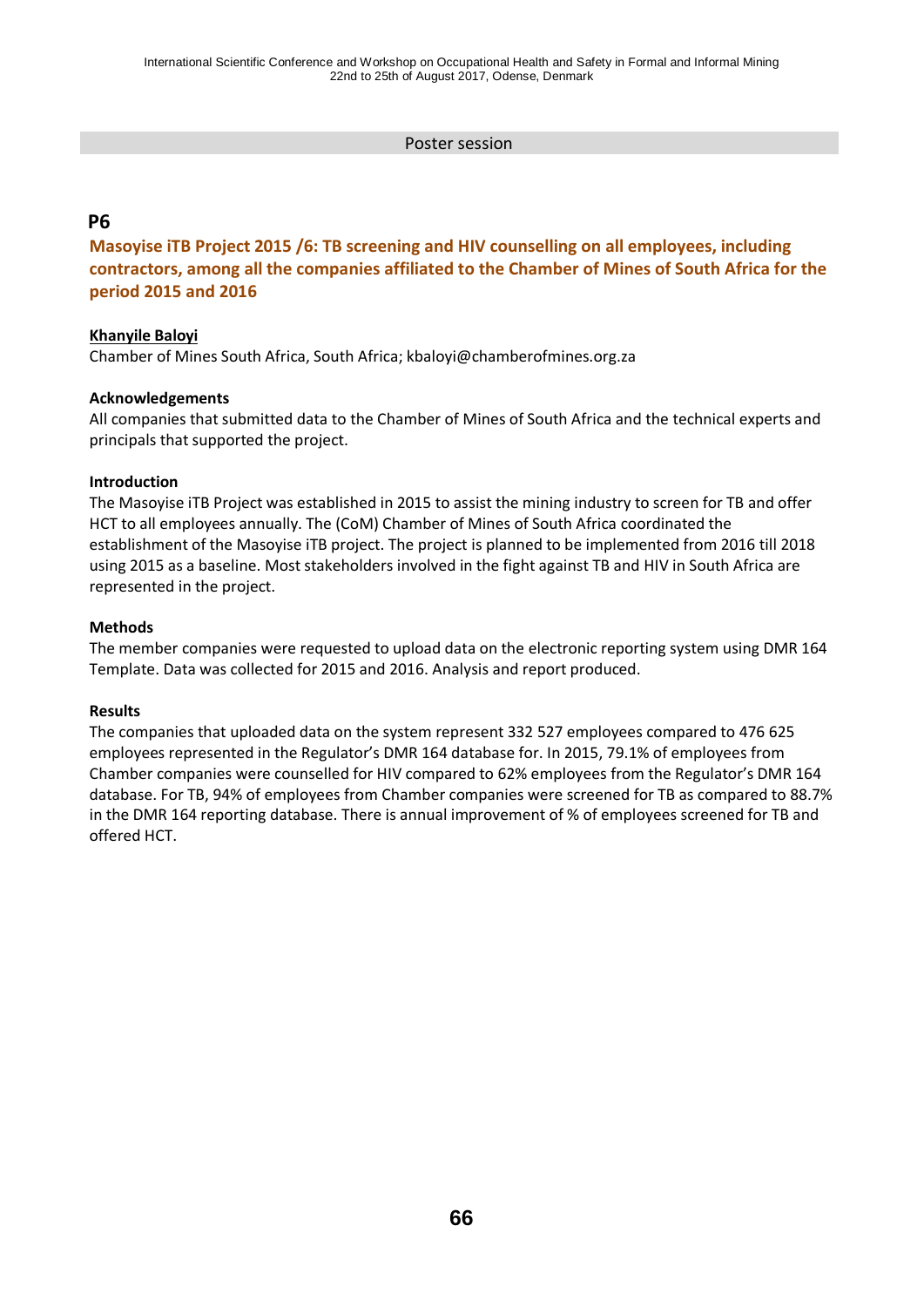# **P7**

## **Mindfulness and Its Effect on Performance in the Context of a Simulated Underground Mine**

### **Carolyn E Knight, Tammy Eger, Aaron Langille, Alison Godwin**

Centre for Research in Occupational Safety and Health, Laurentian University, Canada; ce\_knight@laurentian.ca

### **Introduction**

Load-haul-dumps (LHDs) are used to transport materials in underground mining. Due to the design of LHDs and the design of the mine drifts, these vehicles are implicated in accidents involving other mining equipment, the mining environment and pedestrians. In 2015, the Ontario Ministry of Labour published the Mining Health, Safety and Prevention Review, which recommended that mobile equipment operators need to have a strong situational awareness.

Mindfulness training can be used to improve an individual's situational awareness and attention. Mindfulness is a trait that naturally varies amongst individuals. However, it is a technique that can be taught and with training and practice, a person's mindfulness levels can improve over time. There has been limited research conducted in the area of mindfulness and the workplace but there is evidence to suggest that mindfulness training may be a method to improve workplace safety.

### **Methods**

This project will measure a person's inherent mindfulness level and correlate it with performance measures obtained from a computer-based virtual reality underground mine simulator. Performance measures will include perception-response time and collision frequency. Mindfulness will be measured using the Mindfulness Attention Awareness Scale.

### **Results and Discussion**

Results and discussion to be processed and presented.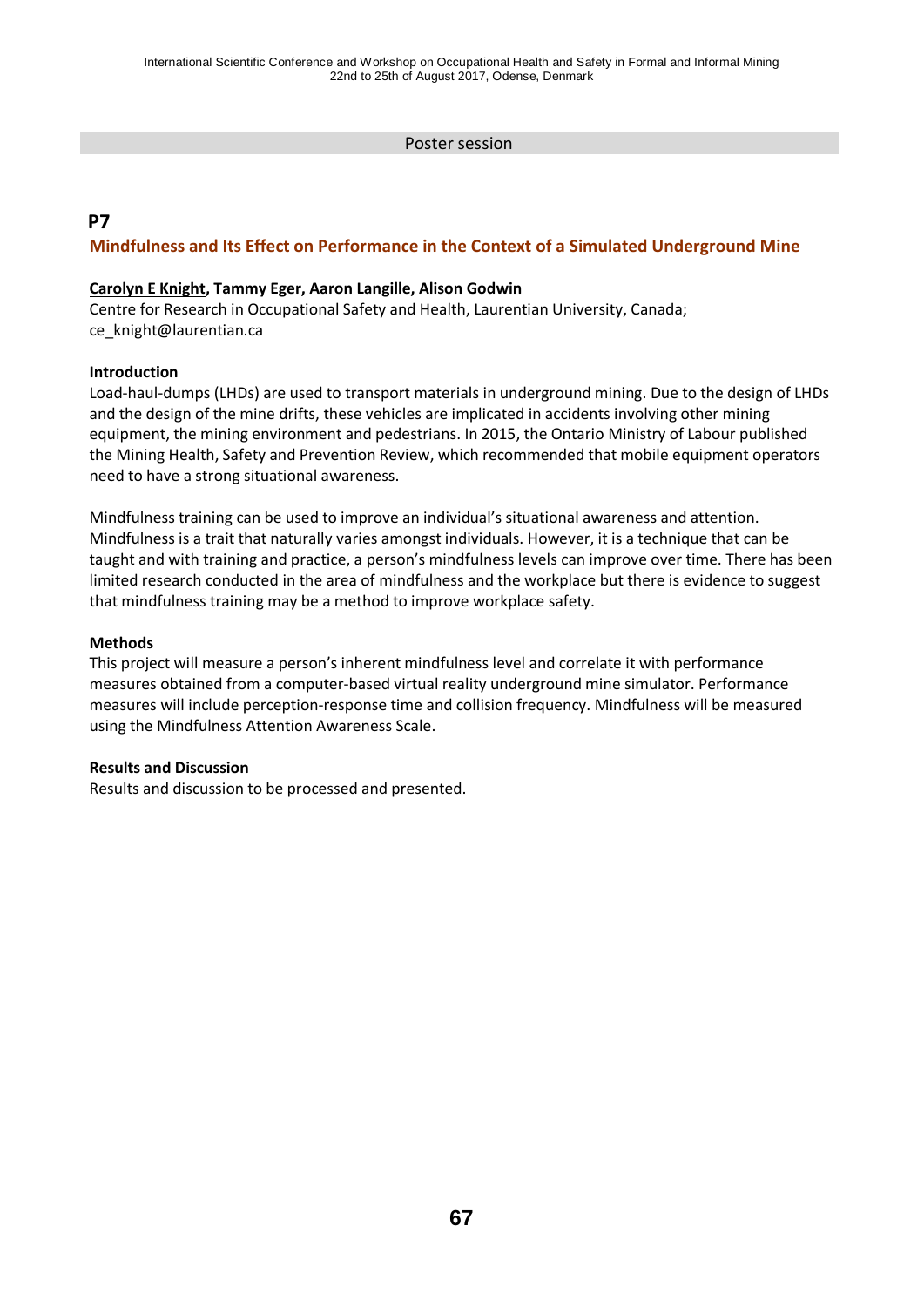# **P8**

# **Policy and Legislative Review of Large Scale Mining Laws in the Philippines**

## **Lu Sophia Francesca**

College of Arts and Sciences, University of the Philippines Manila, Philippines; sophia\_fran@yahoo.com

## **Aim**

This study analyzed policy and legislative documents on large scale mining in the Philippines.

## **Methods**

The data were based on gray literature, peer-reviewed journals, databases, government statistics, and secondary literature on major mining disasters in the Philippines, and the impact of regulation or lack thereof in this industry.

## **Results**

The existing standards on mining does not include social safety nets, and comprehensive safety and health programs. Likewise, the system for regulation, monitoring and sale of chemicals particularly mercury and cyanide is not in place and needs to be strengthened. There is no existing standards of measurement of mercury and cyanide content in water and air from mine wastes and effluents. Hence, a collaboration with experts from the fields of environmental science, and medicine is mandatory. In the event of a disaster, a proactive rather than a reactive approach is needed. Reporting system to government bodies only includes injuries and effluents, but not illnesses, and exposure to hazards. The forms are not updated to reflect health cost and burden. On the part of the mining companies, the administrative and engineering aspects of preventing hazards are not in place; the use of personal protective equipment among workers is emphasized rather than the administrative and engineering control measures. The former should be the last line of defense, and supplementary only to measures undertaken by the establishment.

## **Discussion**

There is a need for paradigm shift and mind reorientation that healthy environment, health workplace and healthy miners are all correlated with productivity. Engineering safety and control measures should be more emphasized in the Mining Act. It is also suggested that the main framework of the law be revised/reoriented, such that it should "nationalize" our resources, meaning it should be used to enrich our own country, to help in nation-building.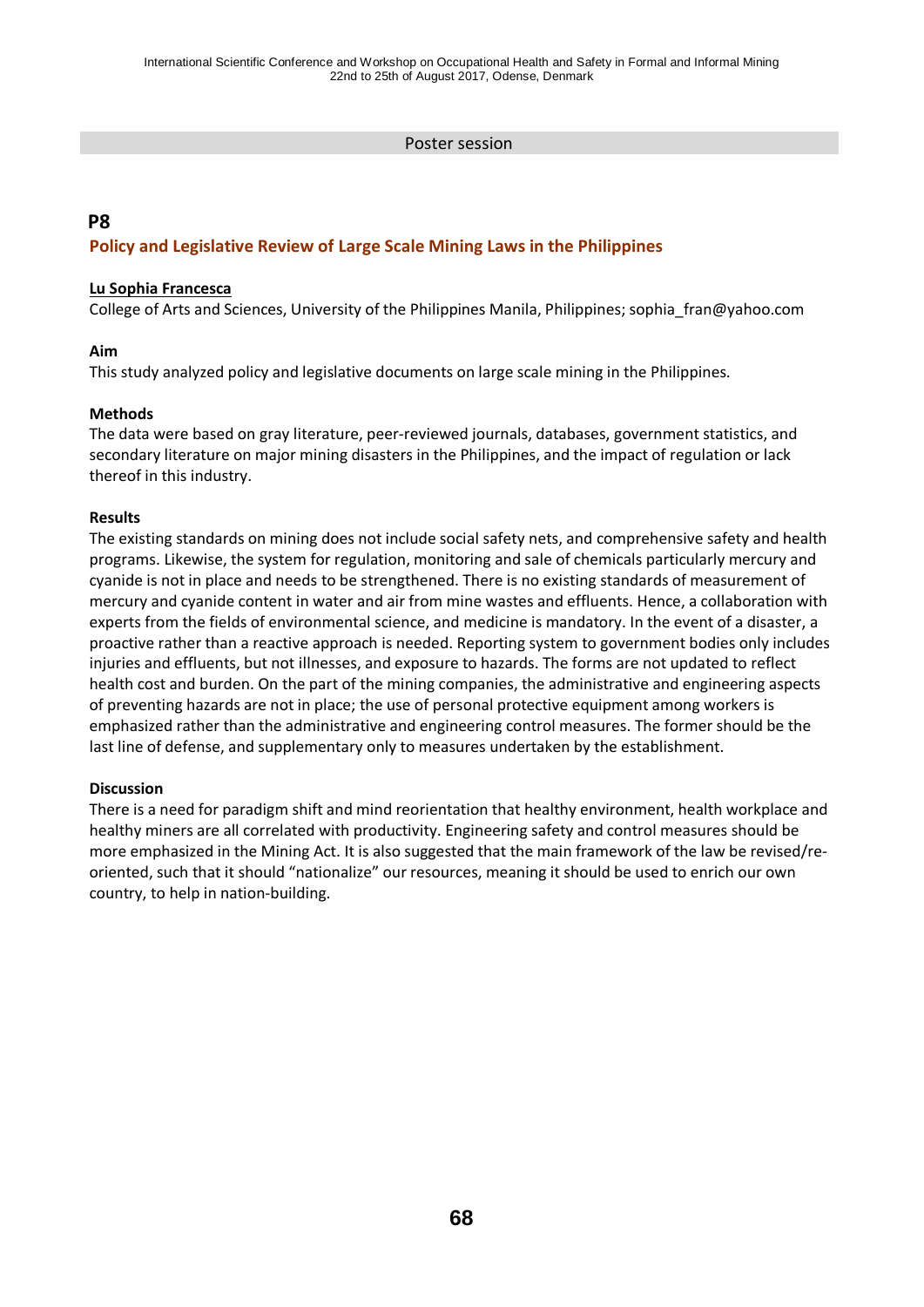# **P9**

# **PROmoting health in Small and Artisanal MIning of GOld (PROSAMIGO) – a feasibility study for human biological monitoring of mercury exposure**

**Ilse Ottenbros<sup>1</sup>, Romilda Z. Boerleider<sup>1</sup>, Bianca Jubitana<sup>2</sup>, Jan Quik<sup>3</sup>, Nel Roeleveld<sup>1</sup>, <u>Paul T.J. Scheepers</u><sup>1</sup>** 

<sup>1</sup>Radboud Institute for Health Sciences, Radboudumc, Nijmegen, The Netherlands; <sup>2</sup>Medische Zending Primary Health Care, Paramaribo, Suriname; <sup>3</sup>Centraal Laboratorium, Bureau voor Gezondheidszorg, Paramaribo, Suriname; paul.scheepers@radboudumc.nl

## **Introduction**

The use of mercury in artisanal and small-scale gold mining (ASGM) has consequences for human health and the environment. We conducted the PROmoting health in Small and Artisanal MIning of GOld (PROSAMIGO) study to explore the situation for mercury and health in the gold mining areas in the inland of Suriname, South America. The aim of our project was to study the feasibility of introducing a human biological monitoring (HBM) program to assess mercury exposure for gold miners and local residents, including children.

## **Methods**

A literature study was performed to determine the most suitable biological media for HBM. We also interviewed 30 gold miners and 76 residents to find out about their interest to participate in a HBM program and included questions related to what they could do themselves to reduce the uptake of mercury from the environment.

## **Results**

The literature study resulted in factsheets to support application of HBM to assess exposure of metallic and methyl mercury. We prepared a diagram that can support decision-making, regarding the most suitable biological medium for HBM (blood, urine, hair or exhaled air, see:

http://www.aimspress.com/article/10.3934/environsci.2017.2.251). Local staff interviewed both villagers and gold miners in their native language. The respondents expressed an interest to know their mercury body burdens and gave their consent to collect such specimen, also from their children. Only a few respondents didn't want to provide samples for HBM.

## **Discussion**

We consider it feasible to prepare a HBM program in the inland of Suriname. For the successful introduction of HBM it is important to carefully report back the lab results to each participant, together with information on possible solutions and adequate care, tailored to the person's situation.

## **Acknowledgement**

PROSAMIGO received funding from the Uitvoeringsorganisatie Twinning Suriname Nederland (UTSN) of the Dutch Ministry of Foreign Affairs.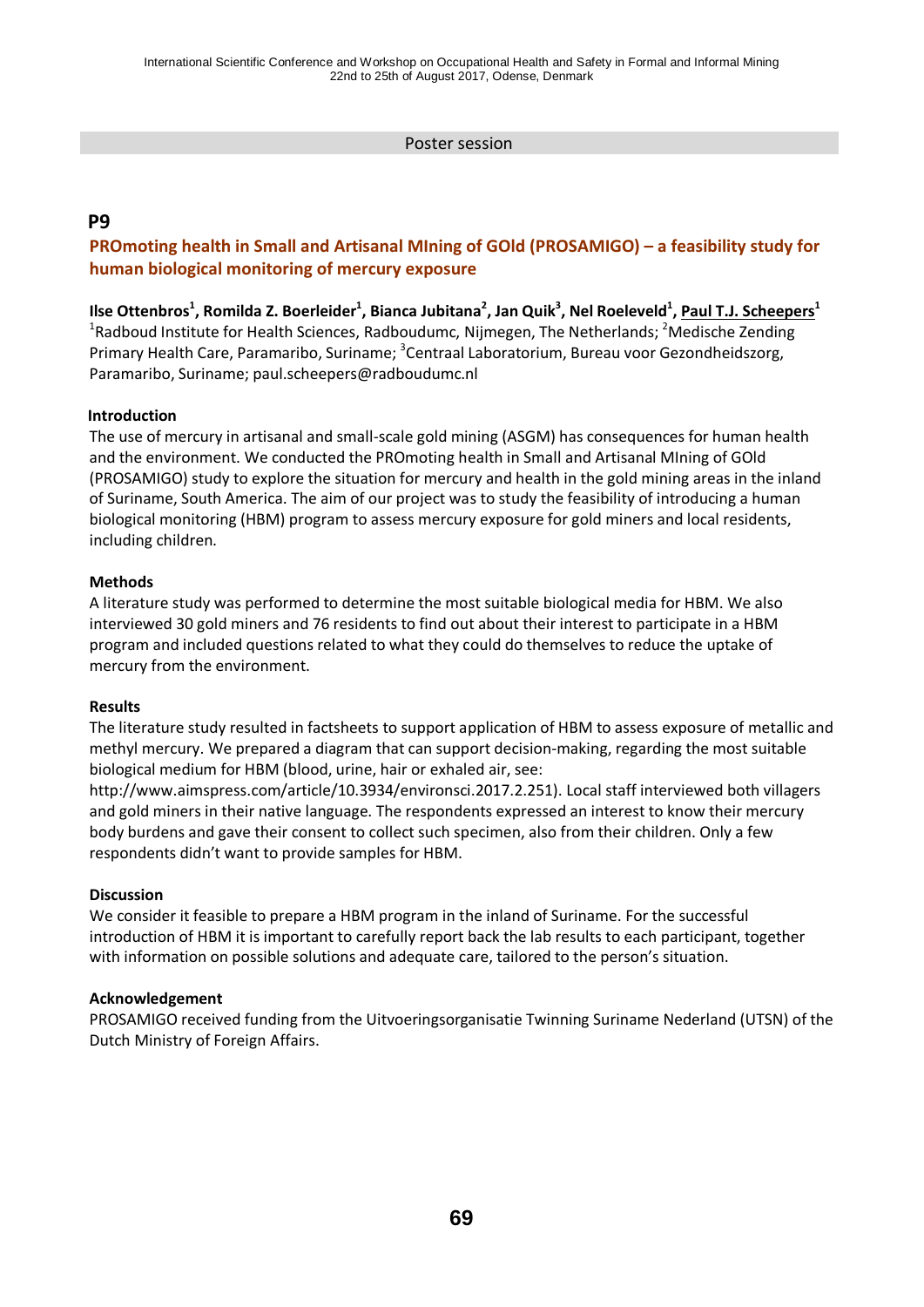# **P10 Challenges of Electrical Accidents in Underground Mines**

## **Ali Mozafari**

Research and Training Center for Occupational Safety and Health (CRTOSH), Iran, Islamic Republic of; ali mozafari@hotmail.com

Electric shocks kill workers in underground mines every year. Analyses of mining accident reports have revealed that electrical shock is one of the challenges in underground mining safety due to lack of ample supervisory in developing countries. This risk is greater in coal mines due to potential of gas explosion, therefore mine operators should prepare an earthing system in thier mines. According to mining safety regulations such as the mine safety in Iran and ILO code of practice, all earthing grid systems in underground mines should have an engineering design specification, installation procedures and periodically testing results for the continued safe use of the electrical apparatus connected to the grid. In this study, different earthing systems and reasons for using such systems in underground mines have been elaborated by technical information and in this regard the IT earthing system introduced as the mandatory system for underground mines in Iran. Besides, it is cleared that the testing earthing protection system is a specialized field in mining safety services and it is essential that government authorities should make a procedure to organize qualified electrical engineering consultants in order to provide an earthing design and testing services for mine operators. This qualified group of experts is a useful resource in designing earthing systems and testing existing earthing systems to ensure of the safe use of system. The protection superior council accredits the earthing system testing authority to the electrical safety consultants by the Research and Training Center for Occupational Safety and Health (CRTOSH) of Ministry of Cooperatives, Labor and social welfare in Iran. Therefore, all mining operators should use the safety services of these qualified electrical engineers as the consultants in order to testing of the electrical earthing system in their mines every year in order to prevent electric accidents in underground mines.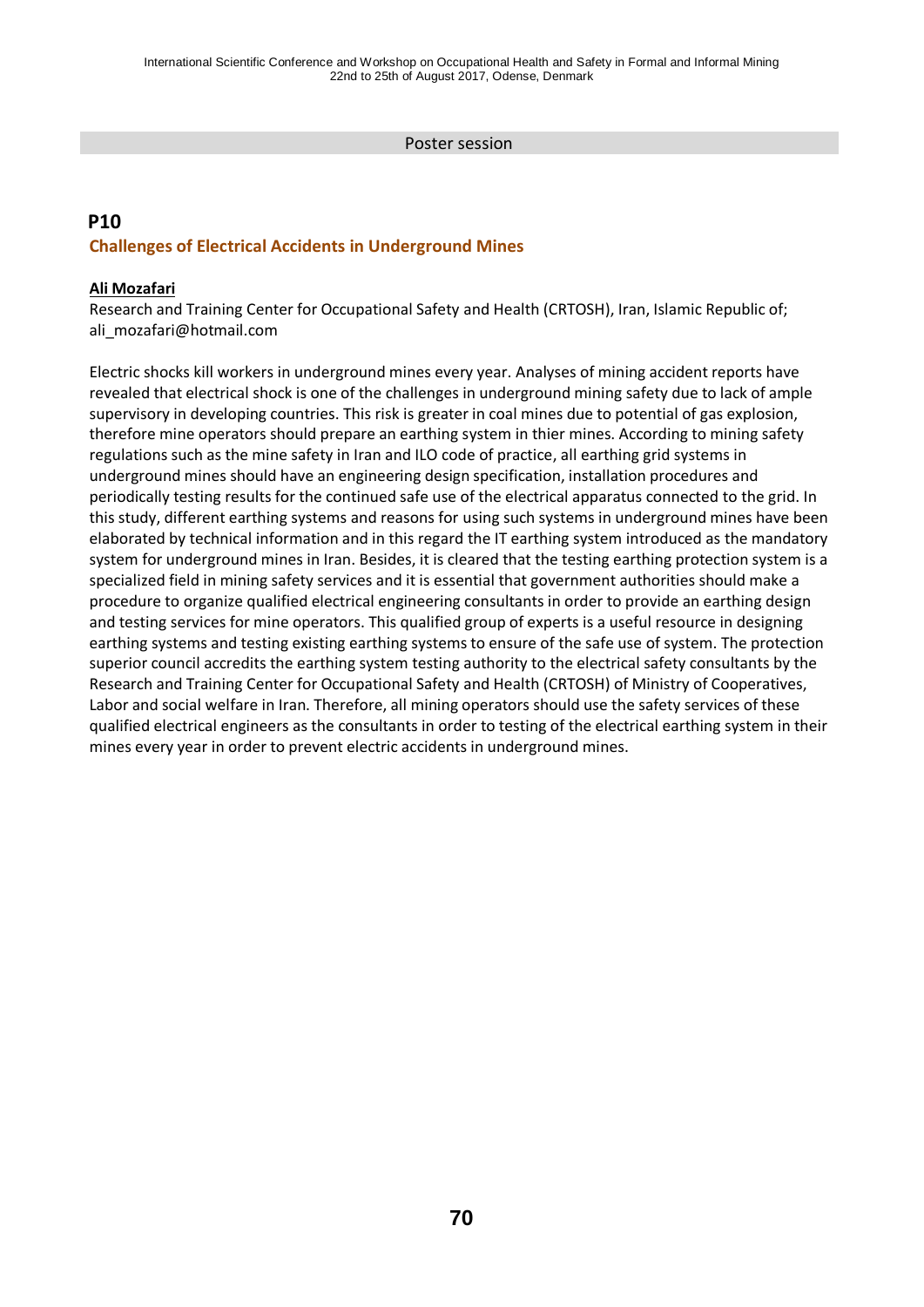# **P11**

# **Management of occupational noise induced hearing loss in the South African mining sector: A view from the top**

## **Nomfundo Floweret Moroe, Katijah Khoza-Shangase**

University of the Witwatersrand, South Africa; nomfundo.moroe@wits.ac.za

### **Background**

In 2003, the Mine Health and Safety Council (MHSC) of South Africa signed an agreement with the South African mining sector. This agreement had implementation of two imperative milestones as its objective. These milestones were: 1. to eliminate hearing deterioration greater than 10% by December 2008 in individuals exposed to excessive occupational noise; and 2. to minimize the total noise emitted by any equipment to not exceed 110 dBA at any point in the workplace by December 2013. These milestones, however, were subsequently revised due to the mining industry failing to meet the initial targets.

### **Objectives**

This study therefore aimed to explore the factors that contributed to the failure to meet these targets, and to establish the measures adopted to ensure the success of the revised 2014 milestones.

### **Method**

Qualitative, in-depth telephonic and face to face interviews were conducted with the 7 MHSC stakeholders. These stakeholders included representatives from the state, labour and employer representatives. The interviews were transcribed verbatim and thematic analysis was used to analyse the data.

### **Results**

The main contributing factor to the failure of meeting the targets was the MHSC's failure to establish and define the summit action plans prior to implementing the milestones. Lack of collaboration from all stakeholders in the mining sector also negatively affected the success of the milestones. Lastly, the lack of innovative and leading- practice projects aimed at promoting and adopting operations focused on best practice by the mining sector.

## **Conclusions**

Occupational noise induced hearing loss continues to be a public health challenge in the South African mining industry. Efforts at interrogating barriers towards elimination of this challenge need to be increased. Current findings highlight the need for careful, comprehensive and systematic collaborative engagement of all the stakeholders in the mining industry to ensure that targets set are achieved.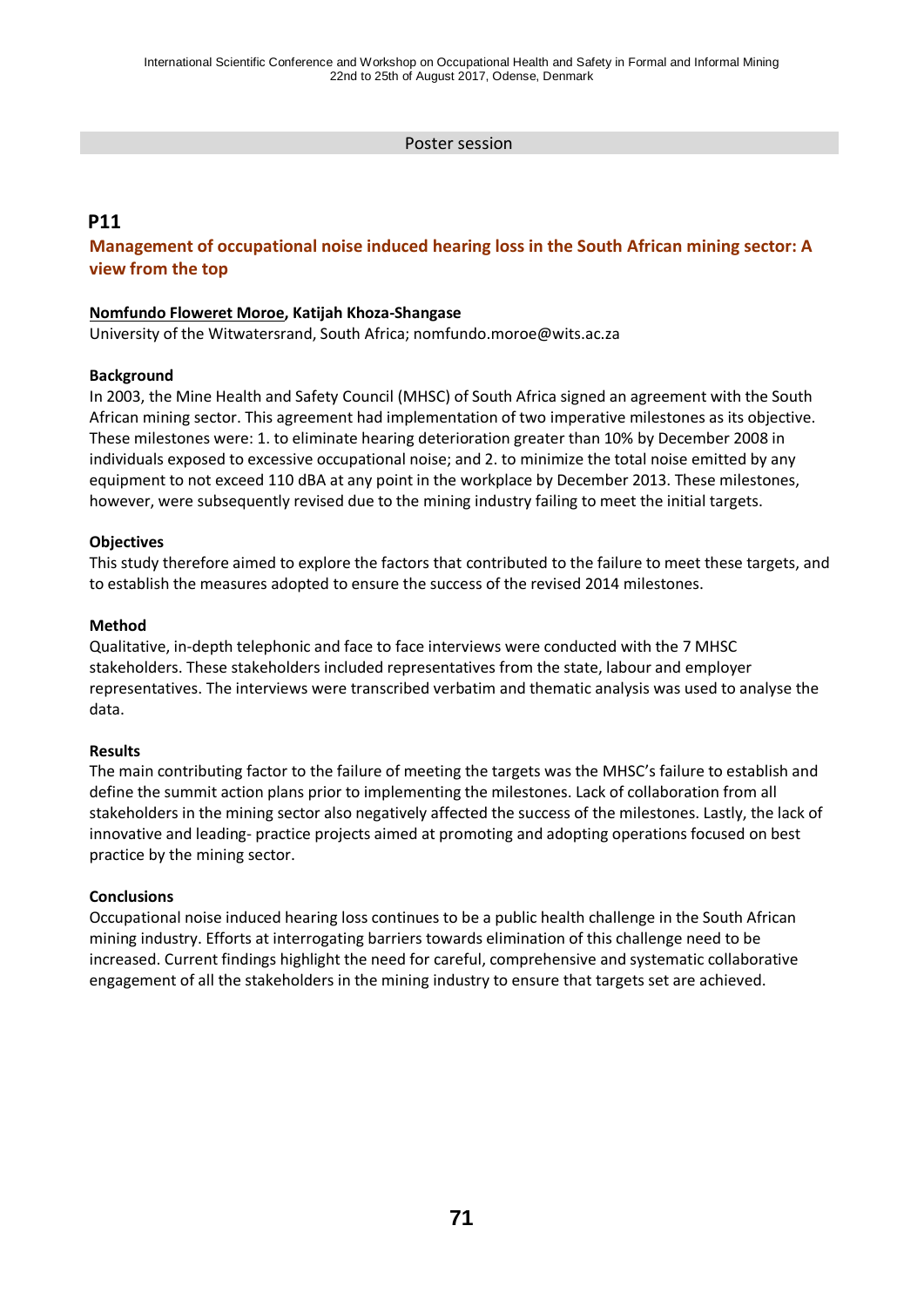# **P12 Paving the Road to Small Scale Mining Advancement**

### **Leoncio Degay Leoncio Na-oy**

Emerald Small Scale Miners Multi-Purpose Cooperative, Philippines; naoyleoncio2008@gmail.com

The source of perplexity among the Small Scale Miners on the lack of mechanisms to address their issues and concerns on Financial and Health Security, Occupational Safety and Environmental Degradation need to be addressed. Having worked in this sector for three decades and found similar situations exist among the small scale miners not only in the Philippines but found it largely the same in Tanzania, Indonesia, Mongolia, Bolivia, Peru and Sudan. They are aware of the issues and concerns but have no ideas on how to solve them.

With the principles on cooperatives; I started to introduce cooperatives in 2006 in two small scale mining areas of Baguio City and Benguet Province which served as my experimental sites.

Focused group discussion between small scale miners and lectures were among the strategies I used and gained a positive response from the 2 association, Emerald Explorers Association Inc. and Spanish Empire Miners Association, after 2 years. The Workers Cooperative of Emerald Mountain in Baguio City and Lower Gomok Workers Cooperative in Benguet Province were then registered to the Cooperative Development Authority (a regulatory body for cooperatives). Among the programs catered by the cooperatives were: Social Security System and Phil Health insurance registration, reforestation , risk reduction management council and Continuous implementation of the adoptive program from the Benguet Federation of Small Scale Miners "stop using mercury as gold catcher project" a program was made globally popular and carried us into collaboration projects with the international Non-Government Organizations such as; DIALOGOS, GEUS, PURE EARTH(BLACKSMITH) APPEL GLOBAL, CREEH, IMPLOMEN, IBASHKA, LO/FTF-Philippines, BAN-TOXICS Philippines.

The conversion to Small Scale Mining Cooperative have developed willingness to work together, it invoke equal rights and introduced profit while bending the needs, it formulates policies on responsible mining. Cooperative starts paving the road to small scale mining advancement.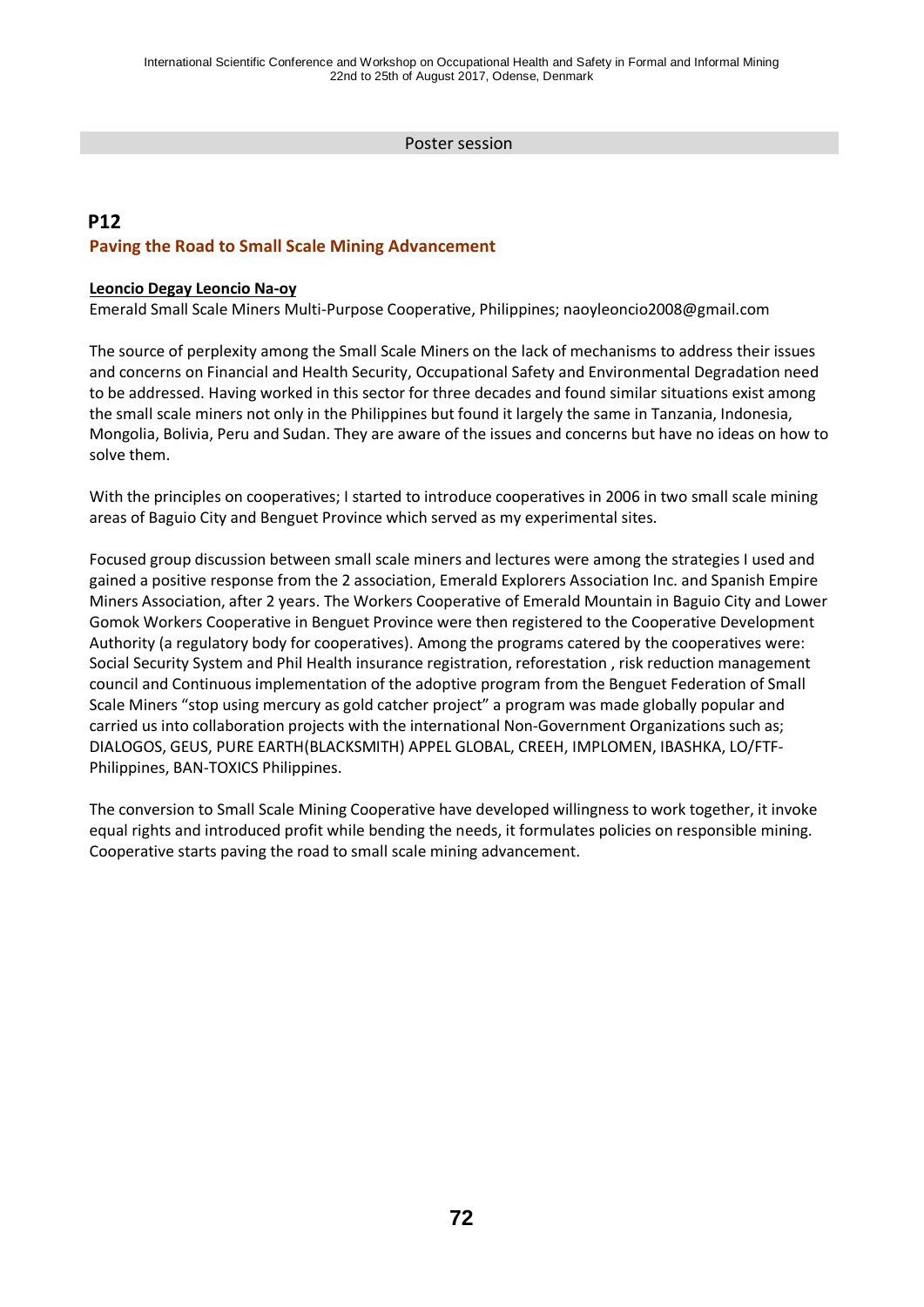## **LIST OF PARTICIPANTS**

| <b>First name</b>       | <b>Surname</b>    | <b>Organization</b>                                                                 | <b>Country</b> |
|-------------------------|-------------------|-------------------------------------------------------------------------------------|----------------|
| <b>Bright</b>           | Addae             | Rhagan Group                                                                        | Ghana          |
| Jonas                   | Adjei             | Rhagan Group                                                                        | Ghana          |
| Josephine               | Aguttu            | <b>UNACOH</b>                                                                       | Uganda         |
| Nkematabong<br>Clifford | Akathe            | <b>CAPAM</b>                                                                        | Cameroon       |
| Peter                   | Akol              | <b>UNACOH</b>                                                                       | Uganda         |
| Chady                   | Al Sayed          | Ecole de technologie supérieure                                                     | Canada         |
| <b>Maria</b>            | <b>Albin</b>      | Occupational Medicine, Institute of Environmental Medicine                          | Sweden         |
| Abir                    | Al-Kalemji        | Dept. Of Occupational and Environmental Medicine, Hospital of<br>South West Jutland | Denmark        |
| Sakyi Daniel            | Amo               | <b>Superstar Company</b>                                                            | South Africa   |
| <b>Nelly Ortega</b>     | Angarita          | Junta Regional Calificación Invalidez Magdalena                                     | Colombia       |
| Kenneth                 | Antwi             | University of Pretoria                                                              | Ghana          |
| Peter W. U.             | Appel             | AppelGlobal                                                                         | Denmark        |
| Savahat                 | Aqeel             | G.B. Pant University of Agriculture and Technology, Pantnagar,<br>UttraKhand India  | India          |
| Victoria                | Arrandale         | Occupational Cancer Research Centre, Cancer Care Ontario                            | Canada         |
| Cas                     | Badenhorst        | ICMM / Anglo American                                                               | South Africa   |
| Khanyile                | Baloyi            | Chamber of Mines South Africa                                                       | South Africa   |
| Carl-Olof               | Bernsand          | <b>Dalarna University</b>                                                           | Sweden         |
| Carmel                  | Bofinger          | The University of Queensland                                                        | Australia      |
| Stephan                 | Bose-<br>O'Reilly | University Hospital Munich                                                          | Germany        |
| Lars                    | <b>Brandt</b>     | Dept. of Occupational and Environmental Medicine. Odense<br>University Hospital     | Denmark        |
| Derk                    | <b>Brouwer</b>    | University of the Witwatersrand/Wits University                                     | South Africa   |
| Alfred Jeffrey          | Baadu             | Rhagan Group                                                                        | Ghana          |
| Emanuele                | Cauda             | <b>NIOSH</b>                                                                        | <b>USA</b>     |
| Nan                     | Chai              | Rhagan Group                                                                        | Ghana          |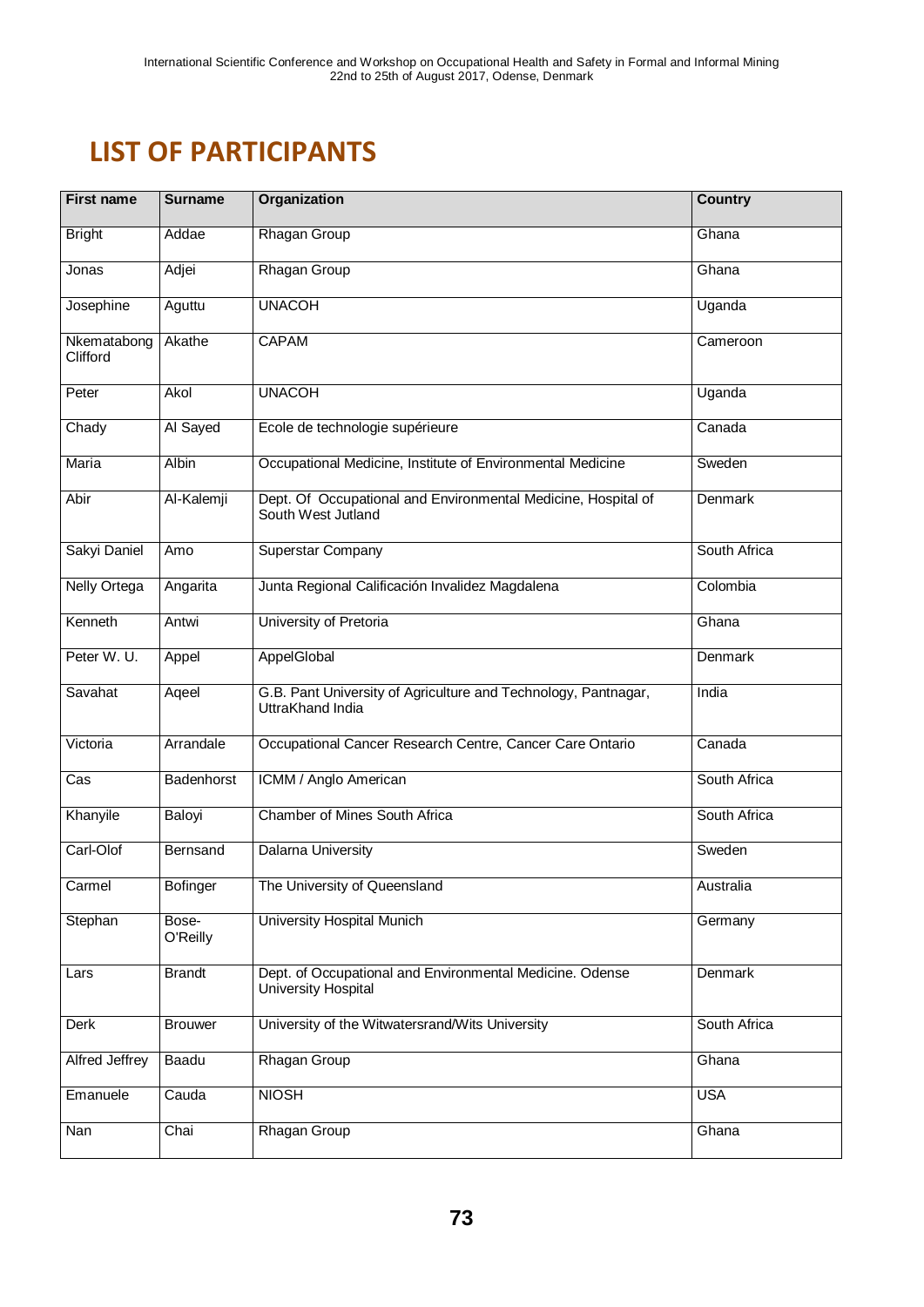| <b>First name</b>     | <b>Surname</b>   | Organization                                                                                            | <b>Country</b>    |
|-----------------------|------------------|---------------------------------------------------------------------------------------------------------|-------------------|
| Younmo                | Cho              | Department of Occupational Environmental Medicine, Seoul Saint<br>Mary's Hospital                       | Republic of Korea |
| Kembabazi             | Clepphasi        | <b>UNACOH</b>                                                                                           | Uganda            |
| <b>Dirk</b>           | Dahmann          | <b>BGRCI</b>                                                                                            | Germany           |
| Vibeke                | Dantzer          | Dialogos                                                                                                | Denmark           |
| Bainomugish<br>a Deus | Dedit            | <b>UNACOH</b>                                                                                           | Uganda            |
| Luke                  | Deneys           | Falck                                                                                                   | Australia         |
| Charles               | Dhizaala         | <b>UNACOH</b>                                                                                           | Uganda            |
| Anara                 | Doolotova        | Kumtor Gold Company                                                                                     | Kyrgyz Republic   |
| <b>Niels</b>          | Ebbehøj          | Dept. Of Occupational and Environmental Medicine, Bispebjerg<br>Hospital, Copenhagen                    | Denmark           |
| Helmut                | Ehnes            | <b>ISSA Mining</b>                                                                                      | Germany           |
| Rohail                | Emmanuel         | Experient worldwide BPO                                                                                 | Pakistan          |
| Marilyn               | Fingerhut        | International Commission on Occupational Health                                                         | <b>USA</b>        |
| Siegfred              | Flaviano         | Provincial Government of South Cotabato                                                                 | Philippines       |
| Jane                  | Frølund          | Dept. Of Occupational and Environmental Medicine, Bispebjerg<br>University Hospital, Copenhagen         | Denmark           |
| Solveig               | Føreland         | Norwegian University of Science and Technology                                                          | Norway            |
| Andrei-Lucian         | Gireada          | National Institute for research and development in mine safety and<br>protection to explosion - INSEMEX | Romania           |
| Perry                 | Gottesfeld       | Occupation Knowledge International                                                                      | <b>USA</b>        |
| Annalisa              | Guercio          | <b>INAIL</b>                                                                                            | Italy             |
| Richard               | Guitierrez       | <b>BAN Toxics</b>                                                                                       | Philippines       |
| Emmanuella            | Gyan-<br>foriwaa | University of Pretoria                                                                                  | South Africa      |
| Richard               | Hagan            | Rhagan Group                                                                                            | Ghana             |
| Martin Rune<br>Hassan | Hansen           | <b>Aarhus Universitet</b>                                                                               | Denmark           |
| Florencia             | Harari           | Department of Occupational and Environmental Medicine, University<br>of Gothenburg                      | Sweden            |
| Raúl                  | Harari           | IFA Institute for Development of Production of Work Environment                                         | Ecuador           |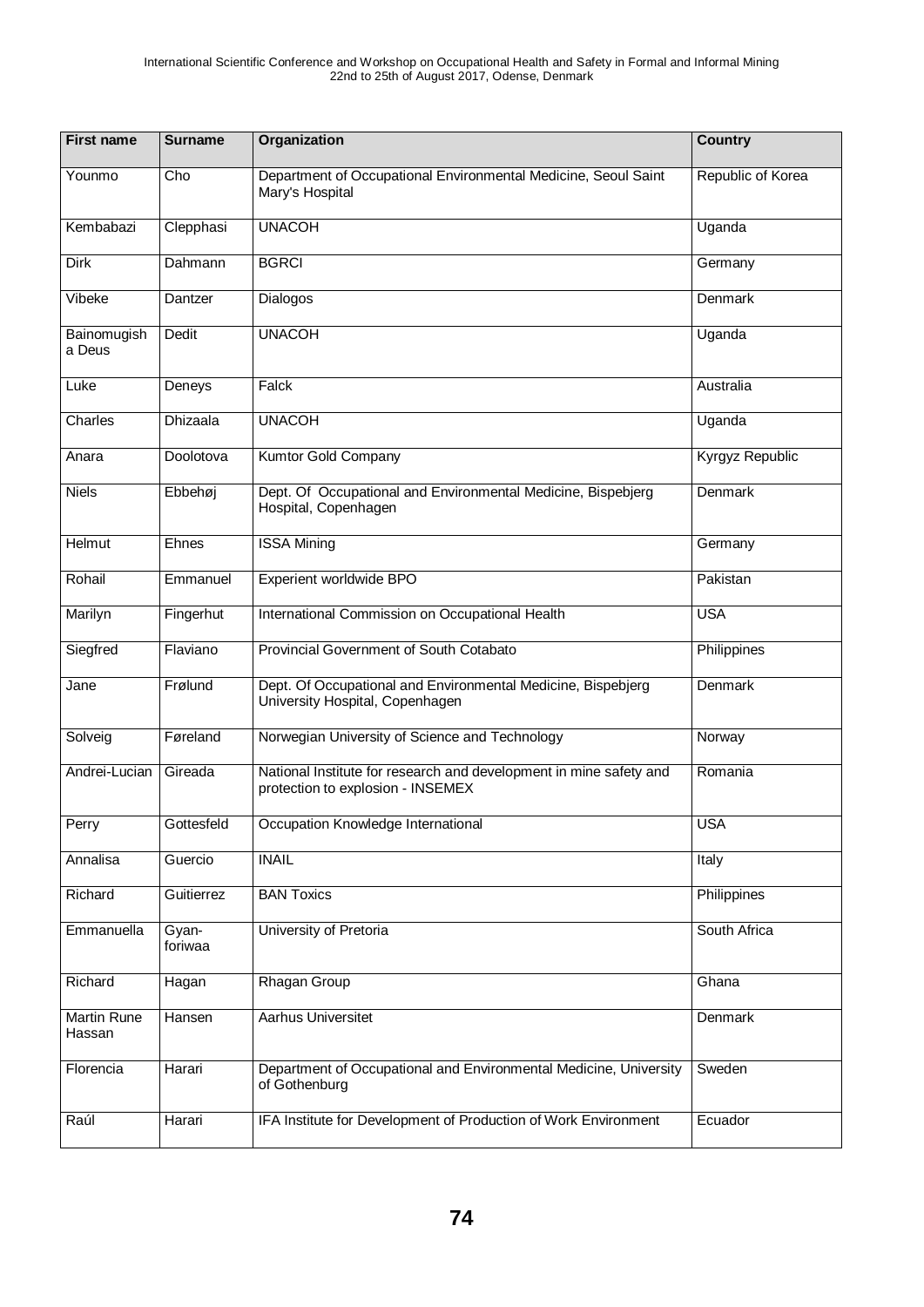| <b>First name</b>    | <b>Surname</b>      | Organization                                                                                                        | <b>Country</b>        |
|----------------------|---------------------|---------------------------------------------------------------------------------------------------------------------|-----------------------|
| Mark                 | Holmes              | International Council on Mining and Metals (ICMM)                                                                   | <b>United Kingdom</b> |
| Olaniran<br>Ekundayo | Jacobs              | Akinade Nigeria Limited                                                                                             | Nigeria               |
| Iben Brock           | Jacobsen            | Dept. Occupational Medicine, Esbjerg Hospital                                                                       | Denmark               |
| Benjamin             | Jaramillo           | Peruvian Mining Engineers Institute                                                                                 | Peru                  |
| Mark                 | Jjombwe             | <b>UNACOH</b>                                                                                                       | Uganda                |
| Tushar               | Joshi               | Environment Health Appraisal Committee for Mining                                                                   | India                 |
| Bengt                | Järvholm            | Umeå University                                                                                                     | Sweden                |
| Erik                 | Jørs                | Dept. of Occupational and Environmental Medicine. Odense<br>University Hospital                                     | Denmark               |
| Geofrey<br>Nansove   | Kamese              | <b>NAPE</b>                                                                                                         | Uganda                |
| Ivan                 | Kauma               | <b>UNACOH</b>                                                                                                       | Uganda                |
| Parham               | Khajehpour          | Iran Minerals Production and Supply Company                                                                         | Iran                  |
| Muqarab              | Khan                | Gandahra Institute of Occupational Health                                                                           | Pakistan              |
| Wajeeha              | Khan                | <b>LUMHS</b>                                                                                                        | Pakistan              |
| Carolyn              | Knight              | Centre for Research in Occupational Safety and Health (CROSH)                                                       | Canada                |
| Jessica              | Kogel               | <b>NIOSH</b>                                                                                                        | <b>USA</b>            |
| Deodat               | Kritzinger          | <b>Rand Mutual Assurance</b>                                                                                        | South Africa          |
| Rasmus               | Køster-<br>Rasmusen | Diálogos                                                                                                            | Denmark               |
| Jinky                | Leilanie Lu         | Institute of Health Policy and Development Studies, National<br>Institutes of Health, University of the Philippines | Manila                |
| Martha               | Linero              | Junta Regional Calificación Invalidez Magdalena                                                                     | Colombia              |
| Gernelyn             | Logrosa             | The University of Queensland                                                                                        | Australia             |
| Sophia<br>Francesca  | Lu                  | University of the Philippines, Manila                                                                               | Philippines           |
| Jimbea               | Lucino              | <b>Ban Toxics</b>                                                                                                   | Philippines           |
| Constantin           | Lupu                | National Institute for research and development in mine safety and<br>protection to explosion - INSEMEX             | Romania               |
| <b>Milene Torp</b>   | Madsen              | Dept. of Occupational and Environmental Medicine. Odense<br>University Hospital                                     | Denmark               |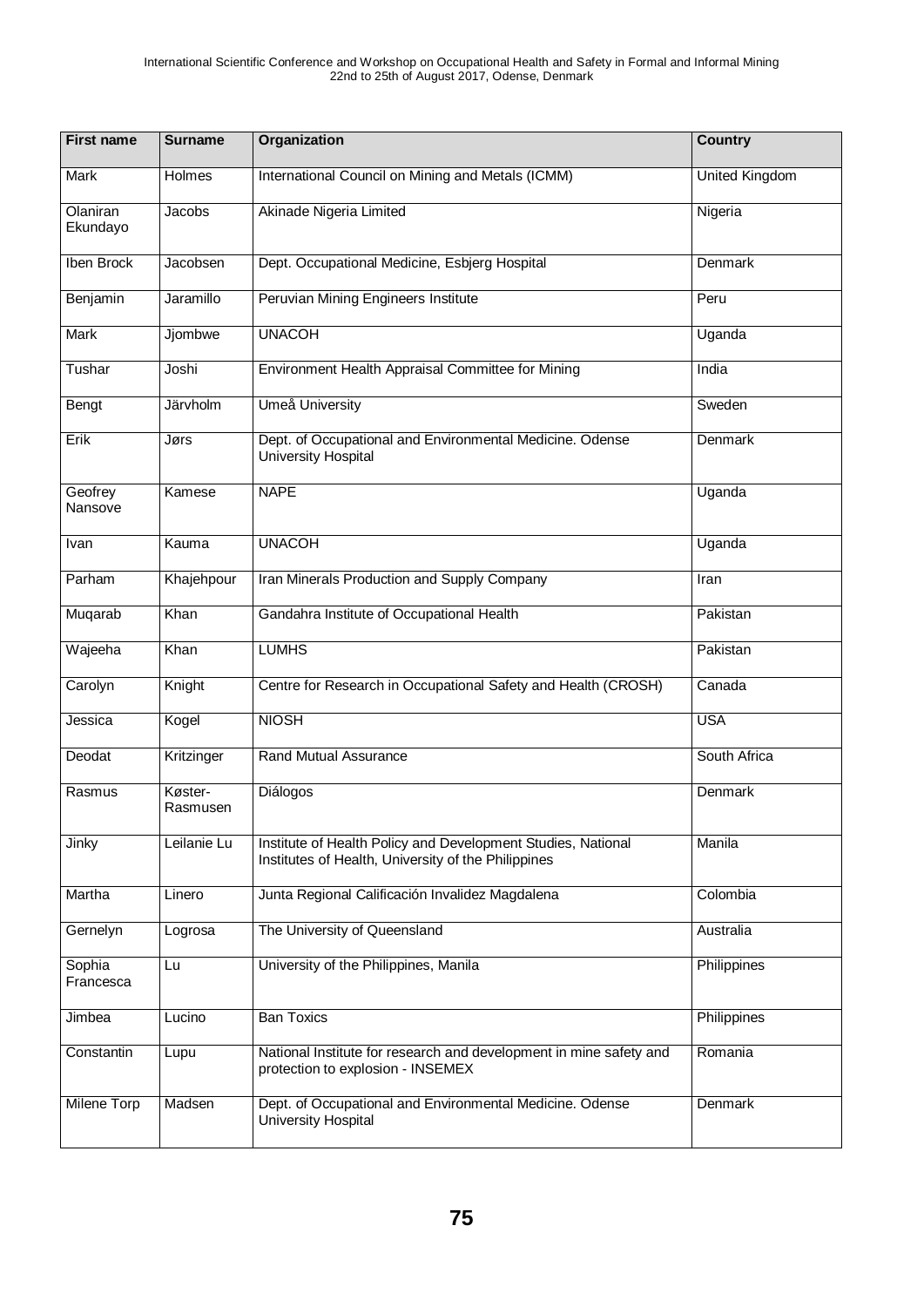| <b>First name</b>         | <b>Surname</b>   | Organization                                                           | <b>Country</b>                      |
|---------------------------|------------------|------------------------------------------------------------------------|-------------------------------------|
| Dieter                    | Mantwill         | RAG AG                                                                 | Germany                             |
| <b>Aristides</b>          | Medard           | Acacia Mining-North Mara Gold Mine                                     | Tanzania                            |
| Ulrich                    | Meesmann         | <b>ISSA Mining</b>                                                     | Germany                             |
| <b>Bente</b><br>Elisabeth | Moen             | Senter for internasjonal helse, Universitetet i Bergen                 | Norway                              |
| Nomfundo<br>Floweret      | Moroe            | University of the Witwatersrand/Wits University                        | South Africa                        |
| Ali                       | Mozafari         | Research and Training Center for Occupational Safety and Health        | Iran                                |
| Andrew                    | Mugisha          | <b>UNACOH</b>                                                          | Uganda                              |
| Victoria                  | Mukasa           | <b>UNACOH</b>                                                          | Uganda                              |
| Scovia                    | Ndagire          | <b>UNACOH</b>                                                          | Uganda                              |
| <b>Bettina</b>            | <b>Nickel</b>    | Johannes Nickel GmbH & Co. KG                                          | Germany                             |
| Douglas                   | Nkonge           | Uganda Ministry of Labour                                              | Uganda                              |
| Liepollo                  | Ntlhakana        | University of the Witwatersrand/Wits University                        | South Africa                        |
| Innocent<br>Ifeanyi       | Nwoye            | Shalom & Emma Consults Nigeria Itd                                     | Nigeria                             |
| Musa                      | Obadia           | University of Melemba Nkulu                                            | Democratic Republic<br>of the Congo |
| Afolabi<br>Micheal        | Ojo              | Akinade Nigeria Limited                                                | Nigeria                             |
| Sunday<br>Olumide         | Olupinla         | Hosanna Psychiatry Hospital                                            | Nigeria                             |
| Esosa Dennis              | Otamere          | Shalom & Emma Consults Nigeria Itd                                     | Nigeria                             |
| Ilse                      | <b>Ottenbros</b> | Radboud university medical center                                      | Netherlands                         |
| Leoncio<br>Degay Na       | Oy               | Emerald Small Scale Miners Multi-Purpose Cooperative                   | Philippines                         |
| Carmina                   | Perez            | Junta Regional Calificación Invalidez De Antioquia                     | Colombia                            |
| Rizalde                   | Perez            | <b>Ban Toxics</b>                                                      | Philippines                         |
| Anniken                   | Sandvik          | <b>Oslo University Hospital</b>                                        | Norway                              |
| <b>Judith Tafur</b>       | <b>Santis</b>    | Junta Regional Calificación Invalidez Magdalena                        | Colombia                            |
| Inger                     | Schaumburg       | National Research Centre for the Working Environment, Denmark<br>(NFA) | <b>Denmark</b>                      |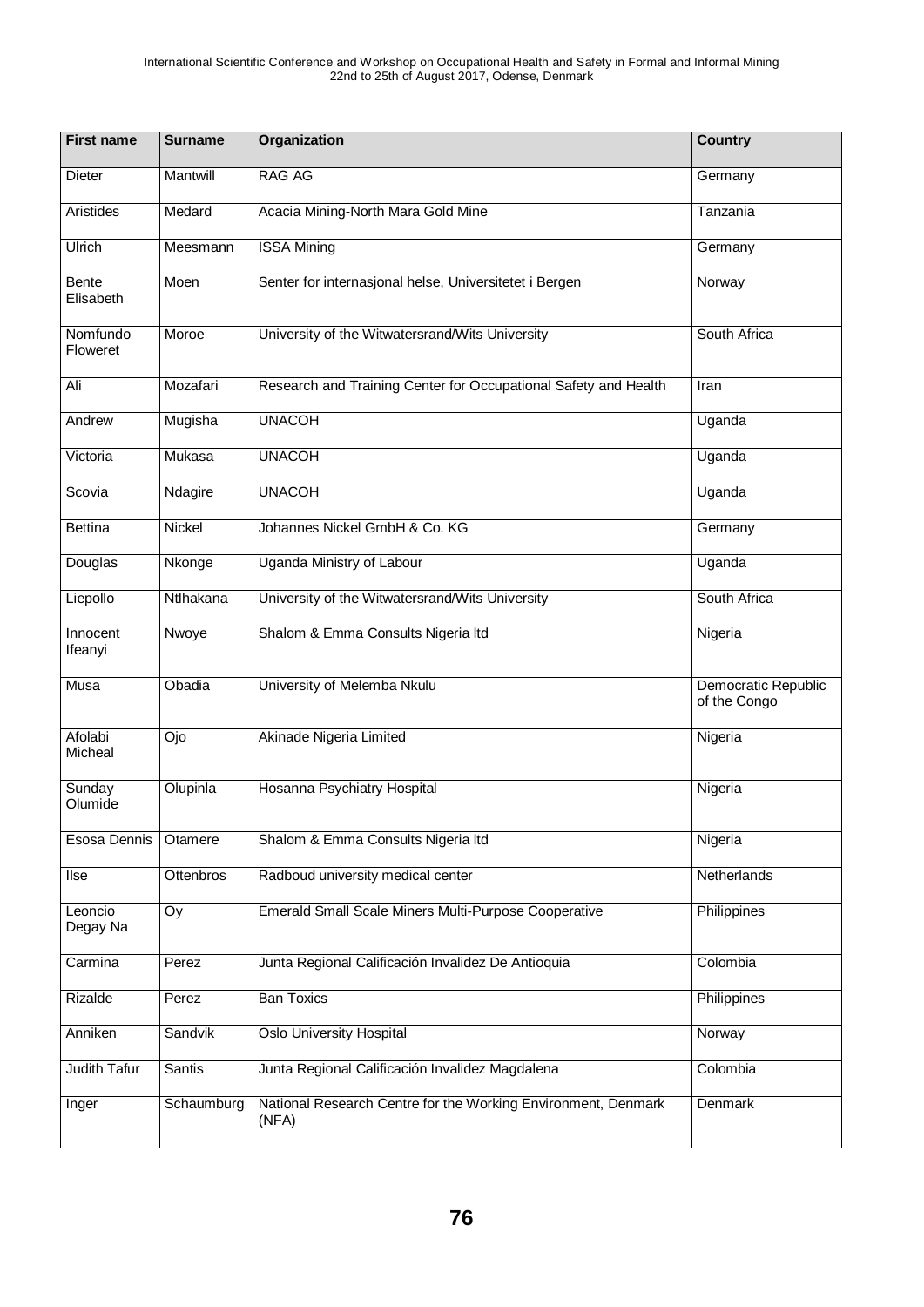| <b>First name</b>        | <b>Surname</b>   | Organization                                                                                            | <b>Country</b>            |
|--------------------------|------------------|---------------------------------------------------------------------------------------------------------|---------------------------|
| Paul                     | <b>Scheepers</b> | Radboudumc                                                                                              | The Netherlands           |
| Vivi                     | Schlünssen       | National Research Center for the Working Environment,<br>Copenhagen                                     | <b>Denmark</b>            |
| Paul                     | Schutzmeier      | <b>University Hospital Munich</b>                                                                       | Germany                   |
| Asta-<br>Sellonane       | Sekamene         | <b>Diálogos</b>                                                                                         | Denmark                   |
| Promila                  | Sharma           | G.B. Pant University of Agriculture and Technology                                                      | India                     |
| David                    | Sherson          | <b>Odense University Hospital</b>                                                                       | <b>Denmark</b>            |
| $\overline{\mathsf{PK}}$ | Sishodiya        | Building and Other Construction Workers Welfare Board,<br>Government of Rajasthan                       | India                     |
| Søren                    | Skousgaard       | Dept. Of Occupational and Environmental Medicine                                                        | <b>Denmark</b>            |
| Margrethe                | Smidth           | Diálogos                                                                                                | Denmark                   |
| Nadine                   | Steckling        | <b>University Hospital Munich</b>                                                                       | Germany                   |
| <b>Matthias</b>          | Stenzel          | <b>ISSA Mining</b>                                                                                      | Germany                   |
| Anna                     | Suraya           | Fit2Work                                                                                                | Indonesia                 |
| Konstantin               | Todradze         | Ministry of Labour                                                                                      | <b>Russian Federation</b> |
| Ernest<br>Odoom          | Turkson          | <b>Rhagan Group</b>                                                                                     | Ghana                     |
| Satoshi                  | Umehara          | Kyushu University                                                                                       | Japan                     |
| Francesca                | Viliani          | <b>International SOS</b>                                                                                | Denmark                   |
| Nicolae-Ioan             | Vlasin           | National Institute for research and development in mine safety and<br>protection to explosion - INSEMEX | Romania                   |
| David                    | Walters          | <b>Cardiff University</b>                                                                               | <b>United Kingdom</b>     |
| Cecilia                  | Weckman          | <b>NIVA</b>                                                                                             | Finland                   |
| Pál                      | Weihe            | Department of Occupational Medicine and Public Health                                                   | Faroe Islands             |
| Klemens                  | Wüstefeld        | <b>BGRCI</b>                                                                                            | Germany                   |
| Sandra Eliette           | Yepes            | Junta Regional Calificación Invalidez De Antioquia                                                      | Colombia                  |
| Ivan                     | Zahinos          | Medicus Mundi Mediterrània                                                                              | Spain                     |